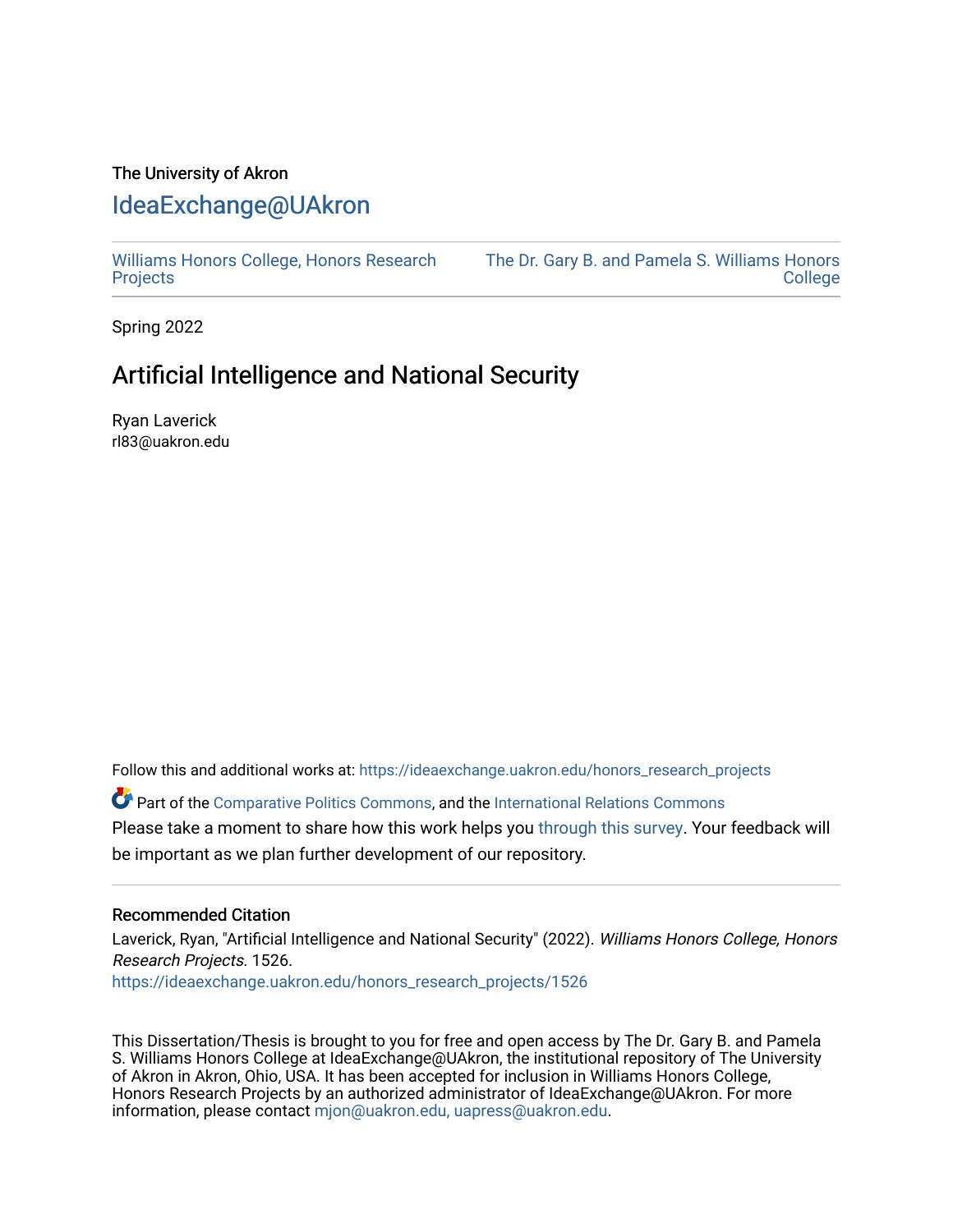## **Artificial Intelligence and National Security**

Ryan F. Laverick

Department of Political Science, The University of Akron

April 22, 2022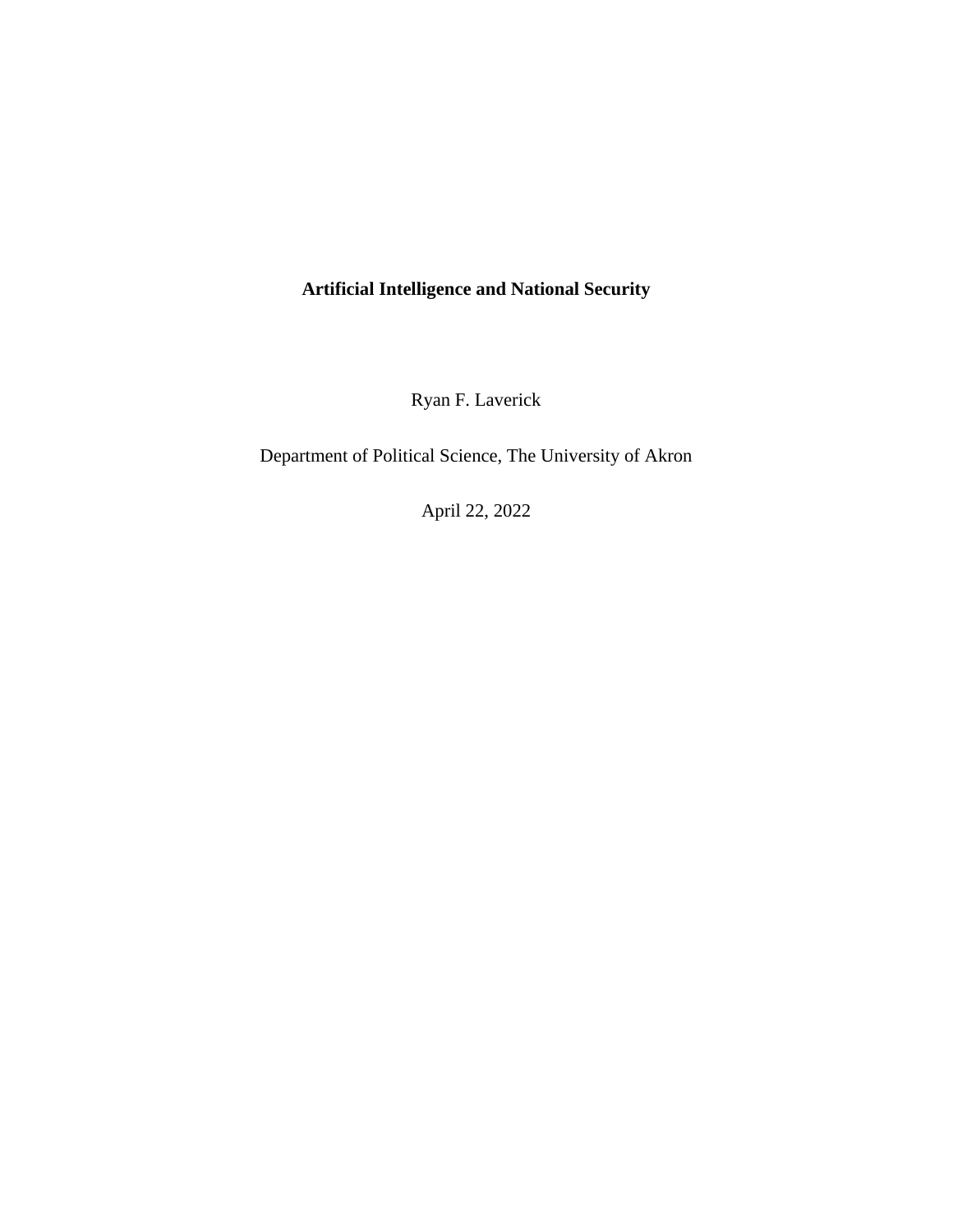## **I. Introduction**

The advent of artificial intelligence threatens to disrupt established geopolitical dynamics and facilitate a new dimension of competition between major international powers. A key manifestation of this disruption will take the form of a new "artificial intelligence arms race" between the United States and China, which will pose a growing threat to American national security and geopolitical hegemony in the coming decades. One of the greatest challenges for policymakers and politically-minded academics in the 21st century, then, is understanding how the United States can navigate this turbulent era of technological innovation, maintain its competitive edge in the geopolitical competition against rival powers, and ensure its national security in this new and ever-changing environment. The purpose of this paper will be to provide readers with a clear and thorough understanding of the modern US-China artificial intelligence race as it relates to American national security and the broader US-China geopolitical competition. Specifically, it aims to synthesize a wide breadth of existing information regarding the relative development and impact of AI technologies in China and the United States. The result will be a holistic product that will enable readers to understand the modern environment of the US-Chinese AI race.

This paper will focus on four key questions. First and foremost, this paper will seek to comparatively describe the current artificial intelligence capabilities of the United States and China, both in terms of current latent and manifested capabilities as well as the potential for future artificial intelligence development. Additionally, this paper will seek to understand what contributing factors are facilitating or mitigating artificial intelligence development in each country. Moreover, this paper will utilize the differences in these contributing factors in order to explain the disparity in American and Chinese artificial intelligence capabilities. Lastly, this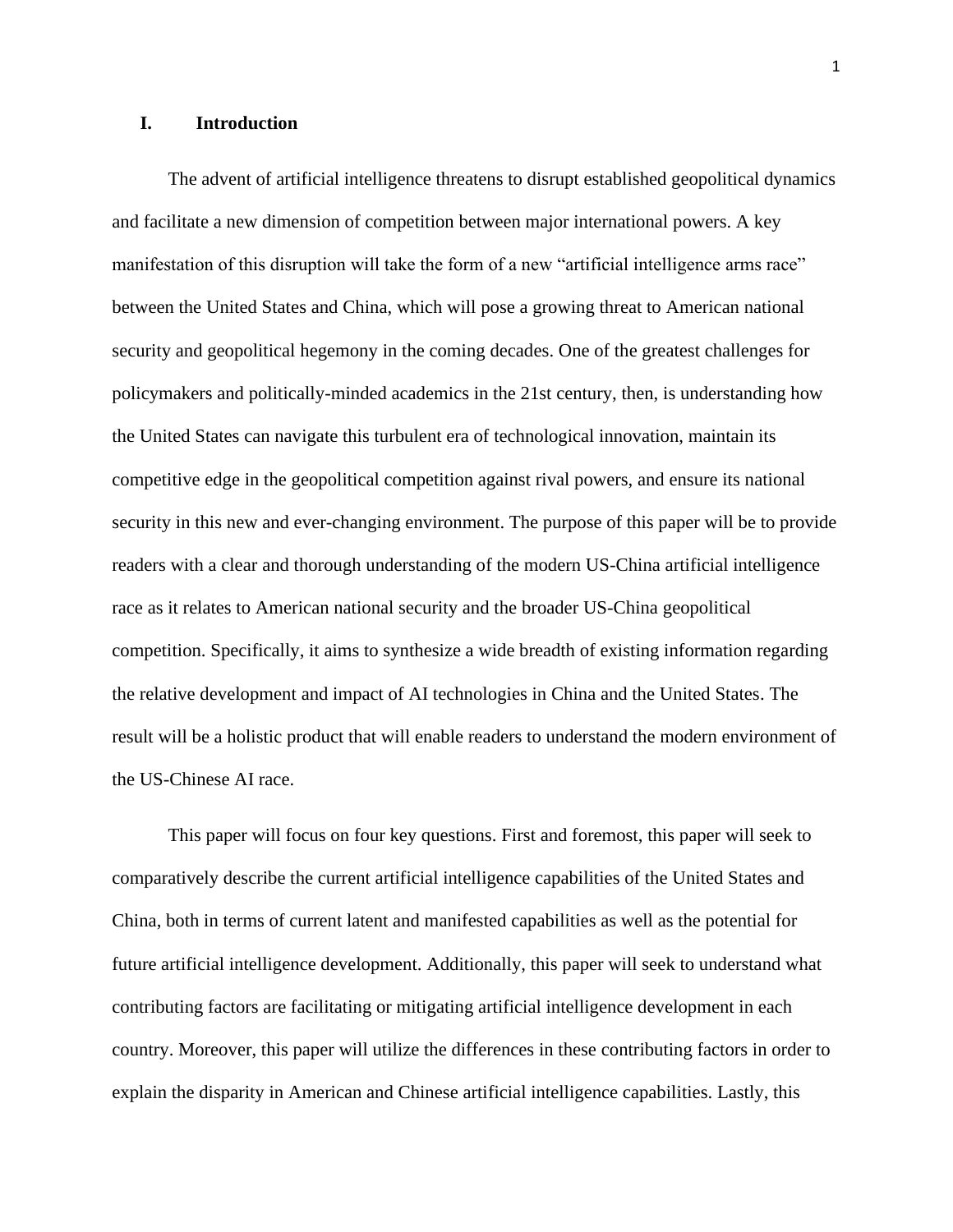paper will explore the overall implications of these findings both for American national security as well as for the broader US-China geopolitical competition.

More than just serving as a descriptive analysis, however, this paper will also make several commentaries on the contemporary artificial intelligence race, American and Chinese artificial intelligence policy, and the overall outlook for the US-China competition in the artificial intelligence realm going forward. In particular, this paper will argue that despite China making great strides in closing the gap with the United States in terms of overall artificial intelligence capabilities, the US has maintained its artificial intelligence superiority in the military, economic and informational spheres. Additionally, this paper will argue that the massive technological edge afforded to the US in the realm of artificial intelligence is ultimately rooted in the strength of its private tech sector and in its strategic access to critical technologies and components, a result of both domestic production and close economic ties to key foreign producers. While state-directed initiatives and strategic resource allocations have allowed Chinese industries to emulate some of the successes seen in American private industry, a key challenge for Chinese artificial intelligence development lies in its lack of access to critical technologies and in an overall lack of innovation—indeed, China has made relatively few unique contributions to artificial intelligence development, and their explosive advancement in the field has largely focused on bedogging the successes already seen in American development. This paper will also argue that in the short-to-medium term it is clear that the US is likely to maintain its position as the world leader in artificial intelligence capabilities and developmental potential. The long-term outlook, however, remains up for debate. The outcome of the US-China AI race rests on whether or not China can maintain its current trajectory, as well as how effective the United States will be in safeguarding its current advantages in the field—both of which are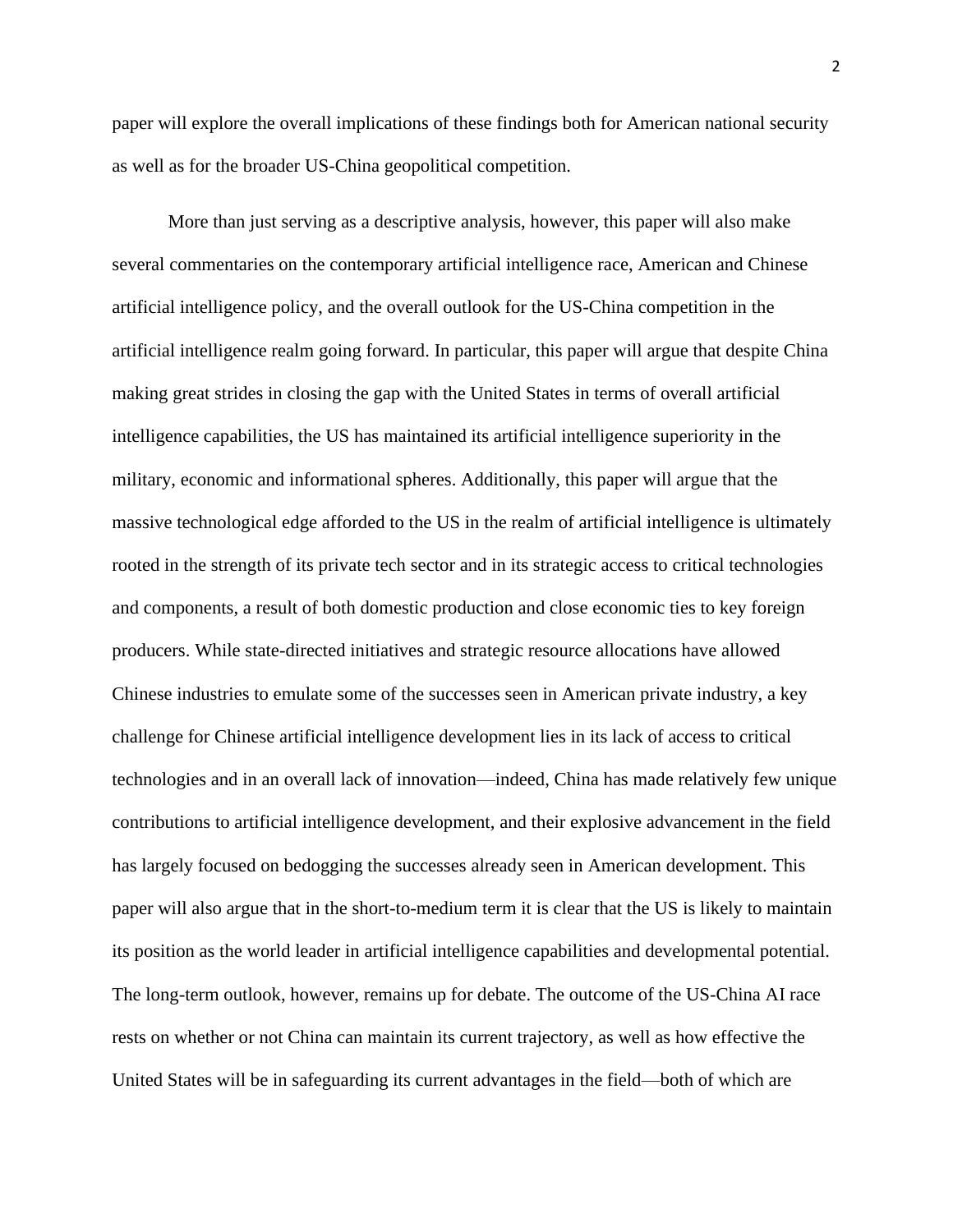questions that remain to be seen. Lastly, this paper will argue that in order to maintain its dominance in the realm of artificial intelligence, and thus ensure its national security in this everchanging technological environment, the United States must implement proactive policies in order to maintain the capability gap between its artificial intelligence industry and that of China.

Overall, the significance of this paper will be its simultaneous academic and pragmatic utility. It will contribute to an academic literature concerning the intersection of artificial intelligence and foreign policy, as well as the sociopolitical and economic underpinnings of AI development. Moreover, it will do so in a way that is also accessible to those without expertise in the subject material, allowing it to be a useful and informative resource for guiding the decisions of policymakers and national security officials.

## **II. Literature Review**

Of the countless forces that continue to shape the chaotic geopolitical landscape of the  $21<sup>st</sup>$  century, there are none so simultaneously pervasive and impactful as the innovation of new and disruptive technologies. The nature of disruptive technology was best articulated by US Air Force Major and West Point international relations scholar Michael Duda (2021), who wrote that in "drawing from the business, economic, and security literature, I define disruptive technology as technology that changes the primary means by which actors (firms in a marketplace; states in the international system) compete" (p. 1). With this definition in mind, it becomes relatively easy to identify the ways in which disruptive technologies have fundamentally altered the operations of the private sector. The impact of 3D printing on production, e-commerce and the blockchain revolutionizing how people do business, and Global Positioning Systems transforming how individuals interact with their geospatial environment are only a few of the countless examples of the disruptions caused by the increasingly-rapid innovation seen over the last several decades.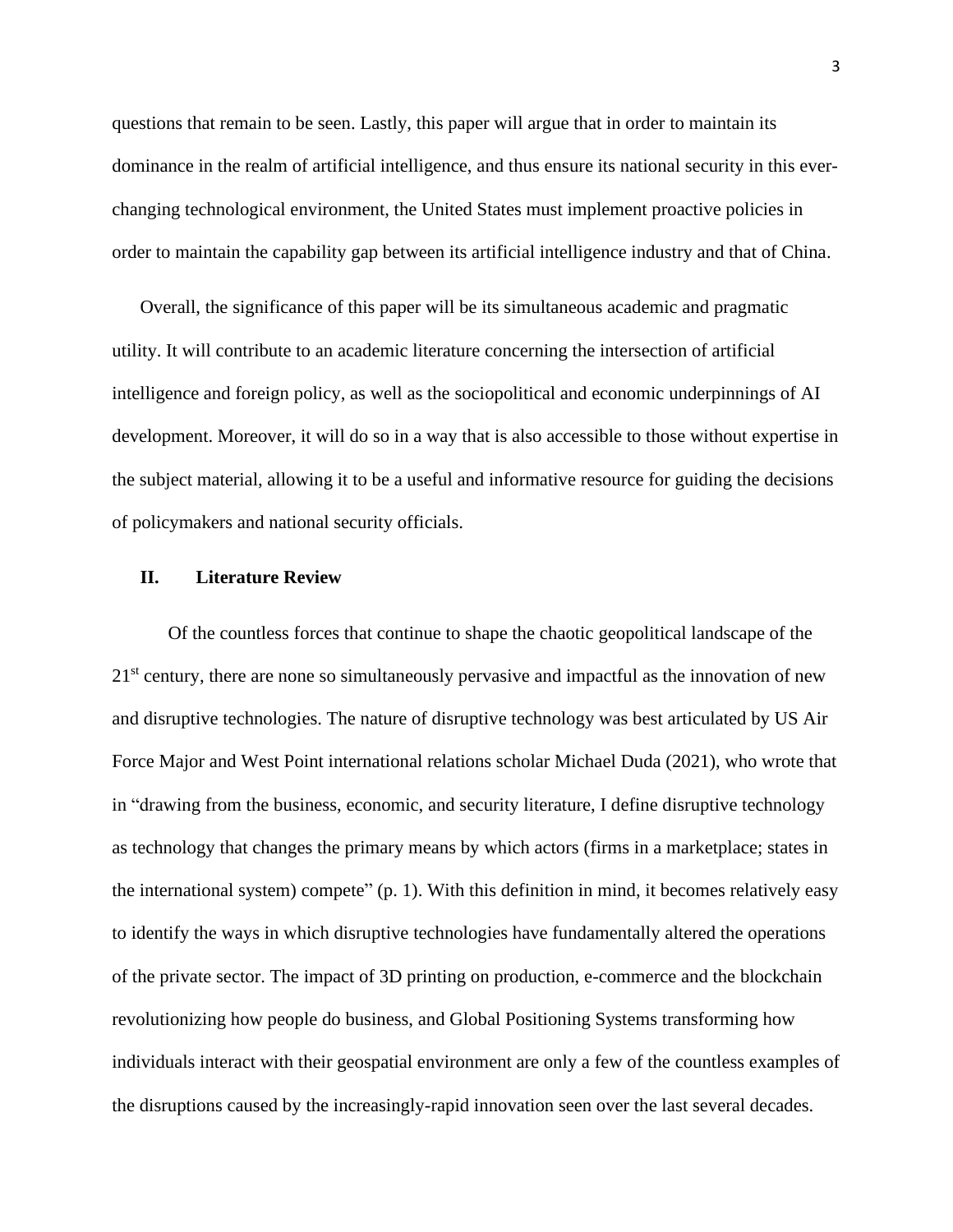What is even more important than this private sector shift, however, is that these disruptive technologies also have profound implications for the realm of geopolitics. In particular, disruptive technology promises to fundamentally alter the existing national security dynamic among the major powers of the international system. Michael Duda (2021) stressed the importance of this dimension of disruptive technological innovation, writing that "when we think about the disruptive potential of technology, we must not only consider the material form that such technologies may take but also the political, economic, and social practices that evolve for them to take hold and operate in society… disruptive technology threatens to redistribute power among actors at the international level" (p. 3).

With the impactful role of disruptive technology in mind, there is no more pertinent issue to discuss than that of artificial intelligence. Indeed, many scholars have noted that of all the disruptive technologies that will impact the socio-economic and geopolitical character of the 21<sup>st</sup> century, none promises to do so on such a pervasive, fundamental level as does artificial intelligence. The most famous proclamation of artificial intelligence's potential impact by wellregarded academics came in the publication of *Research Priorities for Robust and Beneficial Artificial Intelligence: An Open Letter*. In the open letter, Stephen Hawking, Elon Musk, and several experts on artificial intelligence (2021) wrote that "The establishment of shared theoretical frameworks, combined with the availability of data and processing power, has yielded remarkable successes in various component tasks such as speech recognition, image classification, autonomous vehicles, machine translation, legged locomotion, and questionanswering systems… There is now a broad consensus that AI research is progressing steadily, and that its impact on society is likely to increase. The potential benefits are huge, since everything that civilization has to offer is a product of human intelligence; we cannot predict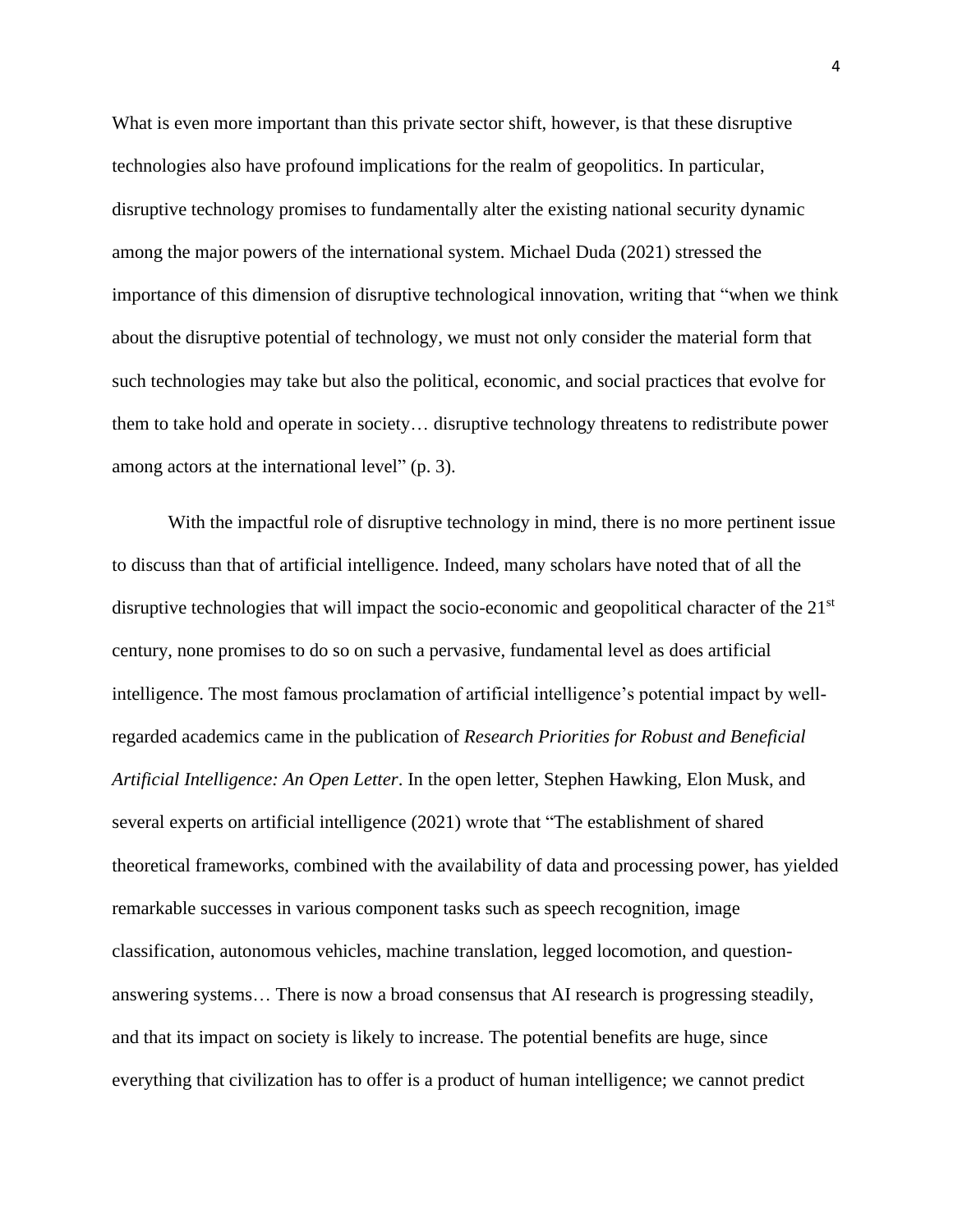what we might achieve when this intelligence is magnified by the tools AI may provide, but the eradication of disease and poverty are not unfathomable" (p. 2). Hawking et al. posit the emergence of a world in which artificial intelligence is used to augment the existing capabilities of states and societies, with the ultimate goal of revolutionizing virtually every aspect of the modern world. Some major categories identified in the letter transportation, medicine, social equality, information management, and communication. (Hawking & Musk, 2021). Outside of these specific examples, however, their words hinted at an even more profound impact of artificial intelligence. In augmenting the capabilities of human intelligence itself, which exists as the universal mechanism of innovation, artificial intelligence has the potential to impact *every aspect* of modern civilization. Such a transformation in an underlying driving mechanism of the modern world will undoubtedly redefine competition in the global arena. Indeed, the profound impact of artificial intelligence on productivity is highly likely to necessitate its adoption at the highest levels of competition, including in large-scale geopolitical competition between state actors. This is keeping exactly with the definition of disruptive technology, causing a systemic shift in the axes along which actors in both the economic and geopolitical arenas compete, but on a scale that no other technological innovation of the 21<sup>st</sup> century seems poised to match.

Other scholars have echoed this sentiment. Spyros Makridakis (2017), Director of the Institute for the Future at the University of Nicosia, posited that the potential impact of artificial intelligence on modern society would result in a transformation on a similar scale as the Industrial Revolution when he wrote that "self-driving cars, pilotless airplanes, Skype calls, super computers, smartphones or intelligent robots. Technologies that seemed like pure science fiction… will in all likelihood be in widespread use within the next twenty years… The Industrial Revolution brought far reaching changes to firms and employment… The expected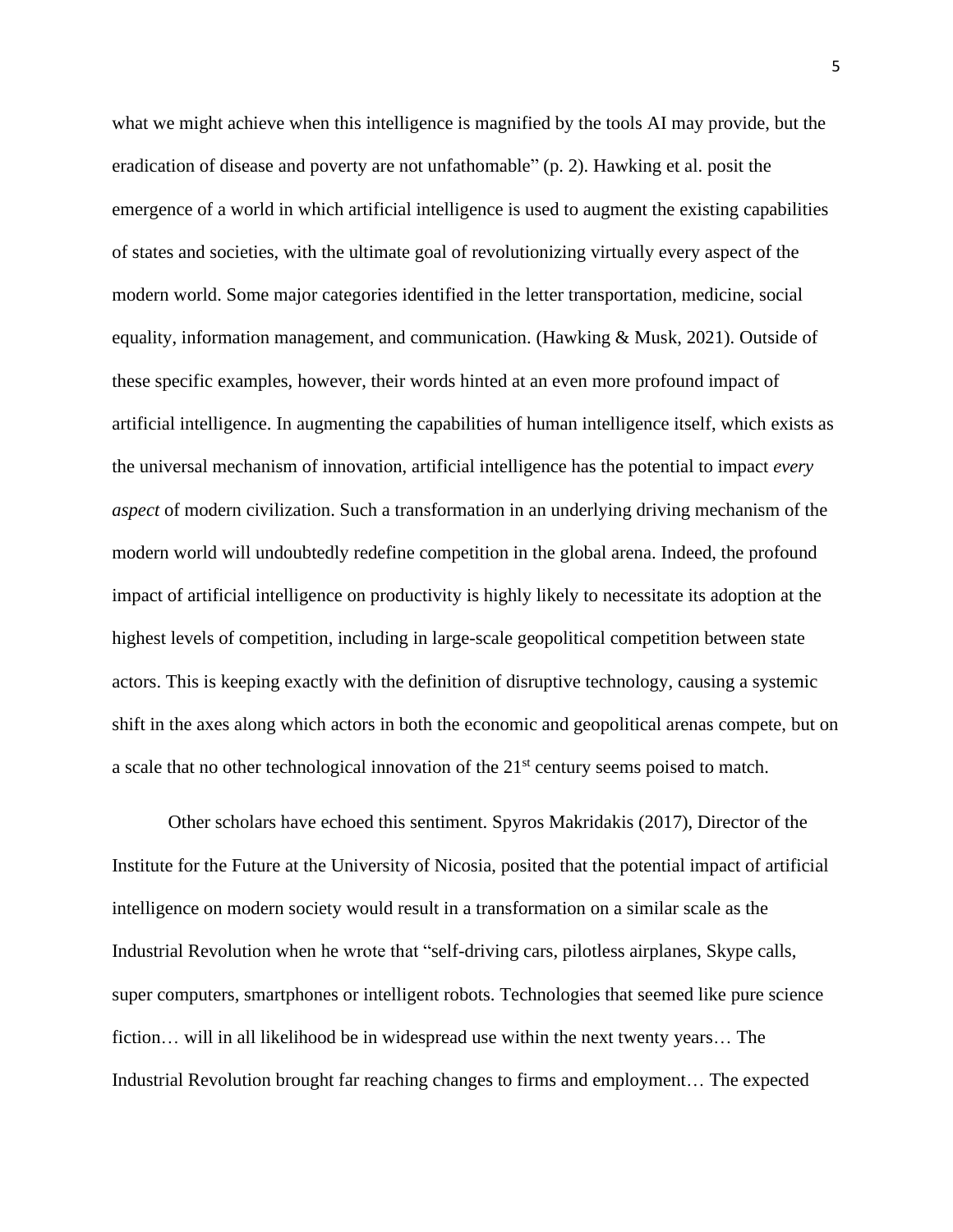changes brought by AI technologies will be just as, or even more significant as those of the Industrial Revolution" (p. 8-38). Mounib Khanafer and Shervin Shirmohammadi's (2020) publications on the topic mirrored Makridakis' language regarding the advent of artificial intelligence as a new Industrial Revolution when they wrote that "from technology and medicine to science and sociology, and many others. AI is one of the core enabling components of the fourth industrial revolution that we are currently witnessing, and the applications of AI are truly transforming our world and impacting all facets of society, economy, living, working, and technology" (p. 1). Another scholar, Yuval Noah Harari (2017), noted that a revolution in artificial intelligence technologies is quickly creating an environment in which even the most complex, seemingly human-centric jobs will be greatly impacted, if not driven to obsolescence entirely. Harari states that "The ongoing artificial-intelligence revolution will change almost every line of work, creating enormous social and economic opportunities—and challenges. Computer scientists are developing artificial intelligence (AI) algorithms that can learn, analyse massive amounts of data and recognize patterns with superhuman efficiency… giving rise to algorithms that can successfully analyse us and communicate with us, and that may soon outperform human doctors, drivers, soldiers and bankers" (p. 1-2). Much as the Industrial Revolution engendered sweeping changes in the economic and social organization that can still be felt in the modern day, artificial intelligence is very likely to bring about a drastic change in the socio-economic and geopolitical character of the modern era and is poised to be one of the greatest challenges facing state and non-state actors in the 21<sup>st</sup> century.

Maintaining superiority in the realm of artificial intelligence is thus paramount to ensuring American national security in the  $21<sup>st</sup>$  century. The advent of artificial intelligence promises to disrupt the realms of national security, geopolitical interaction, and international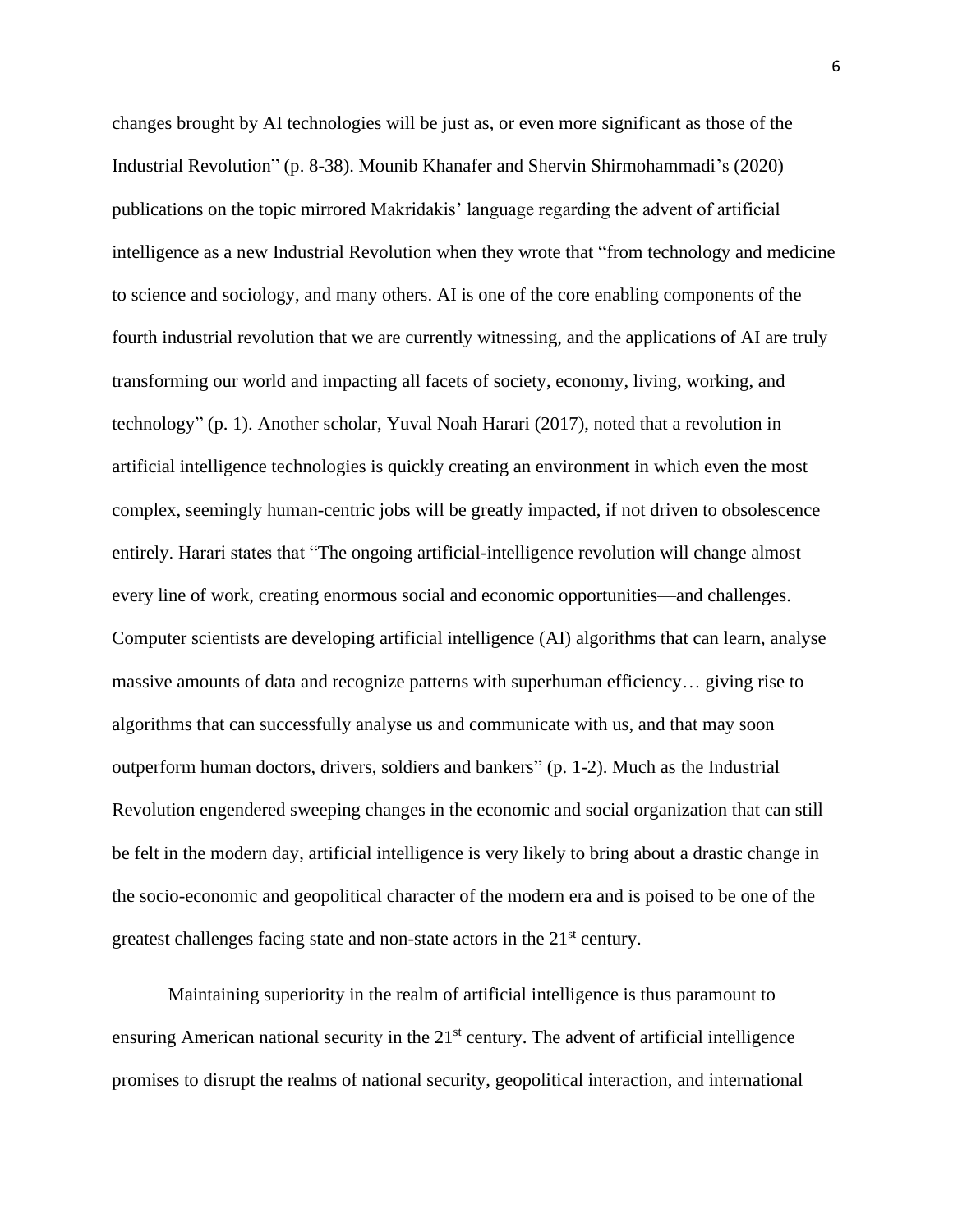competition. As a disruptive technology, the modern impact of artificial intelligence on geopolitics in many ways mirrors the disruptions caused by other technologies in the past, including aerospace and nuclear. Looking at AI as existing within the same context as these historic technological developments could therefore provide an invaluable framework going forward. The advent of widespread aerospace technology in the early 20<sup>th</sup> century, specifically that in the form of military aircraft, allowed countries to project power over vast geographic distances that quickly dwarfed the capabilities of contemporary naval forces (Lespinois, 2019). As aviation subsumed the navy's historic role as the instrument of power on an international level, airpower became a new and primary means of competition between state actors. The established order was overturned by the emergence of a new axis of competition that would redefine the power distribution among state actors, forcing them to adopt entirely new technologies and doctrines in order to maintain their competitive edge and security in the geopolitical arena (Lespinois, 2019). Something very similar, although on a much grander scale, would occur with the advent of nuclear technology in the mid-20<sup>th</sup> century. Nuclear weapons meant a shift away from conventional warfare capabilities as a primary means of competition between major powers, and instead created a new dimension of competition focused on the nuclear development security dilemma, the doctrine of mutually assured destruction, and a pointedly non-confrontational atmosphere surrounding large-scale conflict that had never quite been seen before in the realm of geopolitics (Friedman, 2019). In much the same way as these technologies, the power of artificial intelligence in augmenting human innovative and dataprocessing capabilities will allow states to expand their effectiveness in military, economic, and informational operations greatly, necessitating the adoption of this new technology in the crafting of 21<sup>st</sup>-century national strategies.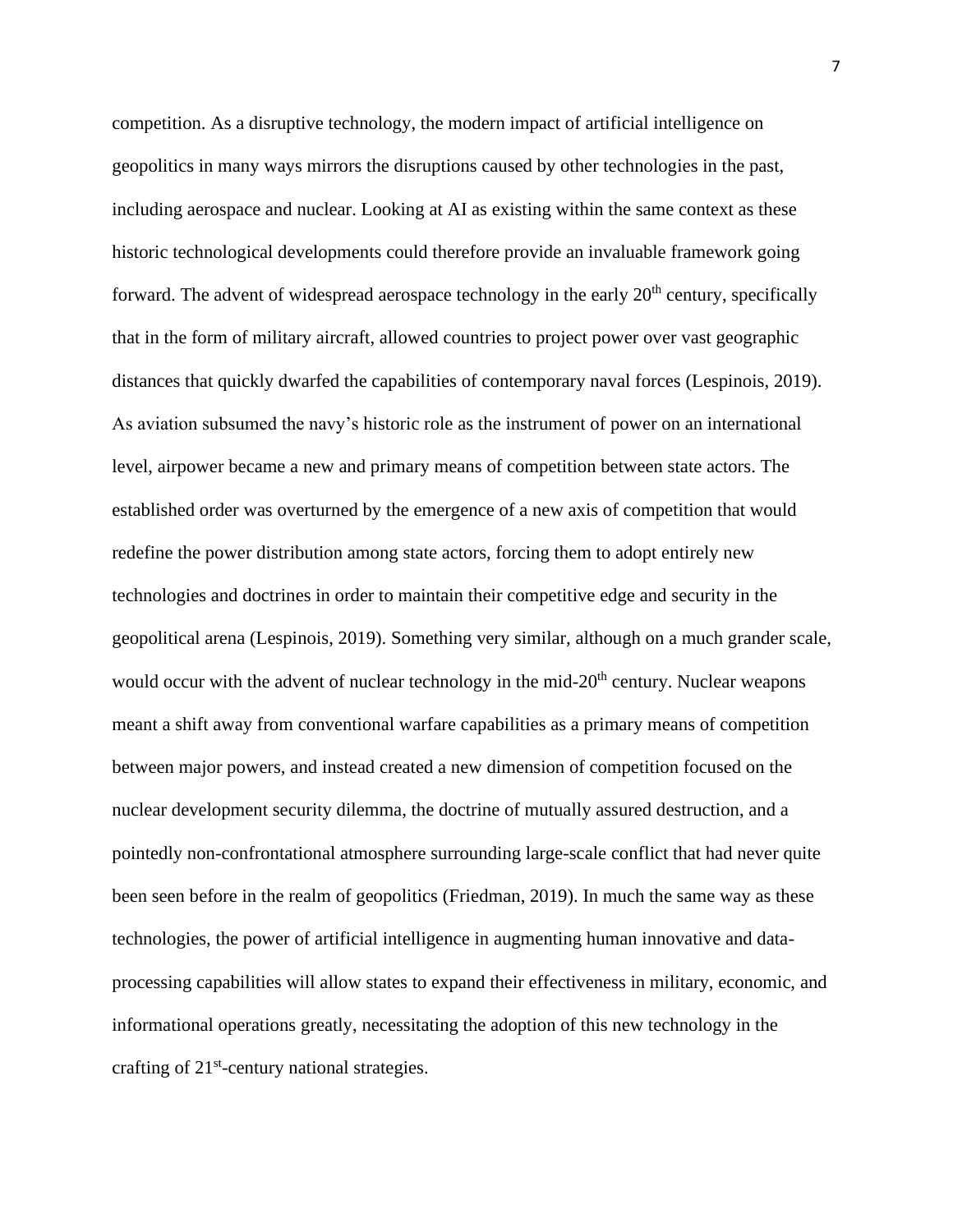In fact, as is characteristic of disruptive technology, artificial intelligence has opened up a new battleground of the broader US-China competition, and one which is likely to take an increasingly vital role in the coming decades. This emergent AI competition has manifested into what many have termed an "AI race" between the world's major powers. In many ways mirroring the nuclear arms race of the Cold War era, this competition has seen the US and China vie for technological supremacy in the field of artificial intelligence research, development, and implementation, and has been informed by a new Chinese strategy surrounding artificial intelligence. This new Chinese national strategy recognizes AI's role as a disruptive technology and seeks to capitalize upon it as an opportunity to advance its geopolitical position. Adoption of this new national strategy has seen the Chinese state close the gap in terms of capabilities with the United States, and scholars have pointed to several key indicators as evidence for China's rapid artificial intelligence ascendency. Daniel Castro and Michael McLaughlin (2021) provide an excellent and comprehensive list of these major indicators when they write that "First, China has surpassed the EU as the world leader in AI publications… Second, the quality of its AI research has generally trended upward year to year… Third, its software and computer services firms have increased their R&D spending… Fourth, China now has nearly twice as many supercomputers ranked in the top 500 for performance as the United States—the United States led in this indicator as recently as 2017… Finally, China likely continues to lead in the amount of data generated" (p. 7).

To those in the national security community who are well-versed in the disruptive potential of artificial intelligence, the rapid ascendancy of the Chinese AI program has undoubtedly been a point of great alarm. Indeed, there have been several dark pronouncements over the course of the last few years forecasting that the US-China AI race will ultimately spell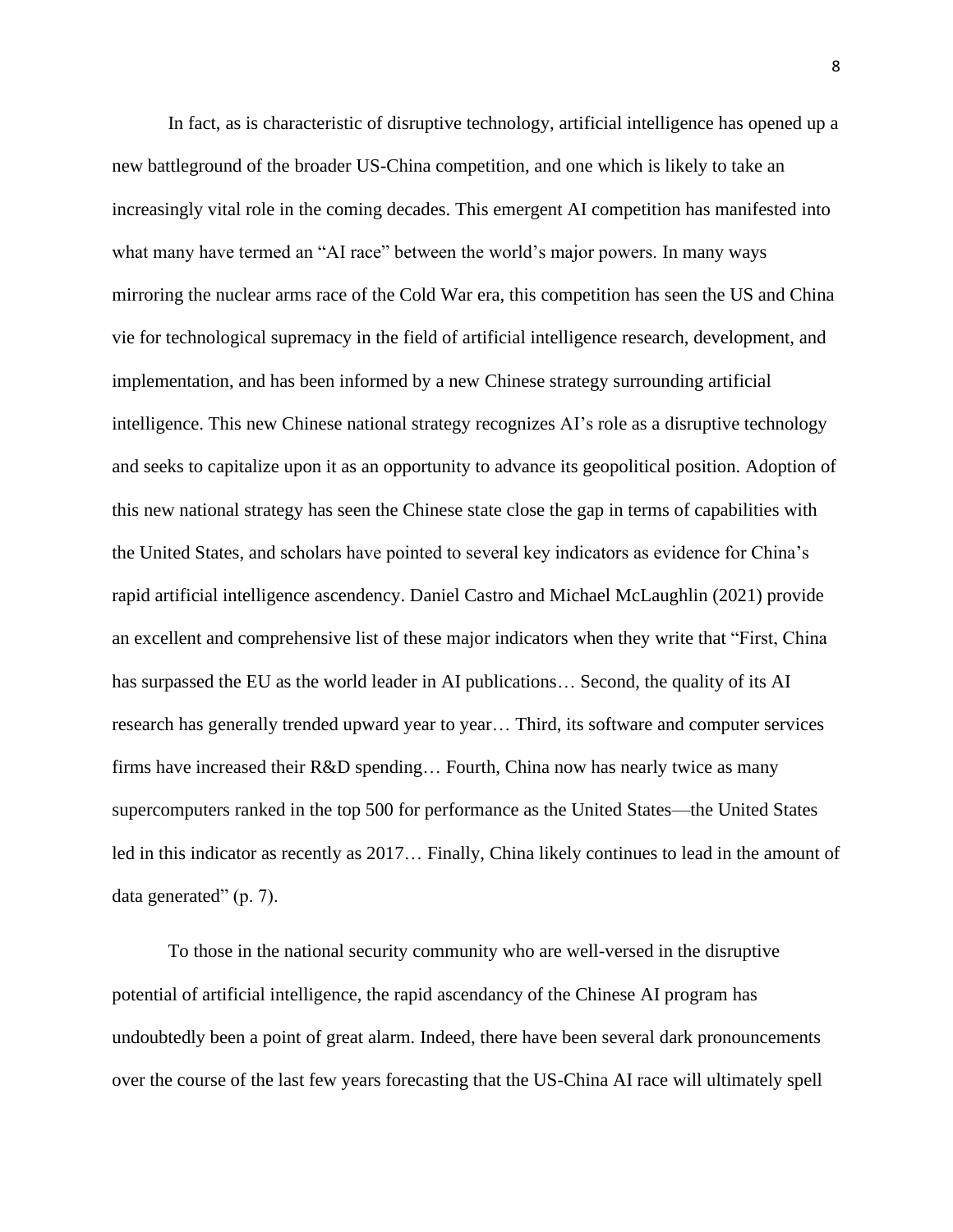the end of American geopolitical hegemony. Perhaps one of the most infamous of these predictions came from Nicolas Chaillan, ex-software chief at the Pentagon whose former position only enhanced the popular concern surrounding his statements, which read "We have no competing fighting chance against China in 15 to 20 years. Right now, it's already a done deal; it is already over in my opinion" (Reuters, 2021, p. 4). While this paper will posit that such foreboding analyses of the contemporary situation overlook several key realities of the US-China AI race, there is some merit to these fears. China *does* have the potential to surpass the United States in terms of artificial intelligence capabilities—and by extension, in the 21<sup>st</sup>-century geopolitical competition—*if* the realities of the US-China AI race are not properly taken into account. Webster et al. (2017) affirm this claim in their own work, writing that "Looking forward, China may have the potential to lead the world in this new AI revolution, potentially surpassing the United States in the process" (p. 19). Clearly, the artificial intelligence race between the United States and China promises to be one of the foremost defining competitions of the 21st century. With distinct implications for the realms of national security and foreign policymaking, this competition will be at the heart of this discussion.

However, it would be academically remiss to neglect the fact that there is *some* opposition to this interpretation of the present technological competition between the US and China. While this paper ultimately rejects this opposition, it still important to address. On one hand, it is clear that some scholars disagree with the framing of the present US-China technological competition within the "AI race" model. Heather Roff (2019), for instance, opposed the usage of this terminology when she wrote that "There needs to be a change in thinking about AI… The news media should stop framing the global artificial intelligence competition as an 'arms race.' This misrepresents the competition going on among countries" (p.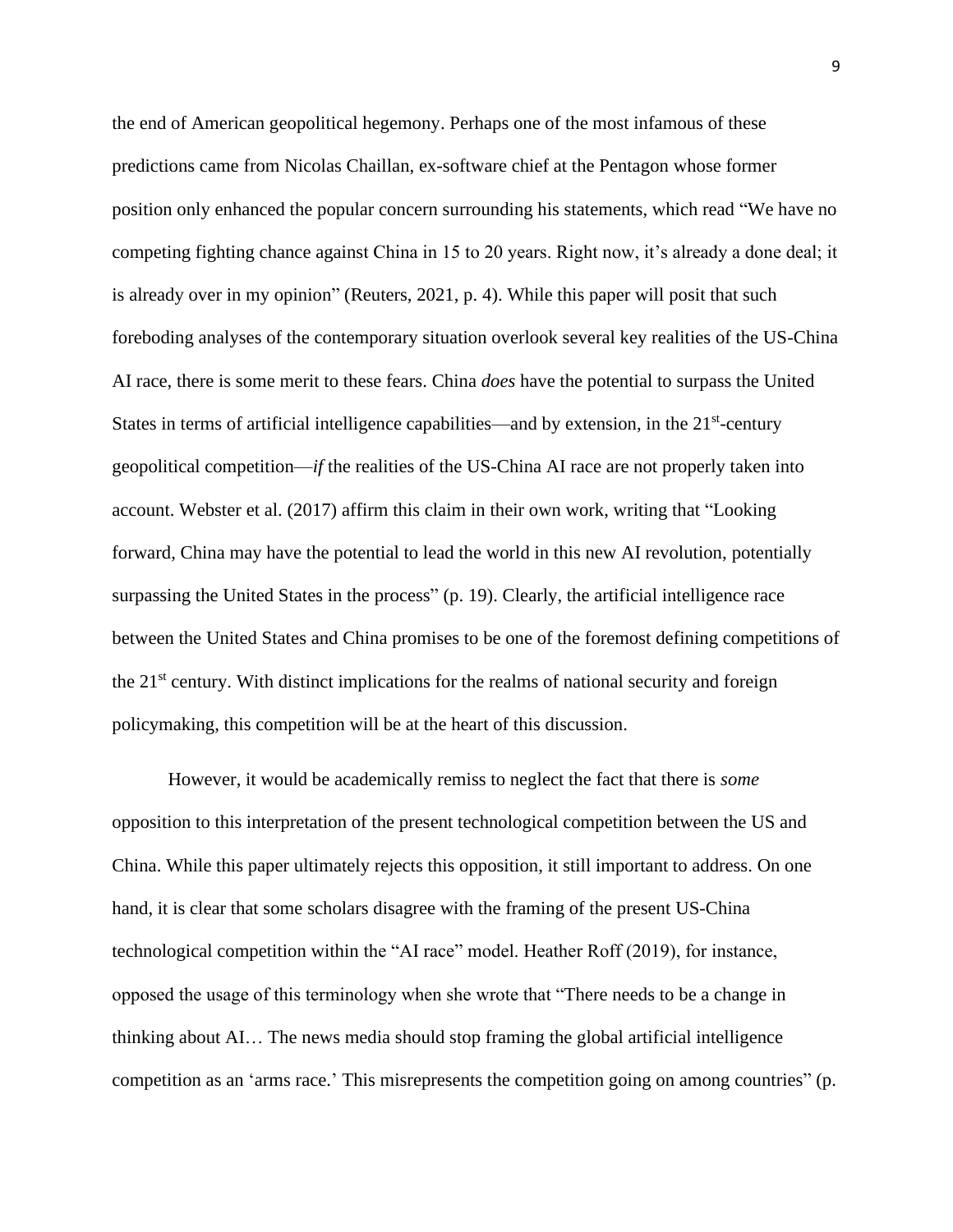1). Virginia Dignum (2019) echoed this sentiment but took significantly more issue with the *effect* that viewing artificial intelligence development as a "race" might have, a point she articulated when she wrote that "Press and policy makers are obsessed with the so-called AI race… US executives warned that China may be winning this supposed race… this race discourse is both wrong and dangerous. It puts the focus on competition and brings with it a sense of gloom and despair… Firstly, there is no race and secondly, if there is, it is the wrong race to run... By assuming that this 'race' can be won, means that there would be a moment in which we can stop developing technology, and advancing humankind" (p. 1-2).

While there is some merit to points such as these, they ultimately fail to reflect the geopolitical realities of the 21<sup>st</sup> century. Despite these prescriptive analyses that claim that academics should refrain from utilizing the term "AI race," it is impossible to deny the importance of the fact that the key players and policymakers *themselves* conceive of the current arrangement as one of technological competition, and that this perception itself shapes the geopolitical environment. Indeed, the Chinese leadership has baked this conception of a US-China AI race, as well as broader ideas of AI disruption as a tool with which to vie for geopolitical hegemony, into their national strategy. Graham Webster et al. (2017) point out this fact in their work on the topic, writing that "The Chinese leadership sees technological innovation, particularly in AI, as a core aspect of international competition. Beyond informatization, China is embarking upon an agenda of 'intelligentization' (智能化), seeking to take advantage of the transformative potential of AI throughout society, the economy, government, and the military" (p. 19). Webster et al. (2017) also go on to discuss China's drive for a domestic AI industry in order to capitalize on the opportunities that artificial intelligence disruption present for the pursuit of their national interests, writing that "Through this new plan,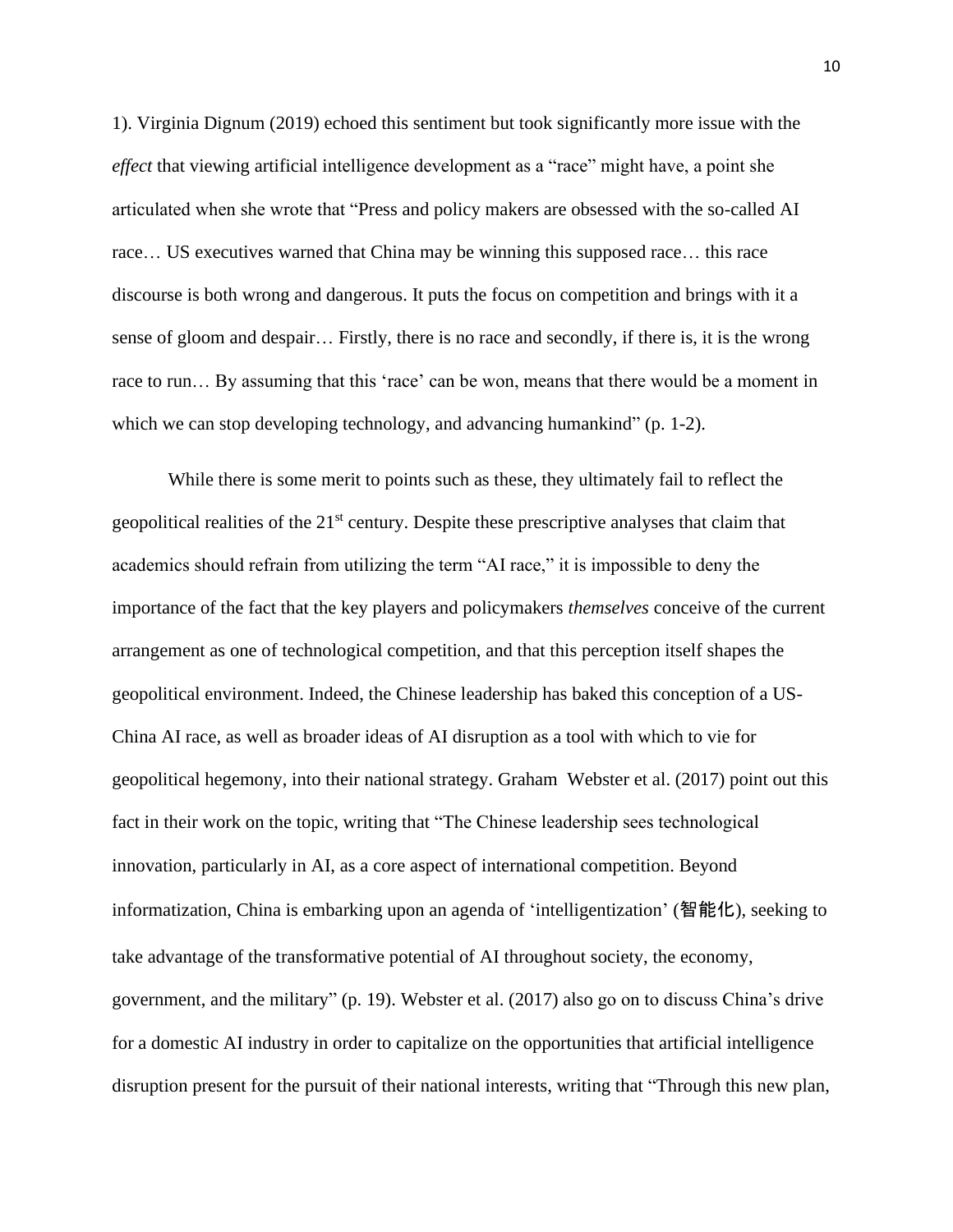China intends to pursue 'indigenous innovation' in the 'strategic frontier' technology of AI in furtherance of a national strategy for innovation-driven development" (p. 19). Chinese leadership clearly has a the *intent* to engage in an artificial intelligence race with the United States, regardless of the academic discourse on the matter.

What's even more important than this rhetoric, however, is that the intent of the Chinese leadership to capitalize on the potential of artificial intelligence has manifested into *real policy* that affects both the domestic character of the Chinese state as well as how China interacts with other states in a geopolitical sense. Webster et al. (2017) also make a point of this, writing that "If this were only rhetoric, such a focus on innovation might remain aspirational. However, this plan includes an extensive and detailed agenda, with sustained focus and significant funding, to build up China's capability in innovation capability to enable advances in next-generation AI technologies" (p. 19). These plans have clearly borne fruit—as was previously discussed, China has seen progress in artificial intelligence technology on a scale unmatched by any other major power in the world. Overall, while some may oppose the idea of an artificial intelligence race on a theoretical, moral, or even merely semantic basis, there can be no denying that ideas about the US-China competition are alive within the minds of the Chinese leadership. These ideas have had a tangible influence on the geopolitical arena, and therefore cannot be dismissed so simply. Instead, they demand attention in both an academic and a pragmatic sense, and represent a serious challenge for the American geopolitical position in the coming decades.

#### **III. Key Terms and Methodology**

First, it is important to establish a working definition of what artificial intelligence is—a collective understanding of what is meant by this term is essential for framing this discussion. Luckily, the commercial technology community known as Built In provides a clear, concise, and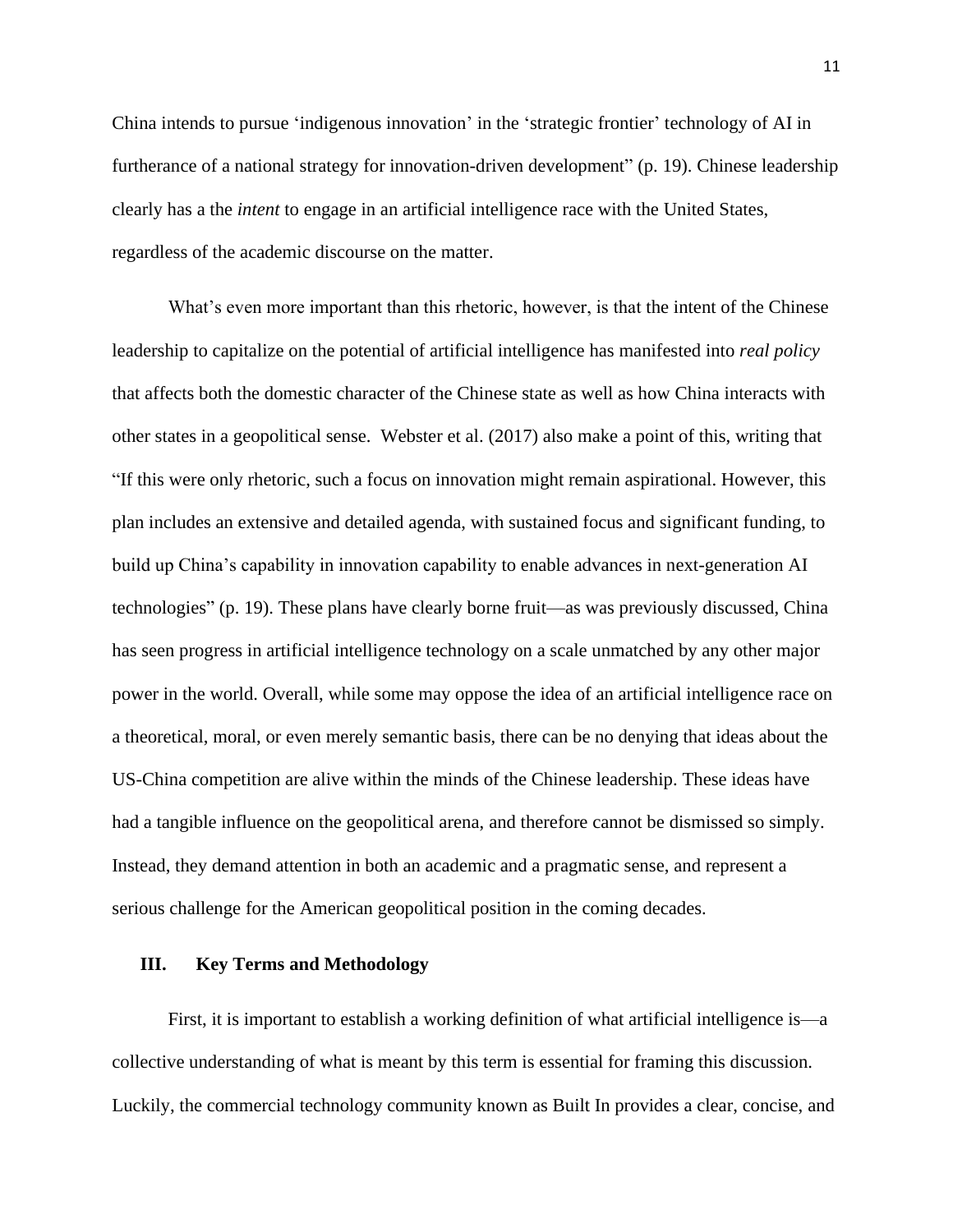all-encompassing definition of artificial intelligence, stating that "Artificial intelligence (AI) is a wide-ranging branch of computer science concerned with building smart machines capable of performing tasks that typically require human intelligence." This will be the definition of artificial intelligence that will be used for the remainder of this paper, as it is perhaps the most easily-understood yet accurate articulation of the term that is available.

Gradience in terminology is still necessary in order to control the scope of this discussion, however, and it will therefore also be helpful to briefly discuss the distinct types of artificial intelligence that exist in the current day, as well as which of those that this paper will be focusing on. Naveen Joshi, the founder and CEO of Allerin, an integrated technology solutions company focused on artificial intelligence and "Big Data," helpfully divides the distinct types of artificial intelligence into four functional categories: Reactive Machine AI, Limited Memory AI, Theory of Mind AI, and Self-Aware AI. Reactive Machine AI, according to Joshi (2019), refers to "the oldest forms of AI systems that have extremely limited capability. They emulate the human mind's ability to respond to different kinds of stimuli [and] do not have memory-based functionality... such machines cannot use previously gained experiences to inform their present actions, i.e., these machines do not have the ability to 'learn'" (p. 5). Perhaps one of the most widely-known examples of such artificial intelligence was IBM's Deep Blue, the machine which bested chess Grandmaster Kasparov in 1997. Other examples of Reactive AI include email spam filters, targeted recommendation engines, and other simple automated algorithms which have seen wide application in the modern era. Limited Memory AI, according to Joshi (2019), refers to "machines that, in addition to having the capabilities of purely reactive machines, are also capable of learning from historical data to make decisions… [reactive machines] are trained by large volumes of training data that they store in their memory to form a reference model for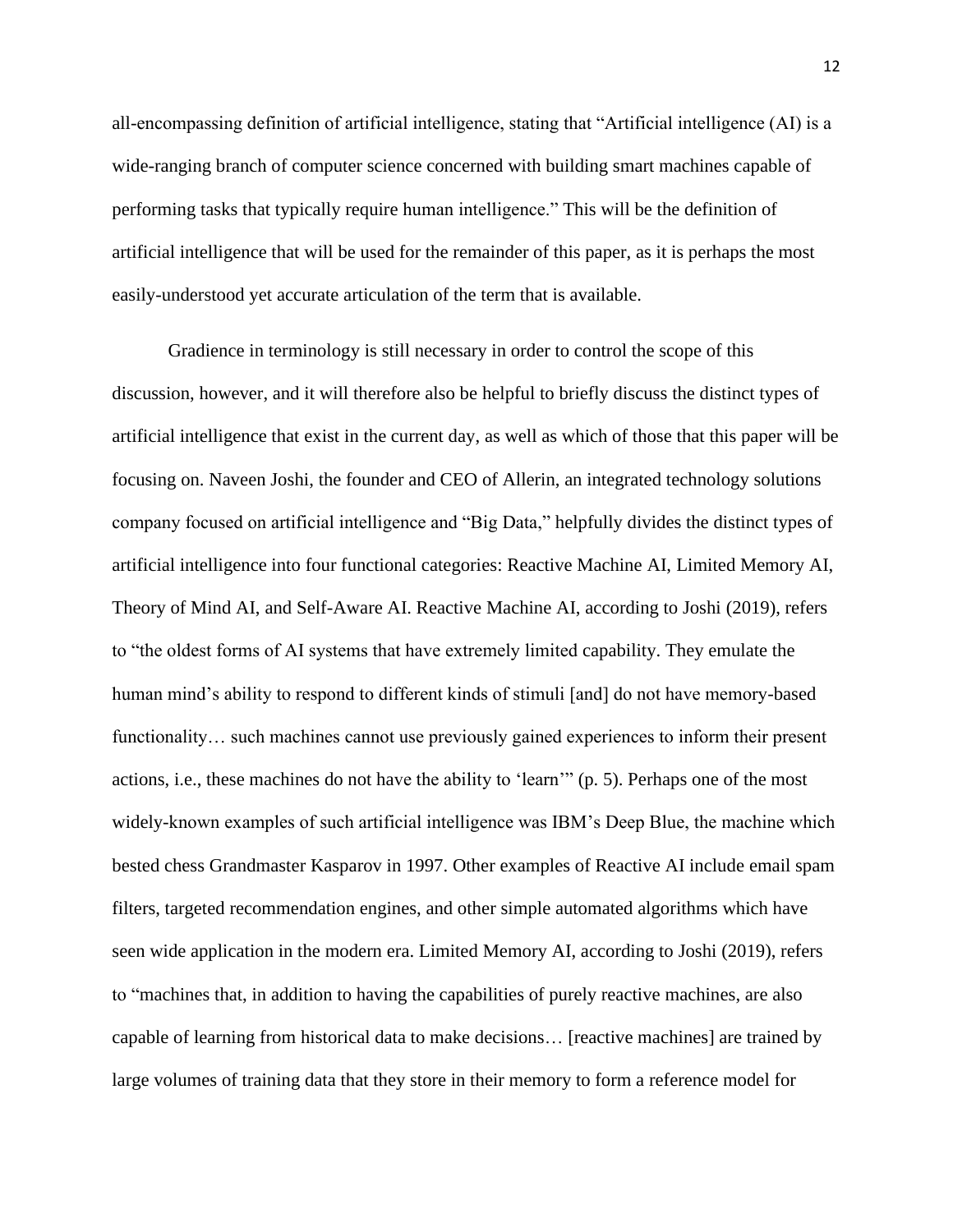solving future problems" (p. 6). These systems, which are also referred to as "deep-learning AI," are the most prevalent type of artificial intelligence in the modern world. Examples include numerous present-day AI applications, including image and facial recognition AI, chatbots, virtual assistants, and autonomous vehicles (Joshi, 2019, p. 7).

While Reactive Machine AI and Limited Memory AI have a relatively long history and are still seen in wide use today, these next two categories of artificial intelligence are largely in their conceptual nascency. The first of these, Theory of Mind AI, refers to artificial intelligence that will be able to incorporate the human psychological concept of the Theory of Mind into its decision-making processes (Cuzzolin et al., 2020). According to Fabio Cuzzolin et al. (2020), Theory of Mind itself refers to "the ability of the human mind to attribute mental states to others," and is largely synonymous with the concept of empathy (Cuzzolin et al., 2020, p. 1). Thus, Theory of Mind AI refers to any artificial intelligence program that can emulate empathy to a degree that is virtually indistinguishable from that of real humans. Joshi (2019) expands on this, writing that Theory of Mind AI "will be able to better understand the entities it is interacting with by discerning their needs, emotions, beliefs, and thought processes... to truly understand human needs, AI machines will have to perceive humans as individuals whose minds can be shaped by multiple factors, essentially 'understanding' humans" (p. 8). In essence, this category of artificial intelligence would be able to emulate a human level of emotional intelligence in order to tackle complex tasks in a more holistic manner. Cuzzolin et al. (2020) stressed the importance of implementing Theory of Mind technologies in future artificial endeavors, as well as the enormous leap in the utility of artificial intelligence when such technology is developed, when he wrote that "far more sophisticated functions need to be in place before AI can be safely deployed in high-risk and potentially dangerous situations… A smart car needs to make reliable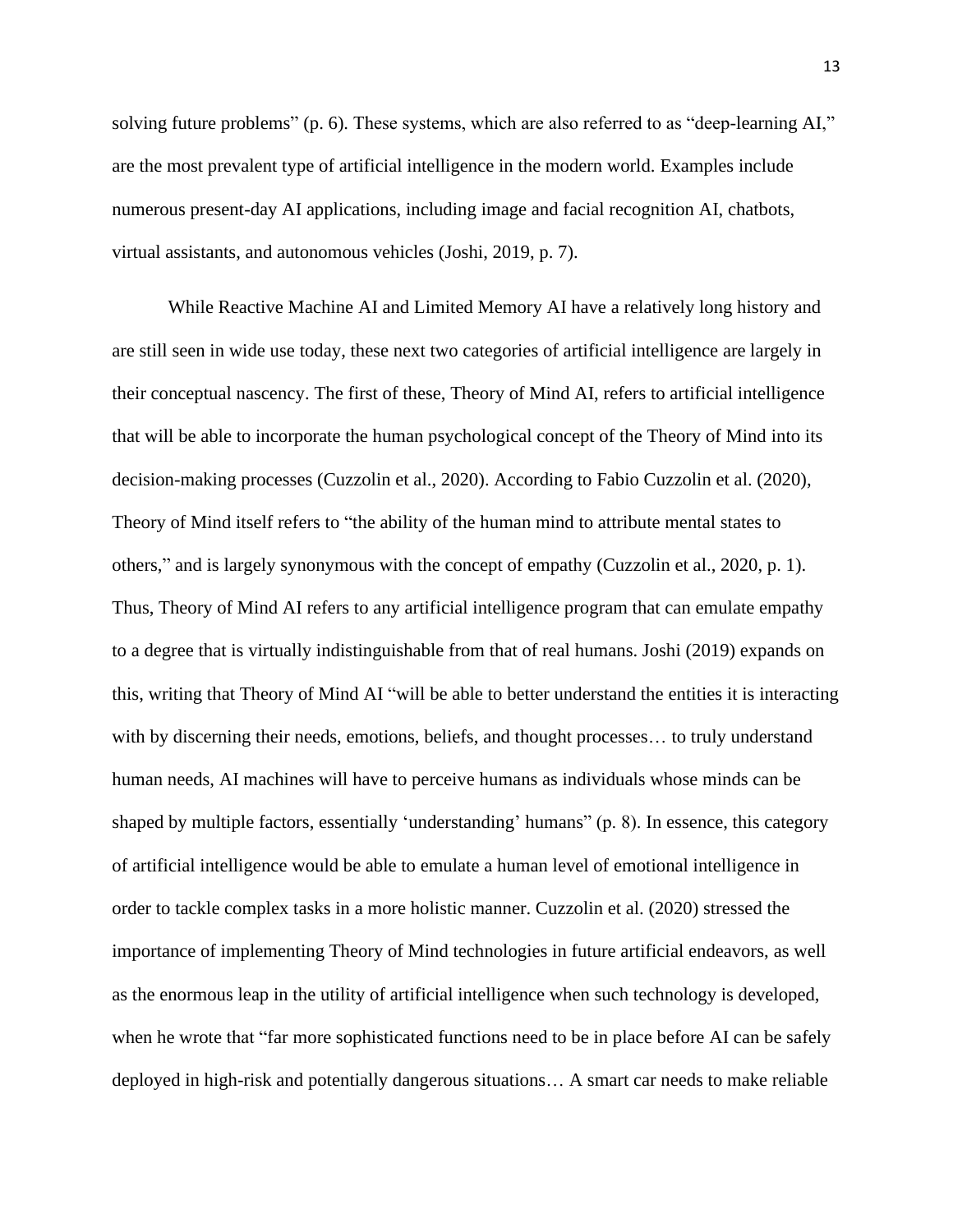predictions about human behaviour in real time, for example, in order to pre-emptively adjust speed and course to cope with a child's possible decision to abruptly cross the road in front of them… ToM needs to be incorporated into intelligent machines if they are to smoothly share environments built by human beings for human beings" (p. 6). This technology has yet to truly be developed, however, and therefore no current-day examples of Theory of Mind AI exist.

The last of these four categories of artificial intelligence is Self-Aware AI—a category many believe to rest entirely within the realm of science fiction, but which nonetheless poses a number of important questions for contemporary academics. In discussing the implications that such technology would have on socio-economic interactions, Hector Gonzalez-Jimenez (2018) provided an excellent overview of the meaning and history of Self-Aware AI when he wrote that "Since the mid-1950s, AI research has been focused on creating 'thinking machines'… AI with human-like general intelligence as well as robots that will be hosting this AI… In other words, a [Self-Aware AI] will have a conception of its self (or self-concept) and be able to use information and make decisions that reshape its self as an active member of a social environment" (p. 1-3). More than just being able to emulate human emotional intelligence like a Theory of Mind AI could, a Self-Aware AI would have a *real* concept of its own existence, allowing for a significant degree of adaptive behavior that would largely mirror that of a human being. This technology is, like Theory of Mind AI, in its theoretical infancy, and is unlikely to see any form of development for at least the next several decades.

There also exists an alternate classification methodology for artificial intelligence systems that is worth touching upon, if only to provide additional clarity as to the types of artificial intelligence that will be discussed here. This classification methodology may be the one that most readers are familiar with due to its commonplace usage in the media and in tech circles.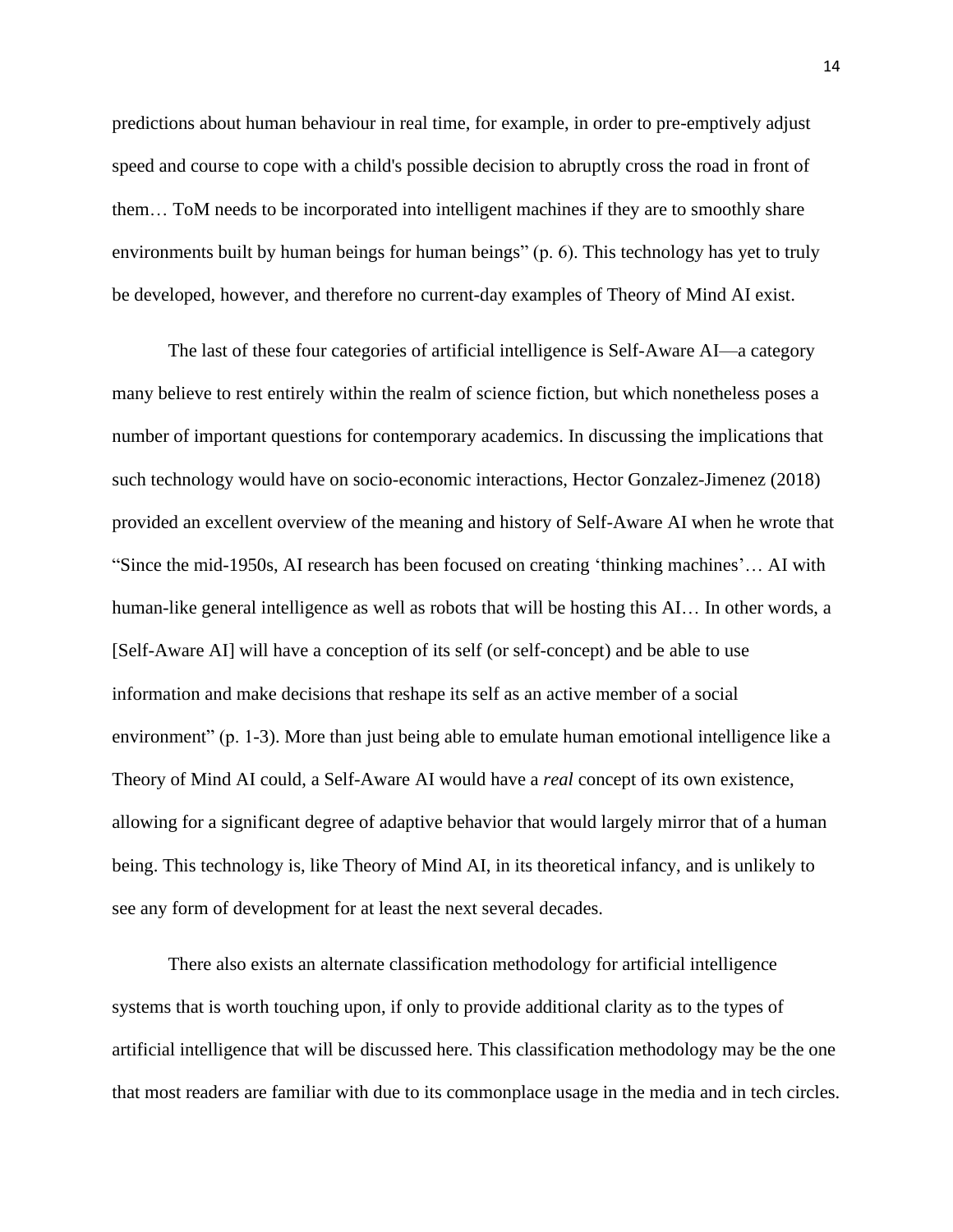Moreover, this secondary classification methodology, while lacking the gradience of the first, is significantly more general in its application and less reliant on complex academic terminology in its articulation, and thus may be of significant use in this discussion despite its dwindling use in the broader academic conversation on the topic. This classification methodology divides artificial intelligence systems into three broad categories based on the sophistication and scope of the system's capabilities. The first of these categories is artificial *narrow* intelligence, commonly referred to as ANI. Also known by some as *weak AI*, ANI is defined by its limited capability and scope. Such systems lack the broad capabilities of human intelligence and can instead only perform a minor selection of narrow tasks—though, of course, they often do so with nearunmatched efficiency. Nicolas Miailhe and Cyrus Hodes (2017) articulated the inherent limitations of ANI systems when they wrote that "Even if they are capable of generalizing pattern recognition, for instance transferring knowledge learned in the frame of image recognition into speech recognition, we are still very far away from the versatility of a human mind" (p. 11). ANI systems are undoubtedly the most prevalent in the modern world, as even "the most advanced artificial intelligence systems available today, such as the famous IBM Watson or Google's AlphaGo, are still 'narrow' (weak), in the sense that they operate strictly within the confine of the scenarios for which they are programmed" (Miailhe and Hodes, 2017, p. 11). Of the three categories of artificial intelligence that are encompassed by this methodology, ANI systems are the only that currently exist—the next two are entirely hypothetical and extrapolated extensions of current artificial intelligence technologies.

The second category for artificial intelligence in this classification methodology is artificial *general* intelligence, commonly abbreviated as AGI. Also known as the first *strong AI*, AGI systems would hypothetically have the capability to operate on the same level as human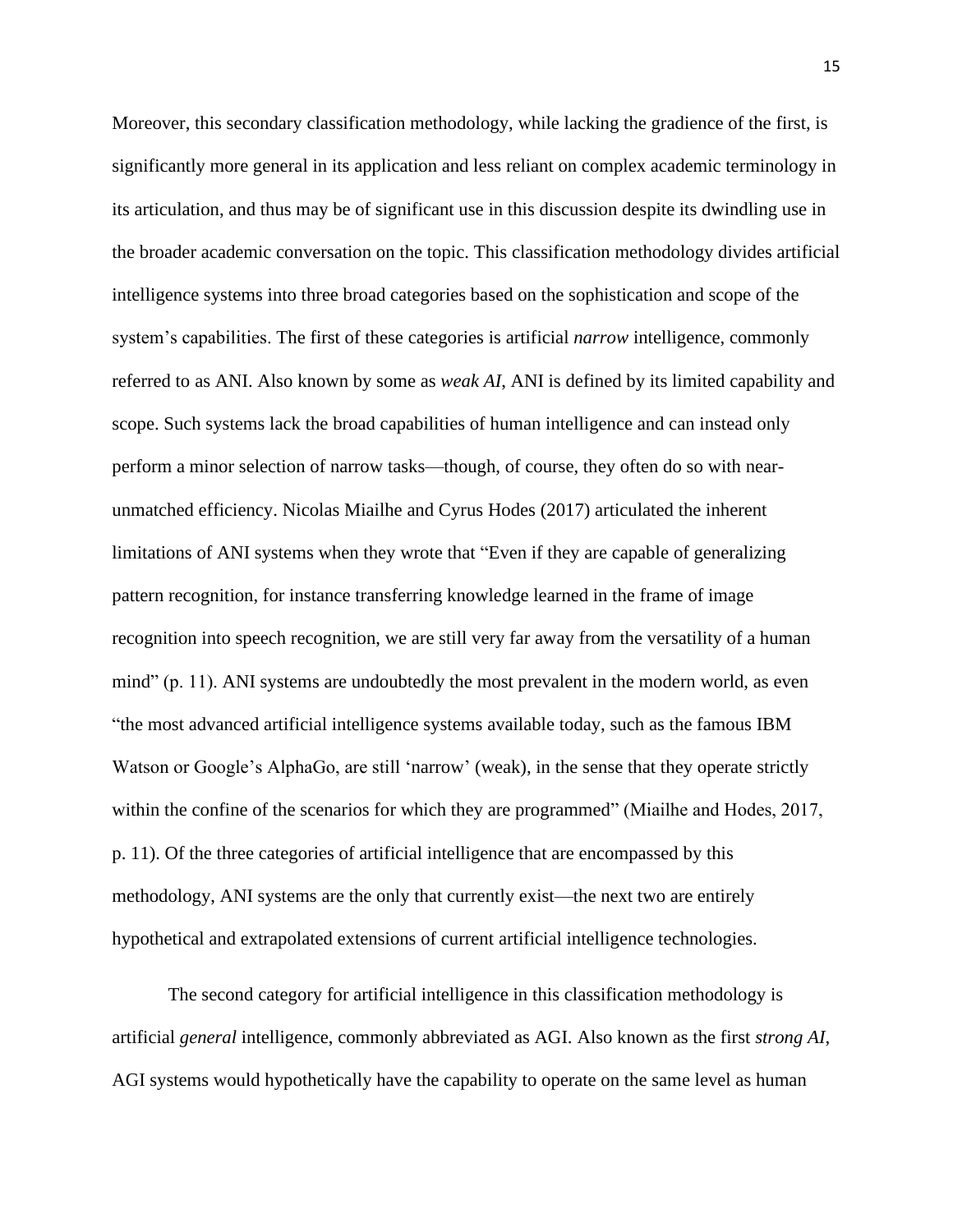intelligence. This not only necessitates human-level efficiency in completing tasks, but the ability to complete an incredibly *broad* selection of tasks—such a machine would be able to apply its problem-solving matrices to solve virtually any challenge that it is presented with, and to do so on a level at or slightly exceeding the capabilities of a human being. Miailhe and Rhodes (2017) also articulated the specific prerequisite capabilities of AGI systems in their work when they wrote that "For a majority of experts, AGI refers to an autonomous machine's ability to perform any intellectual tasks that a human can perform. This implies generalizing and abstracting learning across various cognitive functions" (p. 10).

The final category of artificial intelligence in this classification methodology is artificial *superintelligence*, or ASI. As the eventual end-point development of *strong AI*, an ASI system would hypothetically possess high-level problem-solving capabilities and intelligence that would far surpass the highest capacities of human intelligence. Even the brightest, most gifted human minds would be unable to match the capabilities of such systems. There is a great deal of speculation that exists on this topic, but it was Salvador Pueyo (2018) who best articulated the nature of ASI systems when he wrote that "in a near future, artificial intelligence (AI) could vastly outperform human intelligence in most or all of its dimensions, thus becoming superintelligence… Current AIs have narrow scopes, while a hypothetical superintelligence would be more effective than humans in pursuing virtually every goal" (p. 2). Of these three categories, ASI systems are the furthest from the reaches of modern technological development.

With these classifications in mind, this paper will be focusing primarily on the Reactive Machine AI and Limited Memory AI systems of the first classification methodology as well as the ANI systems of the second classification methodology. While the other systems of artificial intelligence are intriguing prospects for academic inquiry, the fact that they are still in their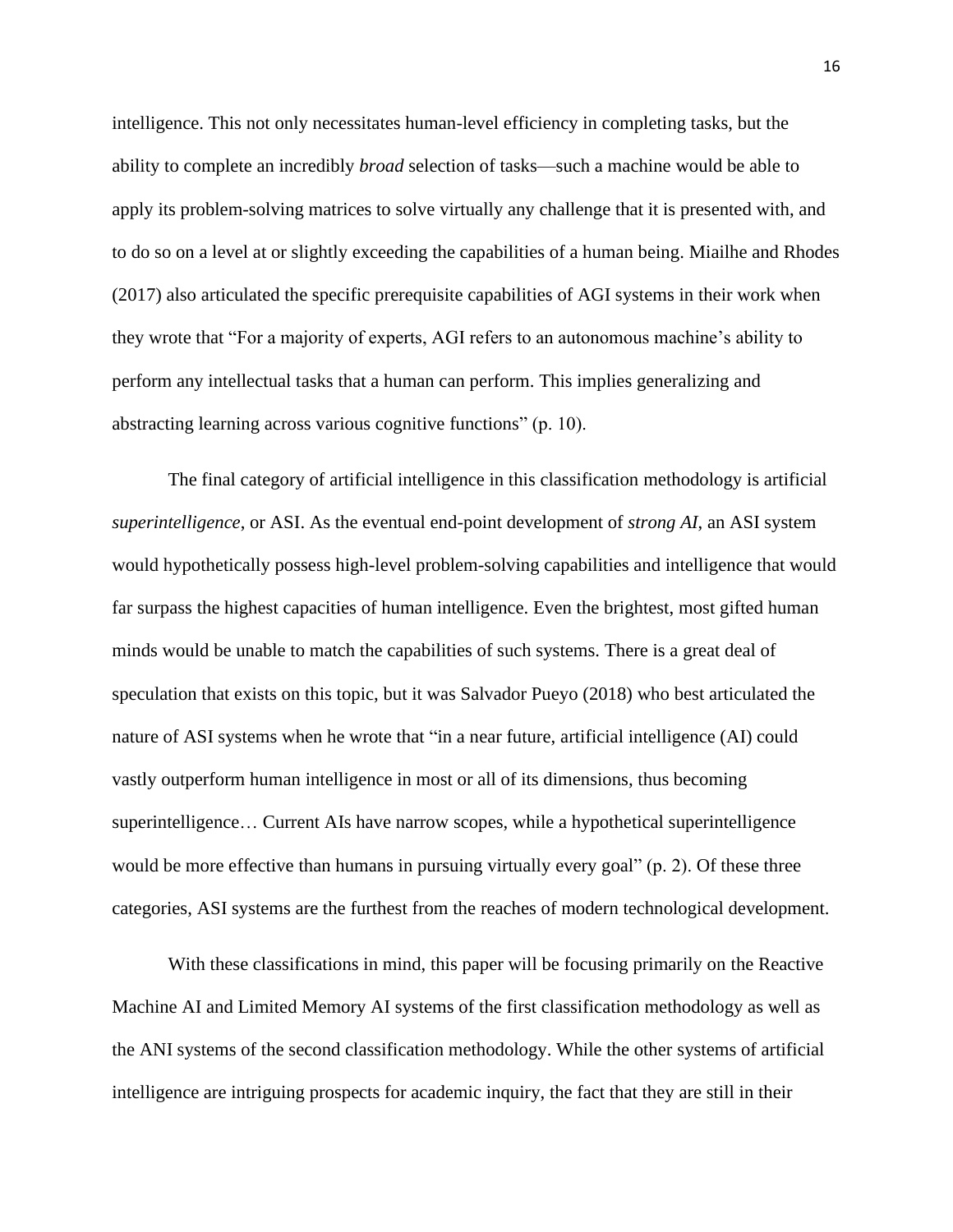theoretical infancy means that it is highly unlikely that these more advanced types of artificial intelligence will make a meaningful impact on geopolitical interactions in the short-to-medium term—or, for that matter, in anything but the most distant long-term scenarios. For the practical purposes of this paper, the discussion will instead focus on the types of artificial intelligence that are either in current use or are on the edge of development. This is to say that the term "artificial intelligence" as it will be used in this paper does not necessarily refer to the advanced, multi-use general intelligence systems that will be seen in the distant future, but will instead refer to any number of existing or near-developed smart machines capable of performing tasks that typically require human intelligence even on their most basic level.

Lastly, this section will discuss the methodology that will be used in discussing the artificial intelligence capabilities of both the United States and China. Specifically, this paper will be investigating the artificial intelligence capabilities of each country as they relate to three major categories: military AI capabilities, economic AI capabilities, and informational AI capabilities. The rationale for this is relatively simple and is largely based upon a previous framework established by Greg Allen and Taniel Chan in their own work on the artificial intelligence and national security intersection. Allen and Chan (2017) justified their own use of this framework quite plainly, writing that "Future progress in AI has the potential to be a transformative national security technology… Advances in AI will affect national security by driving change in three areas: military superiority, information superiority, and economic superiority" (p. 6-7). These three dimensions—military, economic, and informational superiority—have been identified as the ones that are not only most likely to be greatly impacted by the incorporation of artificial intelligence technologies, but which will also have the greatest impact on the US-China geopolitical and national security dynamic. By dividing American and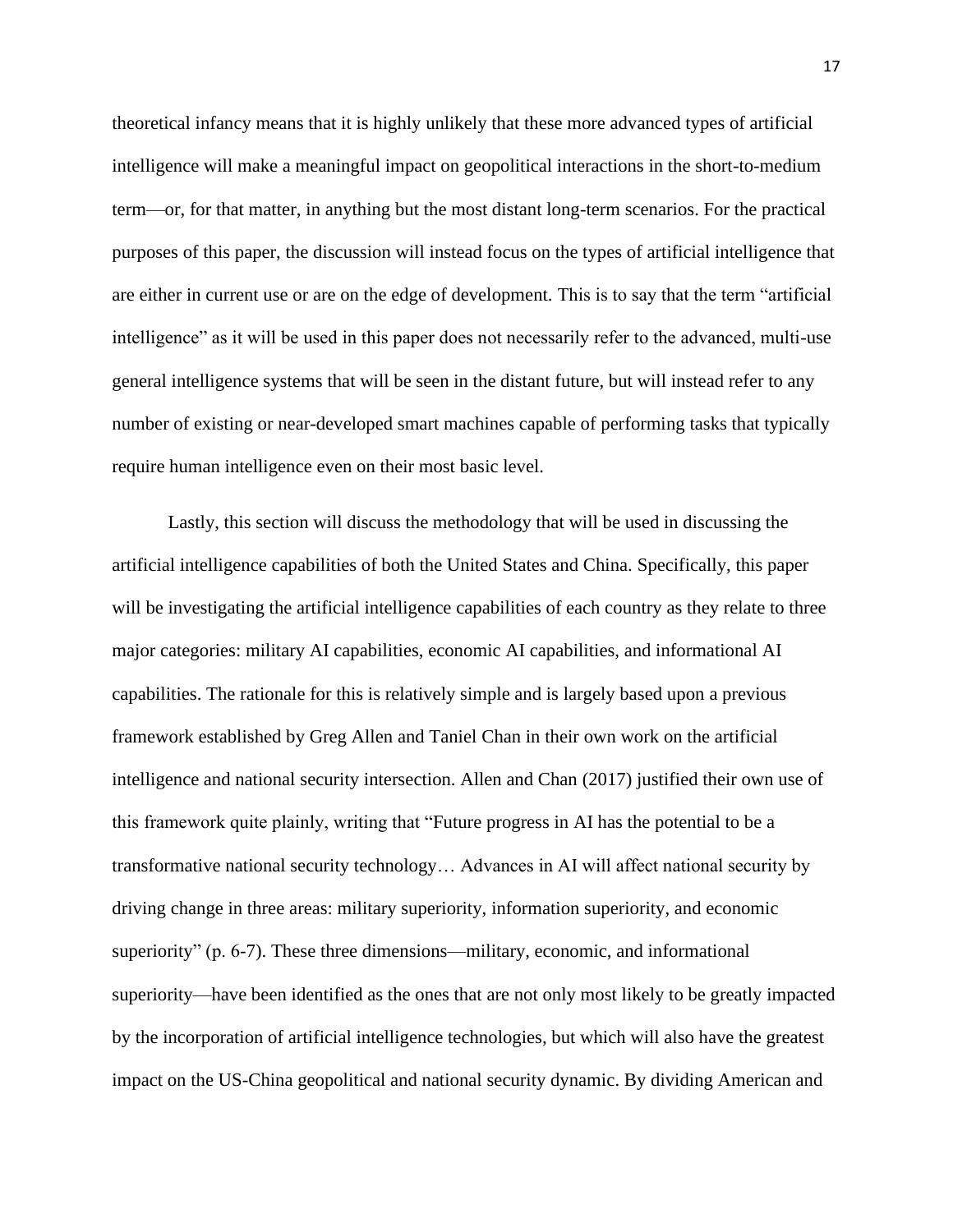Chinese AI capabilities into three functional categories, then, we can better understand the nature of the current environment.

Allen and Chan go on to describe these three categories as they relate to artificial intelligence and touching upon these descriptions here will help better establish definitions for each category that will be useful in the discussion later in this paper. In terms of military superiority, Allen and Chan (2017) stress the relevance of artificial intelligence when they write that "progress in AI will both enable new capabilities and make existing capabilities affordable to a broader range of actors… activities that currently require lots of high-skill labor, such as Advanced Persistent Threat operations, may in the future be largely automated and easily available on the black market" (p. 7). Thus, for the purposes of this paper, the *military AI capabilities* of the United States and China will refer to the ability of each state to use artificial intelligence in a capacity that augments the efficacy of its military operations on either a strategic and tactical level. This category will include both manifested and latent capabilities, with an important distinction drawn between them.

In terms of economic superiority, Allen and Chan (2017) find that "advances in AI could result in a new industrial revolution… will reshape the relationship between capital and labor in economies around the world" (p. 9). For the purposes of this paper, the *economic AI capabilities* of the United States and China will refer to the ability of each state—as well as its private sector—to use artificial intelligence in a capacity that augments the strength of the nation's economy, and thus the state's effective hard power. This includes the augmentation of the state's economic output, capacity for growth, or resiliency.

Lastly, in terms of informational superiority, artificial intelligence can augment a state's awareness within the context of the geopolitical arena. Allen and Chan (2017) touch on this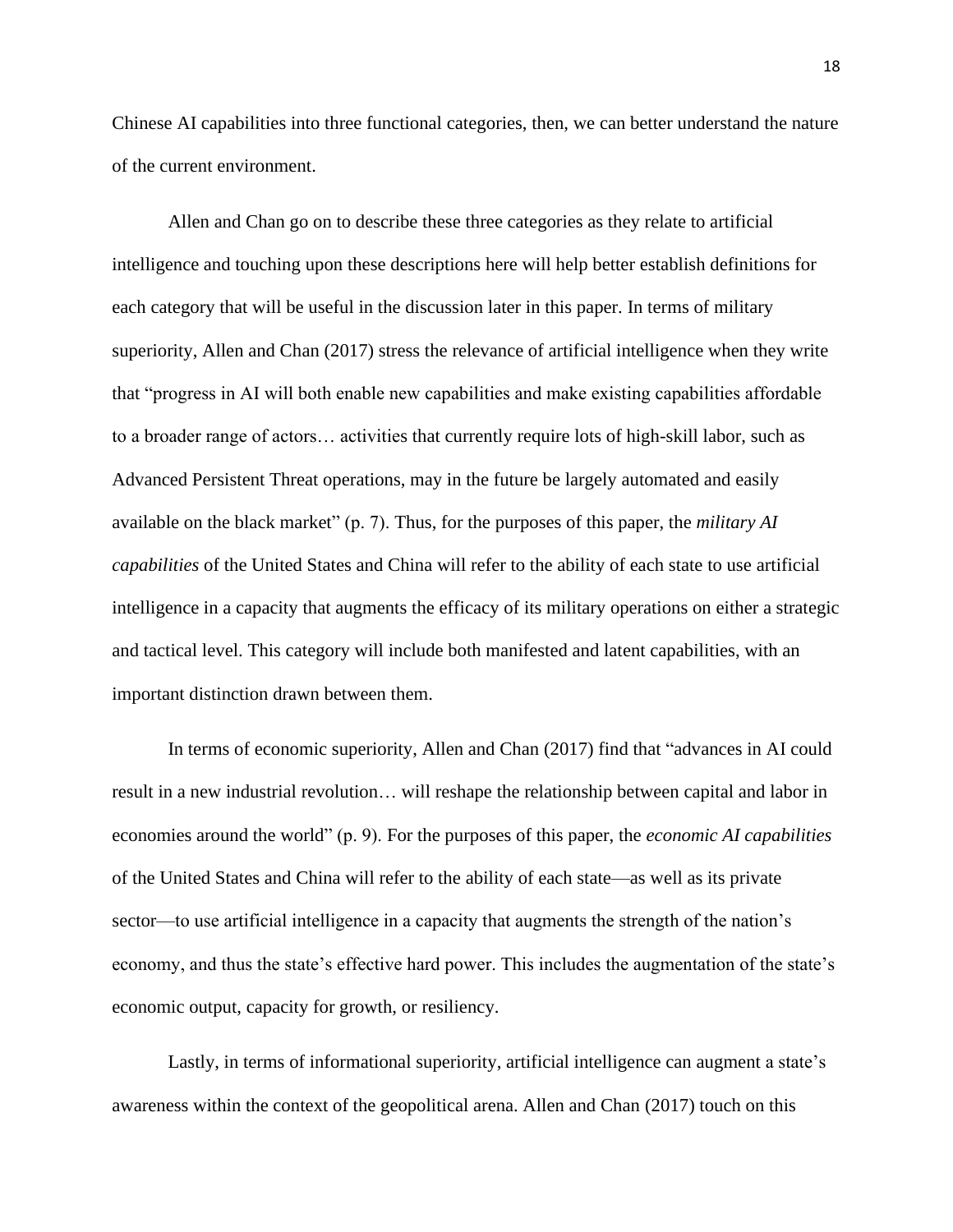potential advantage, writing that "AI will dramatically enhance capabilities for the collection and analysis of data, but also the creation of data" (p. 8). For the purposes of this paper, the *informational AI capabilities* of the United States and China will refer to the ability of each state and its private businesses to use AI in an informational capacity, including things such as intelligence gathering, communications, general awareness, and the overall ability of respectively-affiliated bodies to describe, organize, integrate, share, or govern their informational assets.

By enabling states to achieve superiority in each of these three categories, artificial intelligence promises to provide a new path to geopolitical ascendancy and eventually hegemony. Paying close attention to advancing artificial intelligence capabilities in each of these three categories is essential to understanding the modern environment of the US-China AI race, as well as the outlook for American national security within the context of this geopolitical competition going forward.

#### **IV. United States Artificial Intelligence Capabilities**

In this section as well as the one that follows it, this paper will be discussing the present-day artificial intelligence capabilities of the United States and China as they relate to each state achieving dominance in the three aforementioned categories of military, economic, and informational superiority. This is key for the overall analysis of this paper, as a thorough understanding of the US-China AI race environment as it exists today is essential for understanding the long-term outlook for this competition in the coming decades, as well as the implications of American AI capabilities as they relate to Chinese AI for the issue of American national security. This section in particular will explore the artificial intelligence capabilities of the United States. The overall judgment made in this section is that, despite some foreboding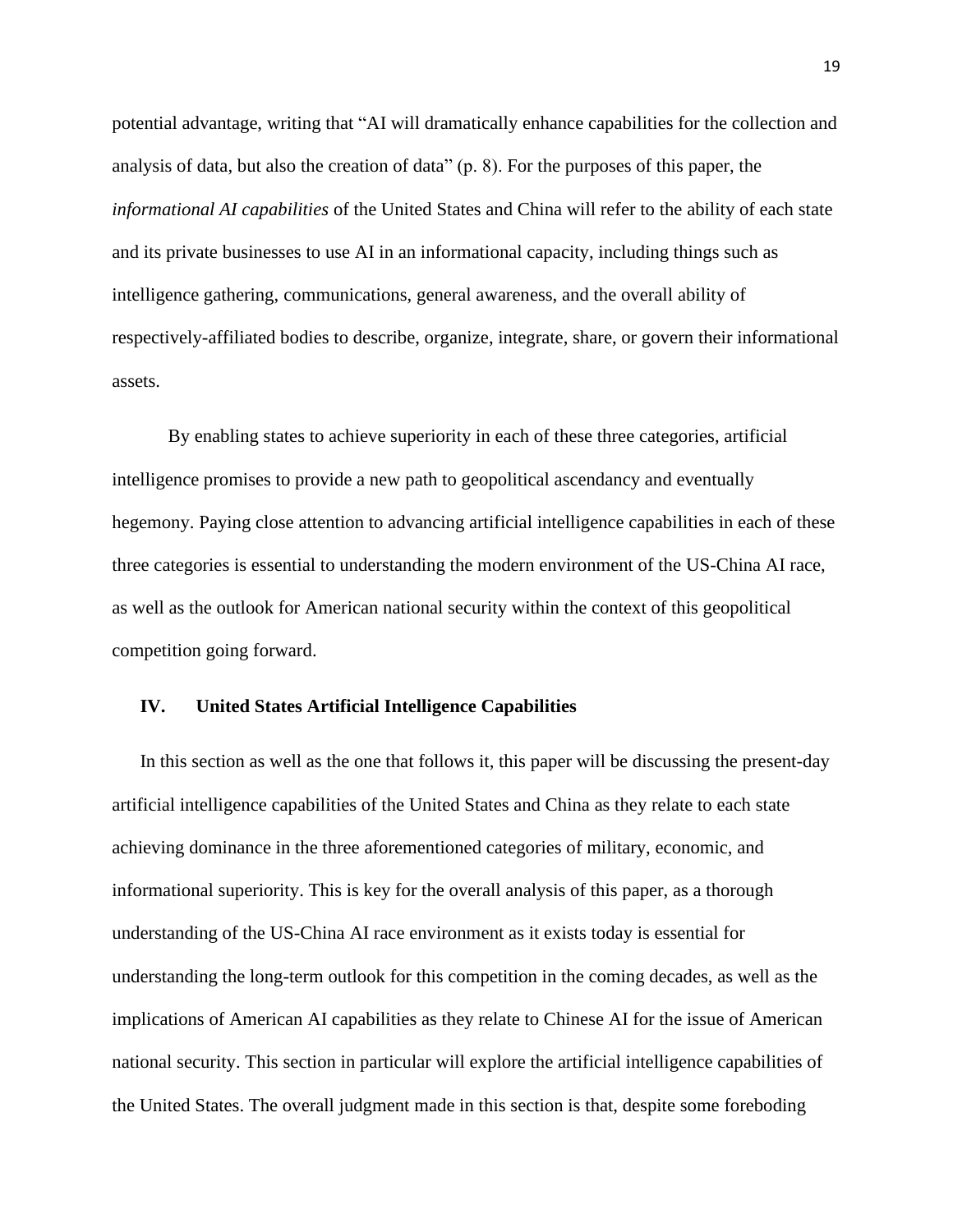pronouncements about the ascendancy of the Chinese AI program that have dominated the media in recent years, the United States remains the world leader in artificial intelligence technologies in all three categories.

In terms of military AI capabilities, the United States possesses a sophisticated suite of artificial intelligence technologies that can be deployed in pursuance of its military objectives. This has primarily been stirred by the widespread interest of American defense leadership to integrate artificial intelligence systems into traditional defensive suites. According to a 2020 report by the Congressional Research Service, artificial intelligence has captured "the attention of commercial investors, defense intellectuals, policymakers, and international competitors alike" (p. 1). Such interest has manifested into significant research and development in the pursuit of militarily-applicable artificial intelligence technologies. Indeed, the United States military is already "developing AI applications for a range of military functions. AI research is underway in the fields of intelligence collection and analysis, logistics, cyber operations, information operations, command and control, and in a variety of semiautonomous and autonomous vehicles" that can be utilized in the pursuit of military objectives. (CRN, 2020, p. ii). Such research and development has already borne fruit. The U.S. military is already "integrating AI systems into combat via a spearhead initiative called Project Maven, which has used AI algorithms to identify insurgent targets in Iraq and Syria" and which has been used to great effect in these efforts (CRN, 2020, p. 1). One of the greatest applications of AI technologies in augmenting American military capabilities thus far, however, is in the development of autonomous weapons platforms. Currently, all US military services are "working to incorporate AI into semiautonomous and autonomous vehicles, including fighter aircraft, drones, ground vehicles, and naval vessels" (CRN, 2020, p. 13). In the USAF Research Lab,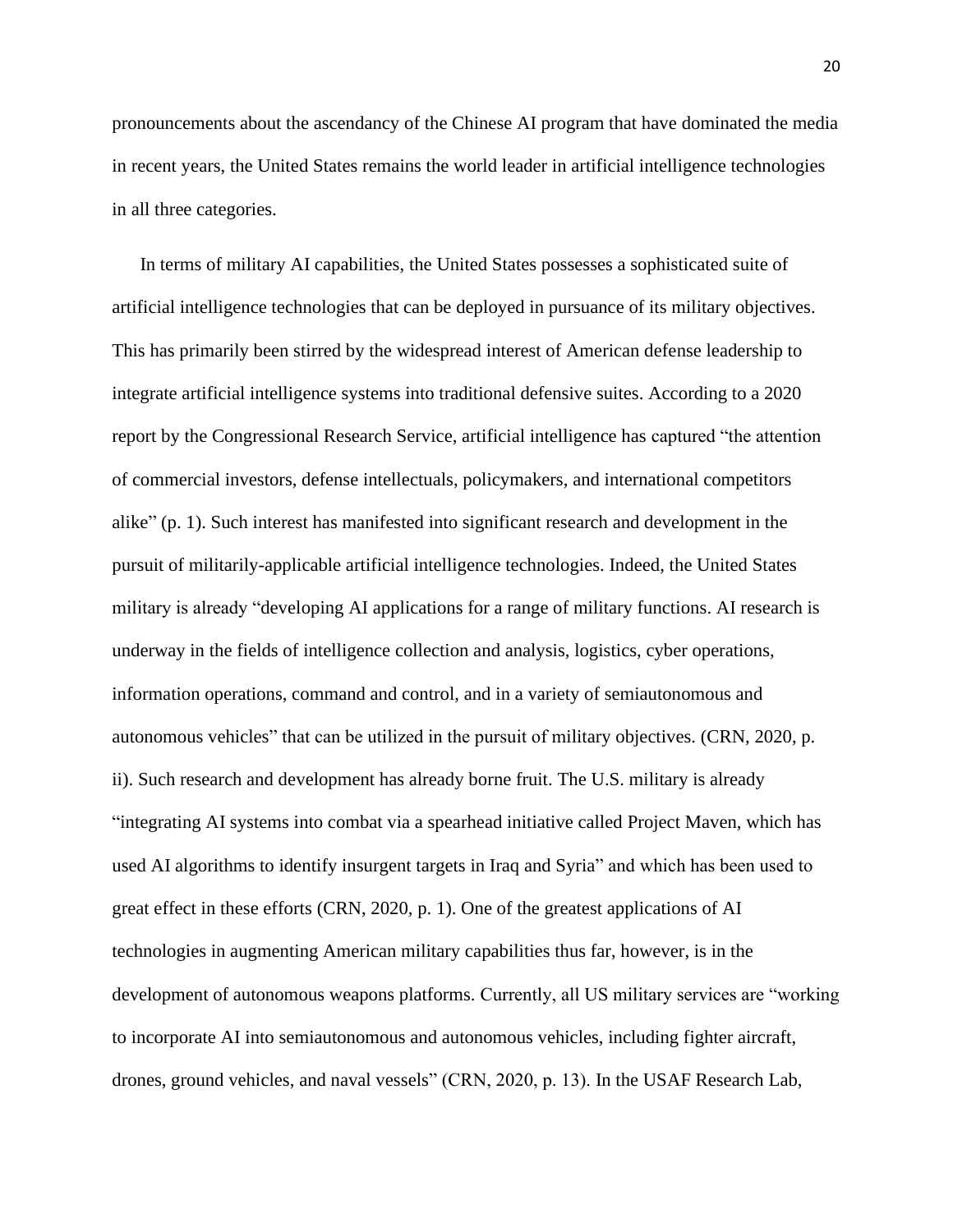phase-two tests have been completed for its Loyal Wingman Program, which will see uninhabited fighter jets aid human pilots in the execution of operations (CRN, 2020, p. 13-14). The US Army and the USMC have made similar progress in AI integration, including the Marine Corps' continuing development of the remote-controlled Multi-Utility Tactical Transport and the Army's plans to "field a number of Robotic Combat Vehicles (RCVs) with different types of autonomous functionality, including navigation, surveillance, and IED removal" (CRN, 2020, p. 14). At the US Navy, the development of the Anti-Submarine Warfare Continuous Trail Unmanned Vessel, or "Sea Hunter," is currently underway and would "provide the Navy with the ability to autonomously navigate the open seas, swap out modular payloads, and coordinate missions with other unmanned vessels—all while providing continuous submarine-hunting coverage for months at a time" (CRN, 2020, p. 14). The final example that will be discussed here, although this is by no means a comprehensive list, is the US military's ongoing development of Lethal Autonomous Weapons Systems, or LAWS. These are a "special class of weapon systems that use sensor suites and computer algorithms to independently identify a target and employ an onboard weapon system to engage and destroy the target without manual human control of the system" (CRN, 2020, p. 15). Such systems would enable military operations under conditions that present-day personnel are unable to operate in, such as communications-denied environments. Overall, the US military possesses the most sophisticated array of military AI capabilities in the modern day, and the vast research and development ecosystem it has fostered makes it very likely that it will maintain its dominance in the medium to long term.

In terms of economic AI capabilities, the United States has seen the growth of a thriving private industry surrounding artificial intelligence development and implementation that—as will be discussed more in the advantages section of this paper—has been the primary contributor to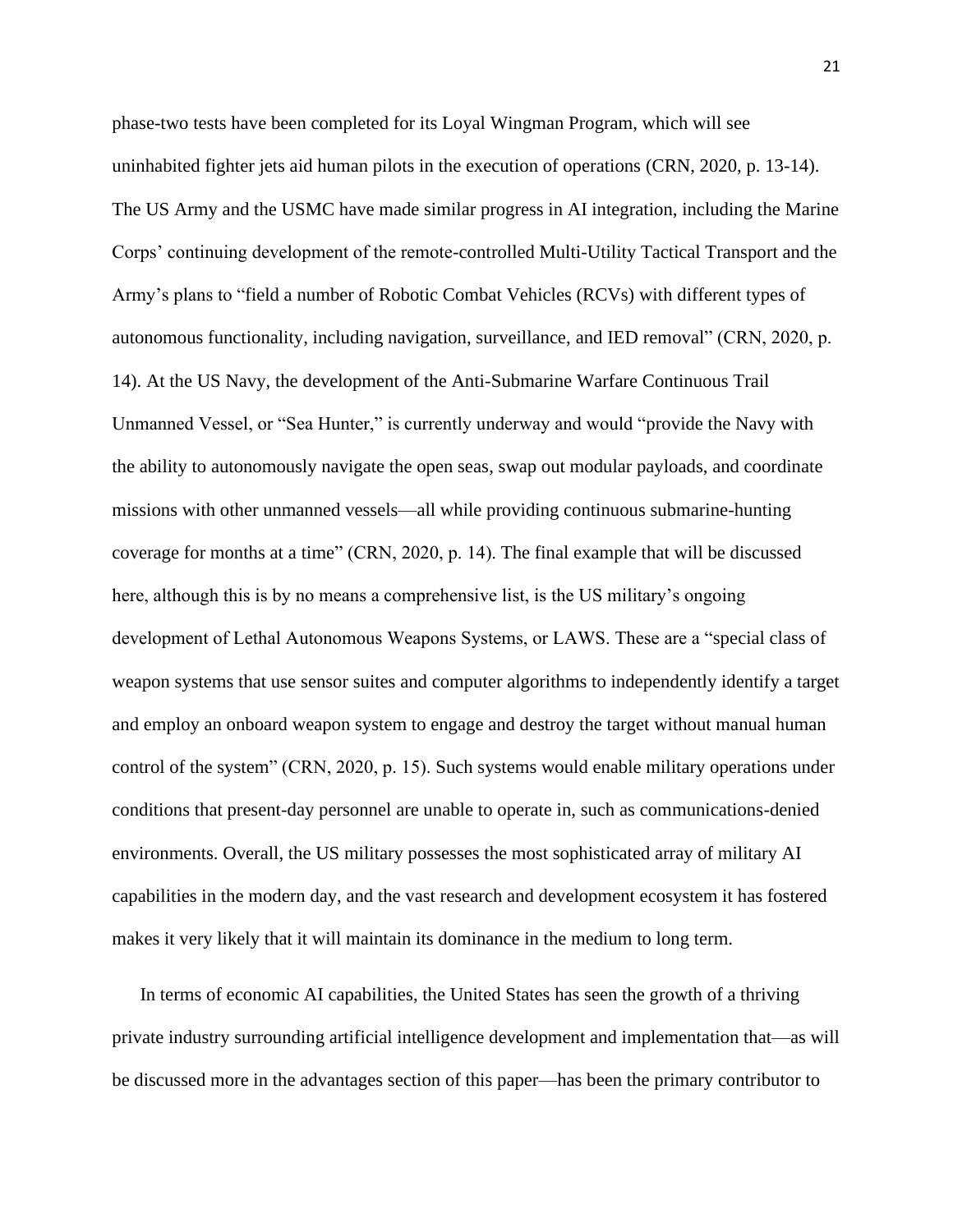its broader success in the field. The United States has seen artificial intelligence systems deployed to enhance virtually every aspect of its domestic market, from the development of autonomous vehicles to the deployment of AI-powered algorithms in targeted advertisement. According to Paul Oh (2019), the American private sector has embraced AI with open arms, and has been greatly enhanced by it; indeed, he gives a few of countless examples when he writes that "The banking and financial industries are utilizing AI to provide virtual assistants to customers while identifying and eradicate fraud. The medical sector is using AI, like IBM Watson, to provide support to doctors by analyzing data to help identify evidence-based and personalized treatment options. And the insurance industry is looking to AI to improve claims processing via chatbots that use natural language processing and sentiment analysis for personalized service right on one's smartphone" (p. 3). Artificial intelligence is well on the way to becoming a fully integrated aspect of the American economy, and have been greatly leveraged to increase the American economic ecosystem and, by extension, the hard economic power of the United States. On these factors alone, it is clear that the United States maintains dominance in the economic spheres of AI development.

In terms of informational AI capabilities, the United States possesses an impressive array of technologies related to Big Data analytics and open-source intelligence processing that place it very close in terms of overall superiority to China's AI-powered surveillance state. The most important aspect of American informational AI capabilities, however, is the extensive adoption of the technology by the American intelligence community (IC). The IC has seen artificial intelligence utilized in a number of important roles. The Patrick Tucker (2021), American opensource intelligence collection has been enhanced as AI systems help to fille "a role that used to belong to human readers and translators at CIA's Open Source Center: combing through news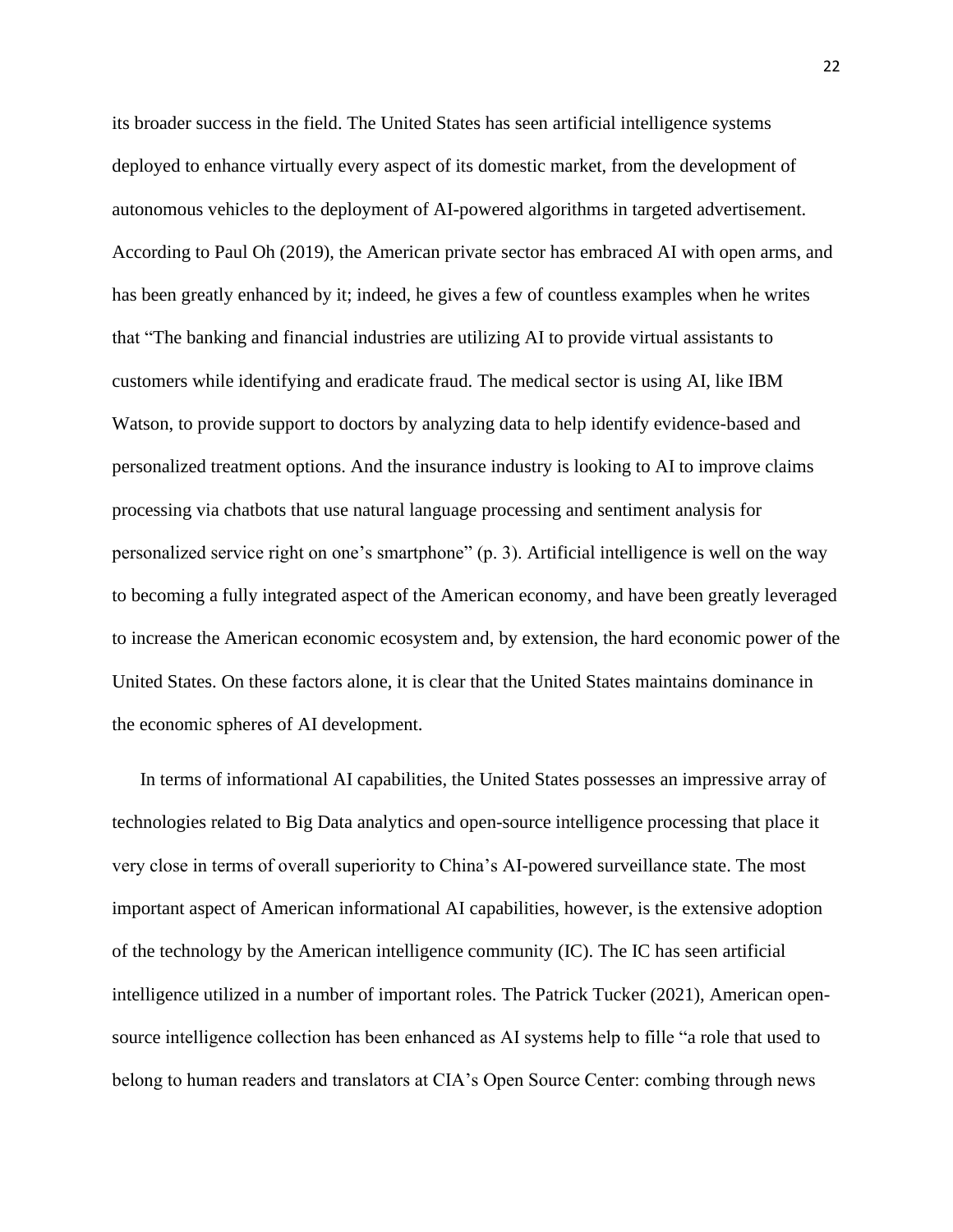articles from around the world to monitor trends, geopolitical developments, and potential crises in real-time" (p. 3). Moreover, AI has also seen use by the National Geospatial-Intelligence Agency, or NGA, where it has been used to "notify sailors and mariners around the world about new threats, like pirates, or new navigation information that might change naval charts" (Tucker, 2021, p. 5). As one final example, the NSA has made extensive use of artificial intelligence in predictive threat analyses, in identifying vulnerabilities in systems that can be exploited to gather intelligence, in processing vast amounts of paperwork and other minute tasks in order to free up analysts, and even in monitoring the activity of NSA personnel to ensure compliance with the strict guidelines of collection that they follow (Tucker, 2021). Across the board, the IC has used artificial intelligence systems "like natural language processing and other AI tools to reduce the timelines reporting, and increase the volume of data" in order to create more accurate reports for their intelligence customers (Tucker, 2021, p 1-5). Overall, the American IC has gone to great lengths to integrate artificial intelligence systems into its everyday practices, and America's informational AI capabilities are all the stronger for this effort.

### **V. Chinese Artificial Intelligence Capabilities**

This section will explore the artificial intelligence capabilities of China in the categories of military, economic, and informational superiority. The overall judgment made in this section is that the United States still greatly outpaces China in terms of artificial intelligence capabilities, though China possesses the world's most sophisticated array of artificial intelligence technologies otherwise. China has made great strides in closing the gap in AI development that has existed between it and the United States, but has not yet surpassed the US in terms of overall capabilities. Despite rapid progress, several key challenges remain for China's artificial intelligence program, which will be discussed later in this paper. These obstacles will question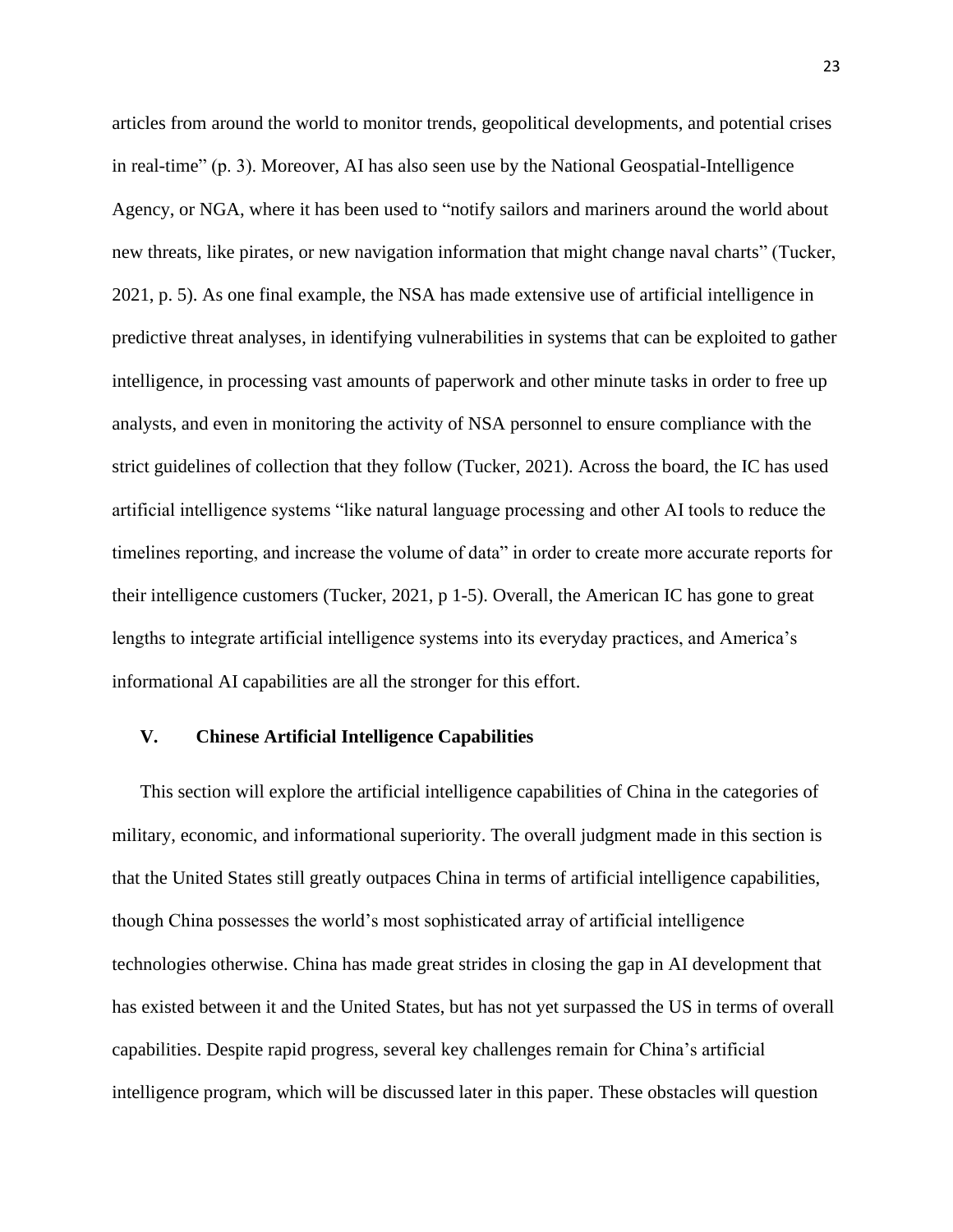whether or not China can maintain its current track and surpass the United States, which remains to be seen. Regardless, Chinese AI capabilities, though impressive in their own right, still have a long way to go before they can match those of the United States.

In terms of military AI capabilities, despite what on the surface seems to be similar levels of investment in AI-driven military systems, China is lagging behind the United States. At first glance, it would seem that China is keeping pace with America's military in the AI sphere due to the fact that each military spends similar amounts on AI development. According to Jon Harper (2022), "the US military and China's People's Liberation Army are both pursuing artificial intelligence capabilities which could give them a leg up in future conflicts. PLA investment in AI is now on par with the Pentagon's… analysts estimate that annual Chinese military spending on AI is in "the low billions" of U.S. dollars, a level of funding that is "on par" with Pentagon's investments" (p. 8). However, this raw data is quite misleading, and in fact conceals an important reality of China's military budget that hints at the truth of their military AI capabilities. While China has nearly matched American spending on military AI technology, the vast majority of this spending has gone into *research and development*, with only a small amount being spent on the production of AI systems. As Jon Harper (2022) points out, "laboratories affiliated with the Chinese military are actively pursuing AI-based target recognition and fire-control research, which may be used in lethal autonomous weapon systems… However, because it is still an emerging technology… more funding is captured in research and development rather than offthe-shelf technology procurement" (p. 4-7). This is not to say that Chinese military AI capabilities are entirely negligible—though lagging behind the United States, China's successes in AI development thus far have allowed it to amass a sophisticated military AI suite that is likely only second to that of the United States. In their 2021 study *Harnessed Lightning: How the*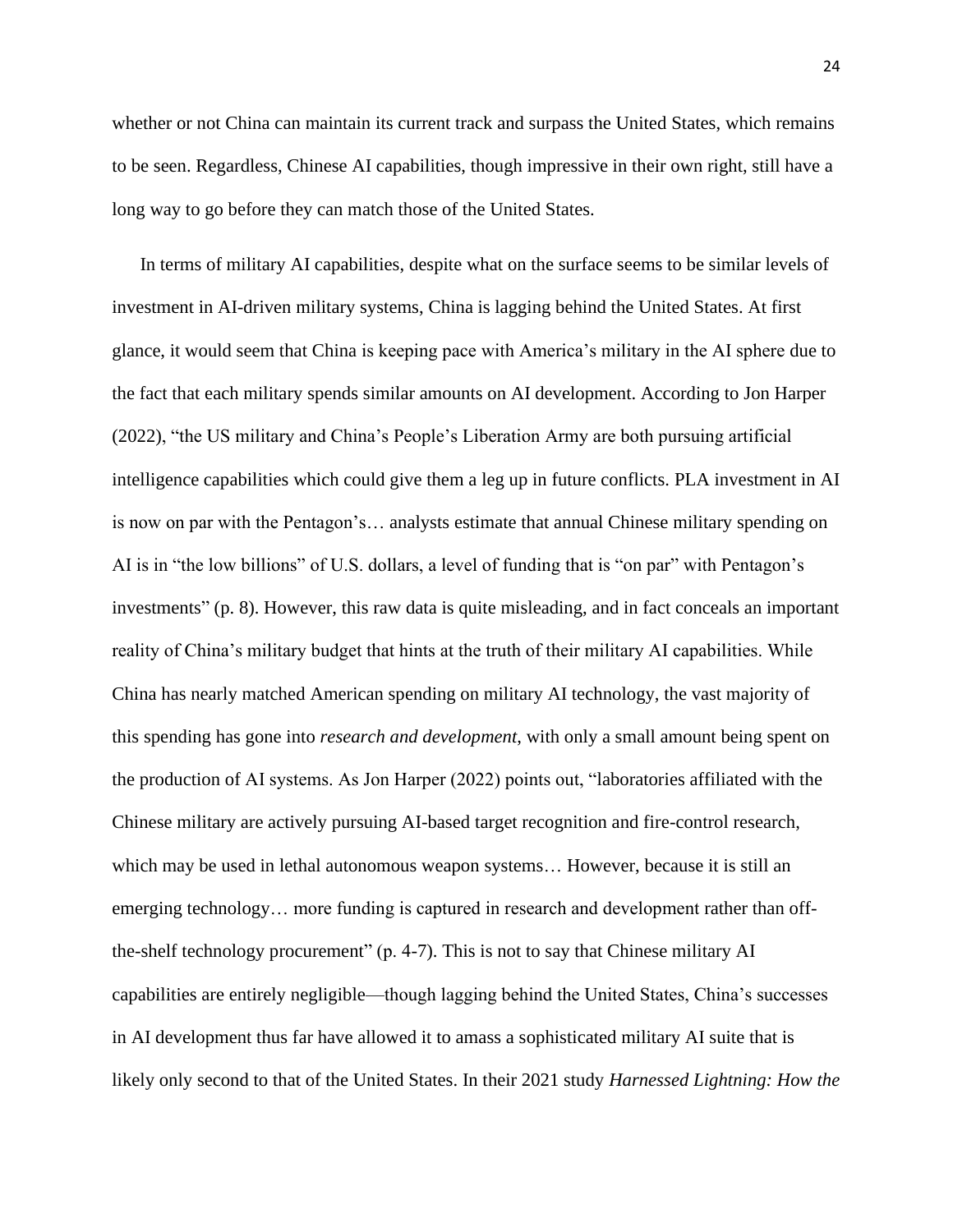*Chinese Military is Adopting Artificial Intelligence*, Ryan Fedasiuk et al. (2021) highlight the implementation of AI into the Chinese military when they write that the PLA has successful procured AI for "intelligence analysis, predictive maintenance, information warfare, and navigation and target recognition in autonomous vehicles" (p. 6). However, this *is* to say that the Chinese military has a quite a ways to go before it matches the military AI capabilities of the US military. Ryan Fedasiuk et al. (2021) also highlighted this fact in their study, stating that compared to the United States' own impressive investments, "AI so far only represents a small fraction of overall purchasing activity" for the PLA. Moreover, they highlighted that even the Chinese leadership is aware of this disparity, with the PLA hoping "to use AI to generate asymmetric advantages vis-à-vis the United States, which it regards as a "strong enemy" (强敌)" but which it still must look to as "a role model for AI development" (Fedasiuk, 2021, p. 9). Overall, while the sophistication of Chinese military AI capabilities are virtually unmatched by any other power and may present a challenge for the United States in the long term, they have yet to fully eclipse American capabilities.

In terms of economic AI capabilities, China's use of AI in the economic realm has so far manifested in their post-COVID economic recovery efforts as well as in preventative measures taken in order to preemptively confront the challenges that the economy will be facing in the coming decades. In this way, China's economic utilization of artificial intelligence has been much more reactive than that of the United States, whose own forward-facing and innovative approach to AI likely gives it the edge in the economic sector in at least the short term. However, this is not to say that China is underutilizing its AI resources in enhancing its economic capabilities. Quite the contrary, China's utilization of AI in recovery and economic futureproofing will likely allow the state to reap dividends in the future. Kai-Fu Lee (2021), the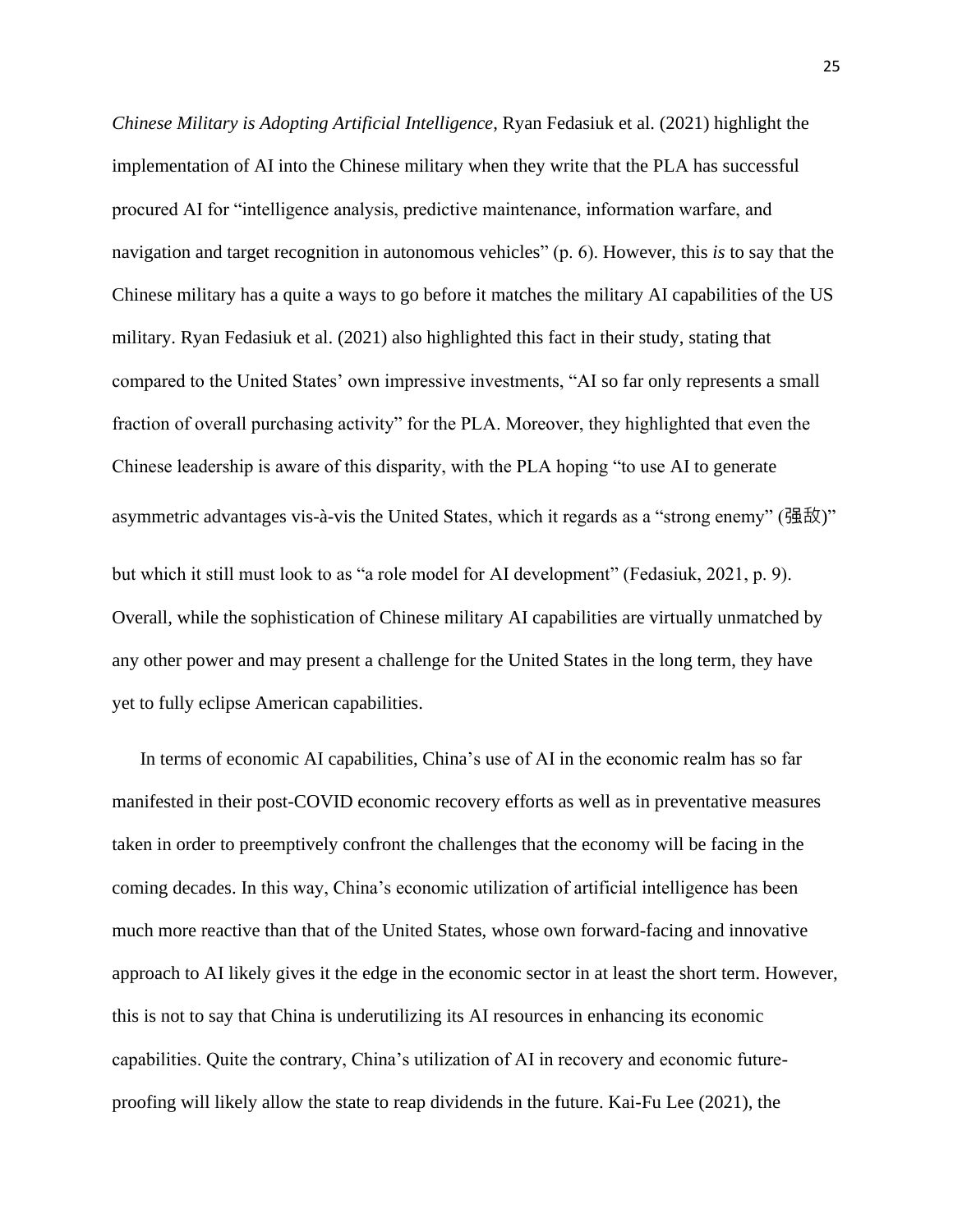chairman and CEO of Sinovation Ventures and author of *AI 2041: Ten Visions for Our Future*, provides some insight into China's usage of artificial intelligence when he writes that "The Chinese economic recovery from its short-lived pandemic blip has been boosted by its worldbeating adoption of artificial intelligence (AI)... Commercial applications are flourishing: a new wave of automation and AI infusion is crashing across a swath of sectors, combining software, hardware and robotics" (p. 2). Chinese developers have deployed artificial intelligence systems across a broad range of industries, laying the groundwork for a diverse AI market as the technology continues to evolve. Kai-Fu Lee (2021) also provides some specific examples of industries that have already enjoyed the benefits of AI, which include, but are not limited to: the company XAG revolutionizing Chinese agriculture by "sending drones, robots and sensors to rice, wheat and cotton fields, automating seeding, pesticide spraying, crop development and weather monitoring"; MegaRobo making dangerous research and development work safer by designing "AI and robots to safely perform repetitive and precise laboratory work in universities, pharmaceutical companies and more, reducing to zero the infection risk to lab workers"; EP Equipment optimizing warehouse operations by launching "autonomous [forklift] models that are able to maneuver themselves in factories and on warehouse floors"; and Yutong Group, which has already brought autonomous transport to Chinese cities with the "driverless Mini Robobus… in partnership with autonomous vehicle unicorn WeRide" (p. 5-7). Overall, as Chinese industries face rising labor costs due to an oncoming population deficit, Chinese developers are deploying artificial intelligence to reduce operational costs, enhance efficiency and productivity, and generate revenue growth (Lee, 2021). Such intelligent use of this technology will stabilize the Chinese economy in the long term, and will provide the groundwork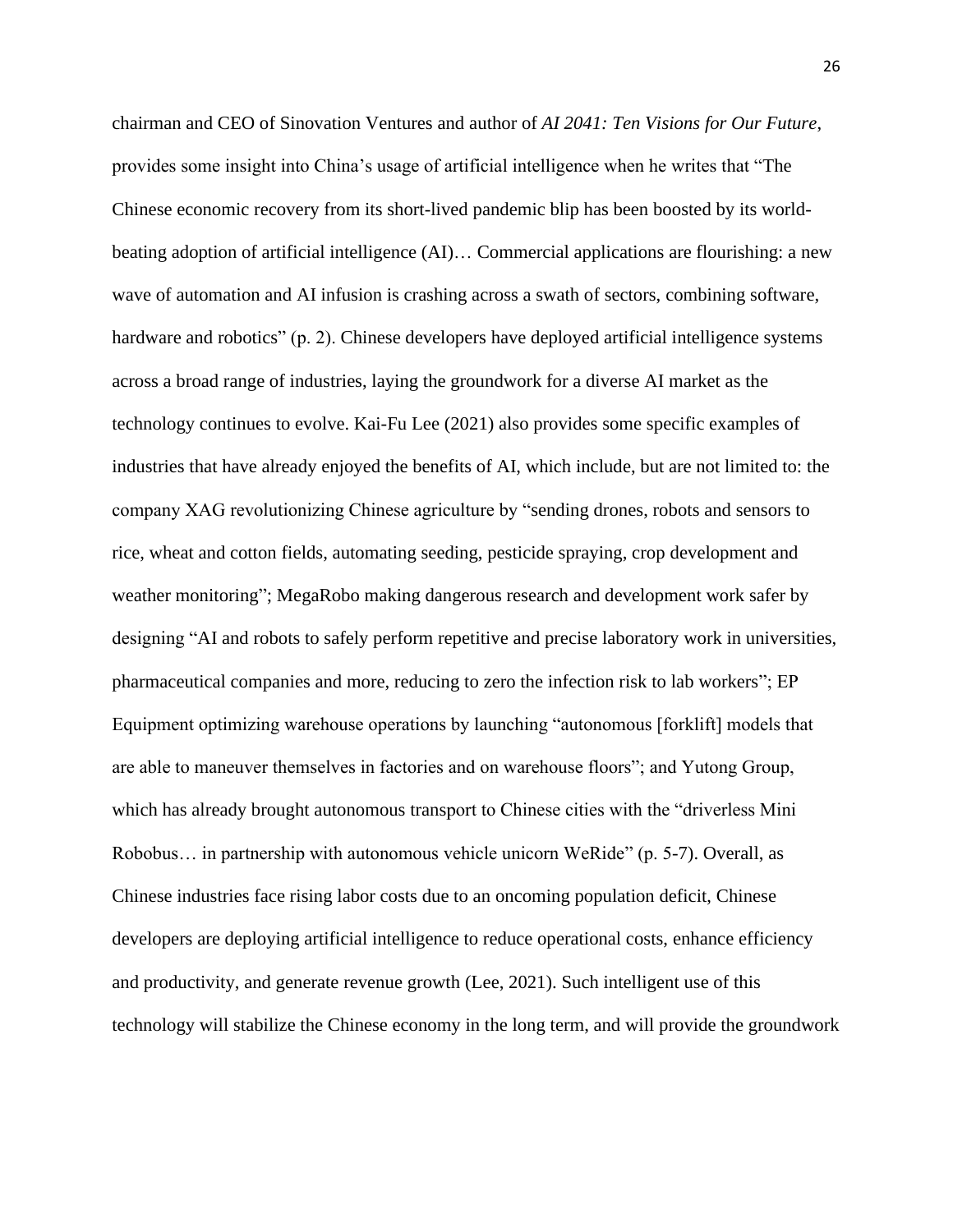for economic growth that will greatly increase China's geopolitical hard power in the coming decades,

In terms of informational AI capabilities, China is virtually tied with the United States thanks to its robust and sophisticated data-harvesting regime. China has significant capabilities in the sphere of AI-powered analytics, allowing mass-scale data harvesting not only domestically, but on a global scale (NSCAI, 2022). The nature of this data-harvesting network is pervasive and nearly inescapable for its residents, who are subject to state scrutiny due to their online activity. Cate Cadell (2021) touched on this aspect of China's informational AI capabilities when she wrote that "China maintains a countrywide network of government data surveillance services called public opinion analysis software—that were developed over the past decade and are used domestically to warn officials of politically sensitive information online" (p. 2). China's informational AI capabilities are also capable of tapping into the data sources of the United States and the broader Western world, and have been used to create and process large databases of open-source information on Western targets. According to Cadell (2021), "…a \$320,000 Chinese state media software program that mines Twitter and Facebook to create a database of foreign journalists and academics; a \$216,000 Beijing police intelligence program that analyzes Western chatter on Hong Kong and Taiwan" (p. 5). The strength of these AI-powered analytic capabilities have also been leveraged against domestic targets, which Cate Cadell (2021) also speaks to when she highlights one example in the form of "a cybercenter in Xinjiang, home to most of China's Uyghur population, that catalogues the mainly Muslim minority group's language content abroad" (p. 5). Lastly, China has developed a number of practical-use technologies that have served in gathering vast amounts of highly-personalized and private data on its citizens for national security purposes. According to Zachary Arnold et al. (2021),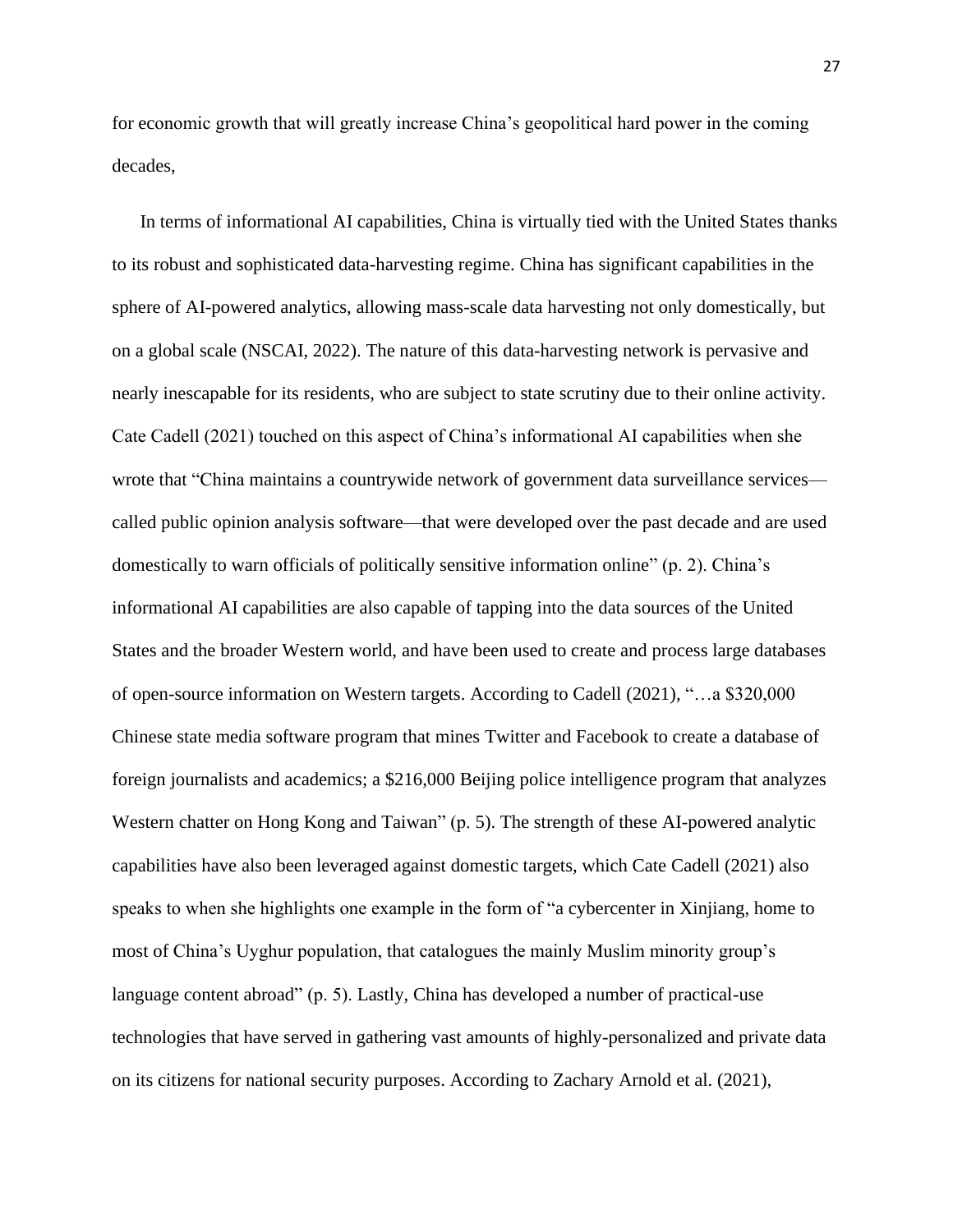"security and biometrics applications such as facial recognition, which have obvious governmental uses, account for a larger share of private-market investment in China than elsewhere" (p. 10). Overall, China's *informational* AI capabilities are clearly its strongest, though it has primarily focused them inward. Though they have used this technology against Western targets for the purposes of data harvesting, it is clear that their strongest applications of this technology have been in the facilitation of domestic surveillance and control.

#### **VI. United States Artificial Intelligence Development – Advantages and Constraints**

In this section as well as the one that follows it, this paper will be discussing the present-day factors that are influencing the artificial intelligence capabilities of the United States and China. In order to understand the contemporary AI race environment, as well as the outlook for this competition going forward, it is essential to understand the underlying mechanisms responsible for characterizing the artificial intelligence industries in each nation. This section is particularly focused on the factors affecting American intelligence development in the United States, and will primarily be divided into two parts: advantages and constraints.

One of the greatest advantages that the United States possesses in the AI race is the sheer strength of its private technology sector. The American tech industry is virtually unmatched by any in the world, with the United States ranking second in terms of technological advancement in the World Population Review's 2021 aggregate ranking (WPR, 2022). American giants such as Google and IBM continue to pioneer new software and hardware solutions for the most pressing challenges in the field of artificial intelligence development. According to researchers at Statista, the artificial intelligence private sector in the United States dominates the global artificial intelligence market, with Statista reporting that "The United States leads in private investments for AI when compared with other regions around the world, especially considering that the top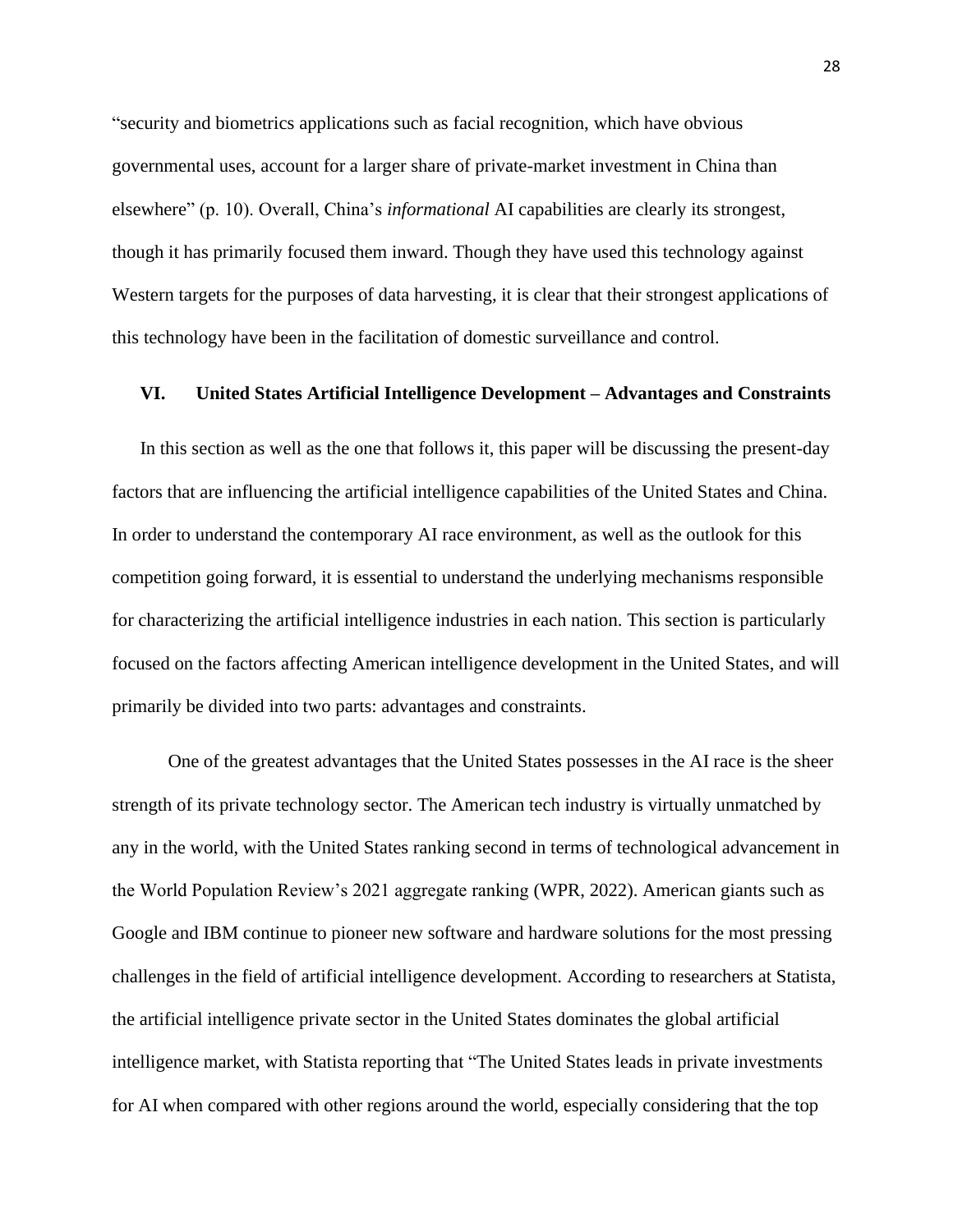three investors for AI investments in the world are U.S. companies, namely Intel Capital, 500 Startups, and Y Combinator. The U.S. dominance in AI investment contributes to its increased role in the global AI industry" (SRD, 2022, p. 3). Moreover, the success of the *major* US tech giants has had the effect of enabling smaller technology companies to build upon the systemic foundations that they have created. Namely, cloud services have been used by smaller businesses in their pursuit of artificial intelligence development, driving innovation on a massive scale. In his investigative reporting on this topic, Giacomo Lee (2021) wrote that "Amazon, Microsoft, Google and IBM are all leaders in their offerings of machine learning (ML) solutions via cloud services. ML systems can be costly to create in-house, especially as there is a skills shortage, so many businesses prefer to 'rent' ML, and other AI services, from the cloud" (p. 32). Below, this paper will discuss several of the major actors in the American tech sector that have played a key role in enabling the remarkable success of the American artificial intelligence industry.

A household name for many, the Nvidia Corporation has served as a cornerstone of the American artificial intelligence industry. Specializing in the production of high-end Graphics Processing Units (GPUs) for both entertainment and professional settings as well as highlysophisticated "system on a chip" units often used in mobile devices and transportation, Nvidia's chipsets have served as the catalyst for numerous deep learning and machine learning systems. This is thanks to the unparalleled level of processing power in Nvidia-designed chipsets—Nvidia is thus far one of the only companies across the globe that has designed computer chips that can handle the processing demands of advanced AI systems. Stephen McBride (2020), the chief analyst at the disruption research firm RiskHedge, has gone so far as to claim that Nvidia's highend chipsets have "powered nearly every major AI breakthrough" in the United States, that Nvidia's AI-capable chips are "lightyears ahead of the competition" abroad, and even that Nvidia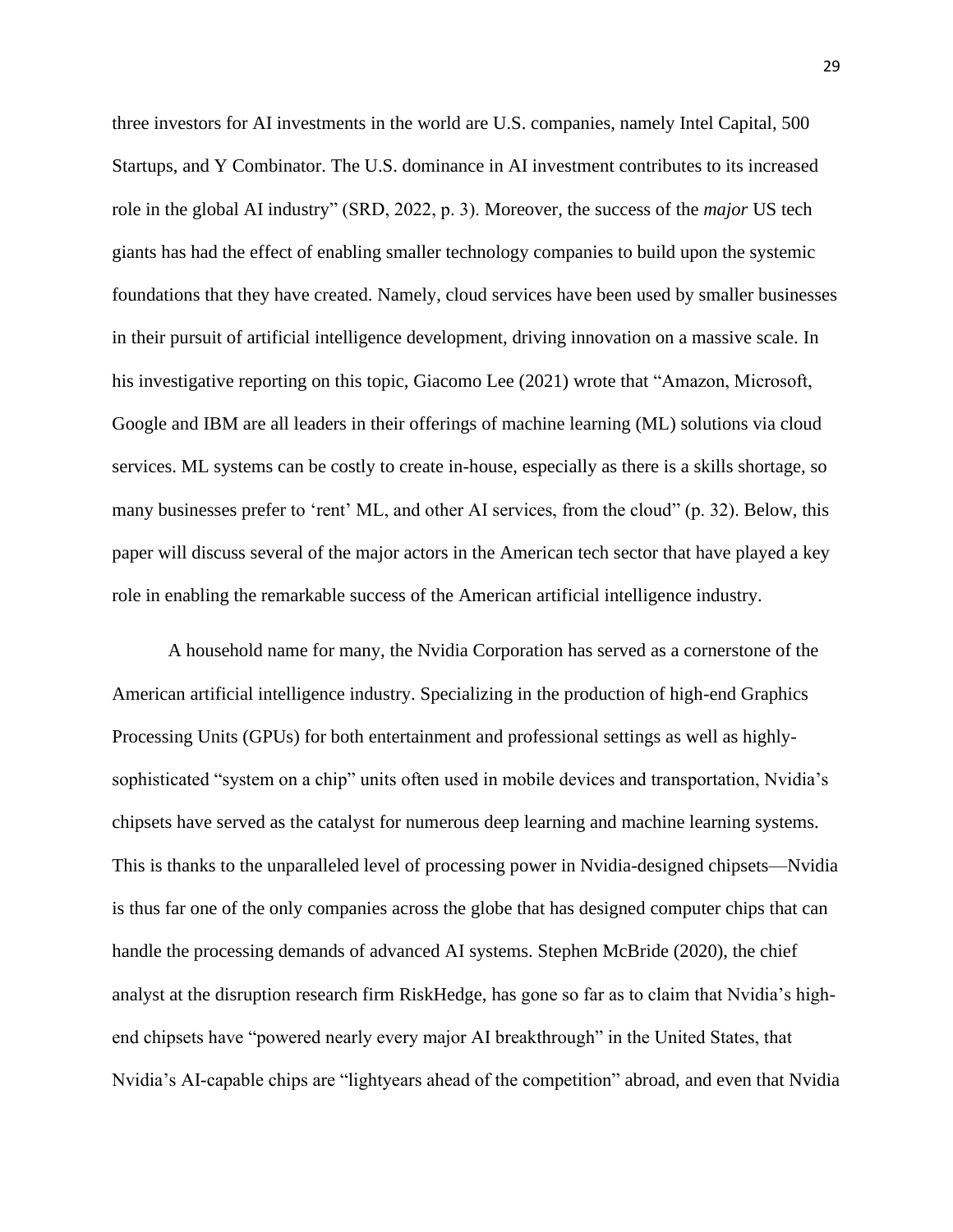is "America's most important company" thanks to its contributions to the artificial intelligence sector (p. 1-27). One specific example that McBride provides is Nvidia's cutting-edge A-100 chip, designed specifically for use in artificial intelligence systems. McBride (2020) describes the processing power of the A-100, and in doing so speaks to the capabilities of Nvidia's chips more generally, when he writes that "With more than 54 billion transistors, it's the most powerful chip system ever created… just one A100 packs the same computing power as 300 data center servers. And it does it for one-tenth the cost, takes up one-sixtieth the space, and runs on one-twentieth the power consumption of a typical server room (p. 34). Overall, Nvidia has provided the American artificial intelligence industry with the raw processing power needed to embark on ambitious, cutting-edge forays into artificial intelligence innovation—such as machine learning algorithms, autonomous vehicles, supercomputing, and even deep learning and neural networking AI systems—and have enabled the United States to maintain a competitive edge in the AI race.

Another major contributor to the success of the American artificial intelligence industry is Microsoft, an American-based tech giant which primarily focuses on producing operating systems and other computer software, consumer electronics, personal computers, and other related web services. Microsoft has made several major contributions to artificial intelligence in the United States, but the most notable can be found in its cloud services. Microsoft has allowed numerous artificial intelligence developers access to its online resources for their own development. By working in tandem with these smaller businesses, Microsoft has enabled major steps forward in artificial intelligence innovation. Wayne Duggan (2022) touches on one of the most famous of these developments, as well as Microsoft's broader contributions to American artificial intelligence development, when he writes that "In 2020, Microsoft announced the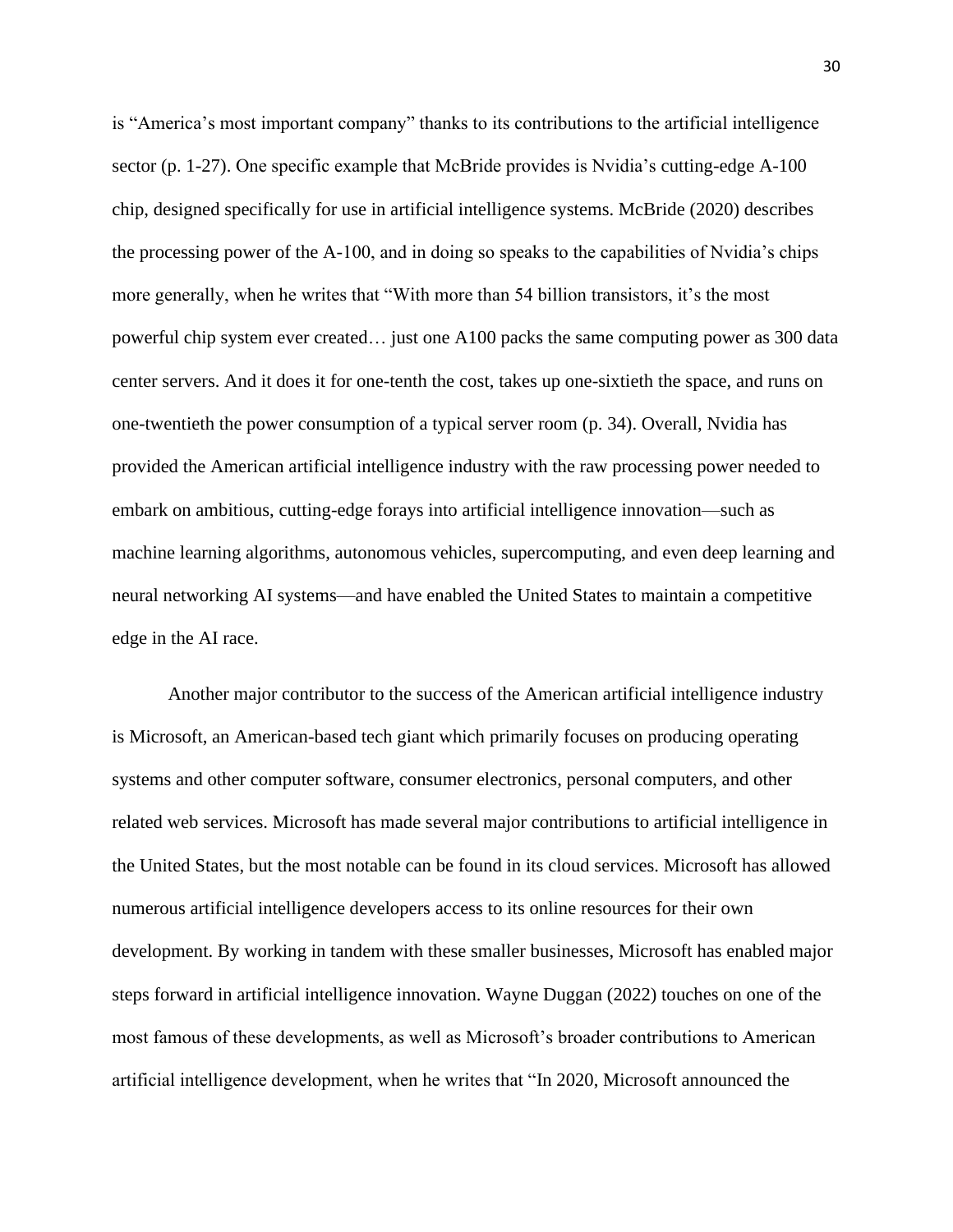construction of a new supercomputer hosted in Azure, Microsoft's cloud computing network. The supercomputer was built in collaboration with OpenAI LP to train AI models with the ultimate goal of producing large AI models and related infrastructure for other organizations and developers. In late 2021, Microsoft also debuted Context IQ, an AI application that can predict, seek and suggest information for employees" (p. 6). By allowing AI systems to be hosted on its cloud servers—one of the largest in the world—Microsoft mirrors Nvidia in providing an important foundation for innovation. As such, Microsoft is a key facilitator for the domestic development of cutting-edge AI technologies that give the United States an edge in the US-China AI race.

The International Business Machines Corporation, also known as IBM, is another contributor to the American artificial intelligence industry.IBM's business is primarily concerned with the production and sale of computer hardware and software. Like Microsoft, IBM provides a major cloud hosting service to artificial intelligence software developers. More than this, however, IBM is particularly notable for its *own* research into artificial intelligence; in fact, IBM is a major research and development center for computer systems, holding the record for most annual U.S. patents generated by a business for an unmatched 28 consecutive years as of 2020. (Bajpai, 2021). Perhaps the most relevant result of this impressive innovative track record is its famous work on the Watson AI supercomputing system. Tiziana Russo-Spena et al. (2018) provide a deeper look into the workings and capabilities of IBM's Watson system when they write that "IBM Watson is a cognitive, problem-solving supercomputer designed to help find answers and insights that are hidden in huge volumes of data. Watson can understand all forms of data, interact naturally with people, and learn and reason at scale… Watson can read, analyse and learn from natural language, just as humans, and it makes informed, context-specific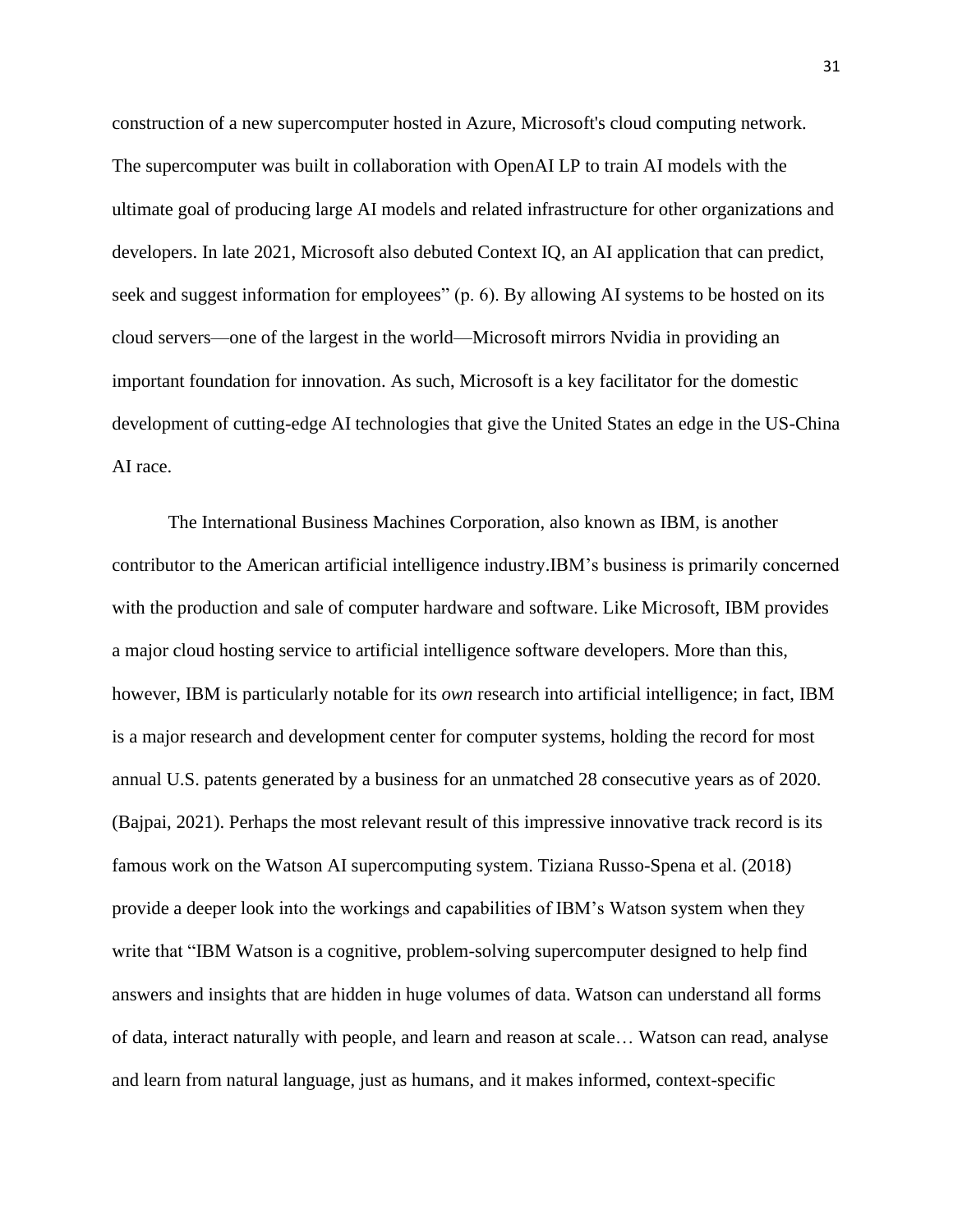decisions as it is expected from a person, as opposed to an unintelligent search engine" (p. 23). With one of the most sophisticated AI systems in the modern world, IBM serves as a trailblazer for innovation in the American artificial intelligence industry. IBM Watson is in many ways exemplary of the successes seen in American artificial intelligence, and contributes a great deal of insight regarding both the capabilities and demands of advanced AI systems that the rest of the domestic artificial intelligence industry can use as a guiding star for future development.

Alphabet, Inc, more widely known as the parent company of both YouTube and Google, is a constant driver of artificial intelligence innovation. This is because Alphabet has incorporated artificial intelligence into every aspect of its business model, and in doing so has pioneered investment and development in the industry. In particular, it has made extensive use of "Big Data"-related artificial intelligence systems—that is, it has made significant use of AI algorithms to process vast amounts of data in order to fine-tune its operations and optimize its revenue streams. Duggan (2022) delves into this aspect of Alphabet's AI contributions when he writes that "Google and YouTube parent company Alphabet uses AI and automation in virtually every facet of its business, from ad pricing to content promotion to email spam filters… Alphabet has AI and machine learning advantages across its product range, and AI could help the company further fine-tune its industry-leading online advertising business over time" (p. 3). Alphabet has thus made enormous contributions to the American artificial intelligence industry in terms of its economic capabilities, paving the way for significant advancements in targeted advertising and other forms of online content promotion that have formed the bedrock of the modern online ecosystem. Moreover, Alphabet has made minor contributions to other aspects of the artificial intelligence field; namely, in the development of autonomous vehicle technologies that are revolutionizing American public transport. According to Duggan, Alphabet is also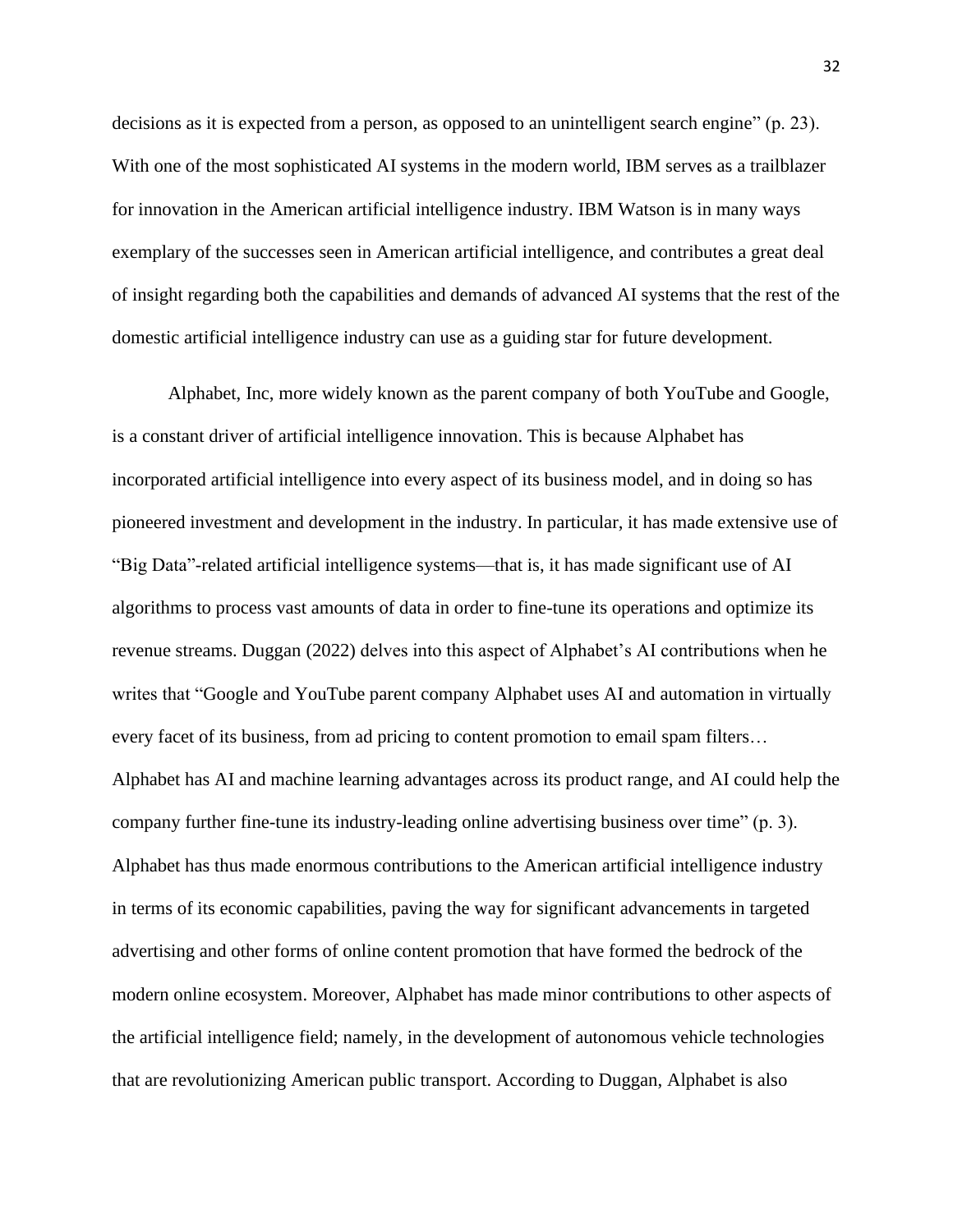"Google is also the parent of autonomous vehicle company Waymo LLC, which made history by launching the first fully driverless commercial taxi service on public roads in 2020" (p. 3). Undoubtedly, Alphabet's research and development into both data-processing and autonomous vehicle applications for the AI systems have not only contributed to the strength of America's domestic AI industry, but also the United States' broader competitive edge in the economic aspects of the AI race.

Like Alphabet, Meta Platforms, is one of the primary pioneers of the Big Data AI industry. The parent company of Facebook, Instagram, and WhatsApp, Meta Platforms has already gone to great lengths in developing highly-complex AI algorithms for use in its news feed and advertising systems. Moreover, Meta Platforms has followed in the footsteps of IBM in its development of supercomputing systems; namely, the AI Research SuperCluster (RSC), which is "among the fastest AI supercomputers running today and will be the fastest in the world once fully built out in mid-2022… [it] can currently perform tasks like translating text between languages and helping identify potentially harmful content" (Meta, 2022, p. 1). More than just marking an important step forward in Meta Platform's own artificial intelligence program, however, this supercomputing system promises to be the catalyst for future developments across the broader American intelligence industry. Meta Platforms expressed its wishes for the power of the AI Research SuperCluster to be utilized in the furtherance of artificial intelligence research, saying that "the next generation of AI will require powerful supercomputers capable of quintillions of operations per second… RSC will help Meta's AI researchers build better AI models that can learn from trillions of examples; work across hundreds of different languages; seamlessly analyze text, images and video together; develop new augmented reality tools and more" (Meta, 2022, p. 2). Lastly, Meta Platforms is utilizing artificial intelligence to pave the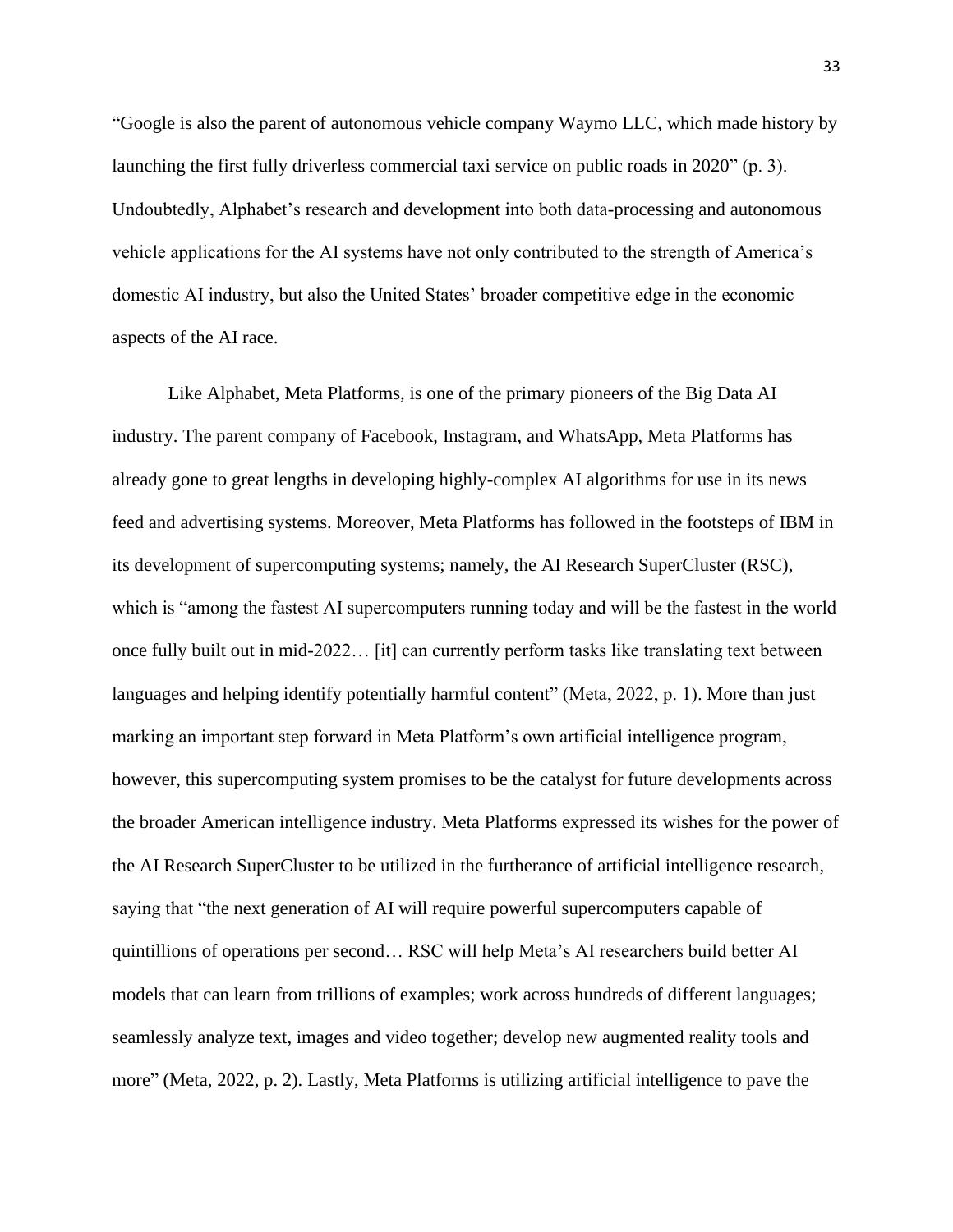way for the development of a brand-new online ecosystem the likes of which the world has never seen: the metaverse. Described as the next evolution of social connection in which digital 3D spaces will enable users to socialize, learn, and collaborate, the development of the metaverse will be a milestone in the development of artificial intelligence technology and a manifestation of American private industry's mastery of this new field of technological development (Meta, 2022). Meta Platforms expresses its intent that ultimately, "the work done with RSC will pave the way toward building technologies for the next major computing platform—the metaverse, where AI-driven applications and products will play an important role" (Meta, 2022, p. 2). The innovation seen in Meta Platform's artificial intelligence and broader computing program is therefore significant to the American artificial intelligence industry for its mindful development of current technologies that will make an exponential contribution to the developmental capabilities of the industry in the long term.

The last major contributor to the American artificial intelligence industry that will be discussed here is Amazon, another American tech giant focused on e-commerce, cloud computing, digital streaming, and artificial intelligence. According to James Jacoby et al. (2020), Amazon is "a business empire that is without precedent in the history of American capitalism" with an unrivaled power to "to shape everything from the future of work to the future of commerce to the future of technology" (p. 1). Amazon has leveraged this economic power to become one of the foremost private research organizations in the development of artificial intelligence systems, and has since become deeply familiar with the development, integration, and proliferation of the technology. According to Blake Morgan (2021), Amazon "keeps AI innovation humming along and encourages energy and knowledge to spread… Amazon acts as a catalyst for AI and machine learning growth in other areas… The company was one of the first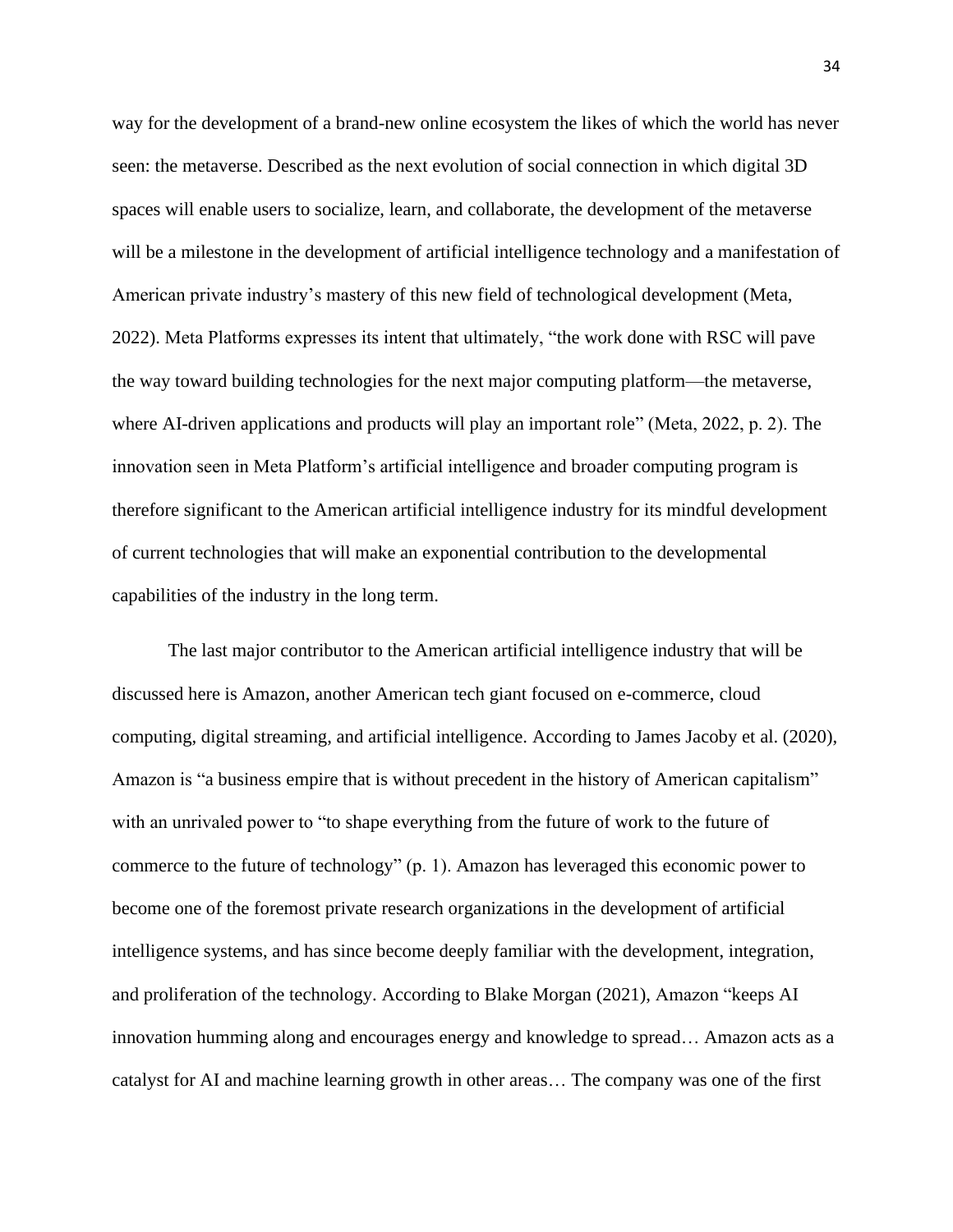to use the technology… [AI is] a central stone at the summit of the company, connecting the organization together" (p. 4). Like Microsoft and IBM, Amazon is significant for its provision of cloud computing in the form of Amazon Web Services (AWS), providing a final piece of the foundation that the American artificial intelligence industry stands upon. Data scientist and statistician Varishu Pant (2020) reported on the contributions of AWS to the broader development of AI in the United States, writing that "AWS has made AI tools broadly available so that businesses can innovate and improve their products. Amazon Web Services offers a range of services in AI by leveraging Amazon's internal experience with AI and machine learning. These services are separated here according to four layers: AI services, AI platforms, AI frameworks, and AI infrastructure (p. 2). At the forefront of American artificial intelligence development, Amazon has introduced AI systems to the mainstream American economy: the Alexa, the Amazon Go Store, and the Amazon recommendation aspects have become touchstones of everyday life. Moreover, AWS is paving the way for a wide range of AI development by smaller firms, allowing the American artificial intelligence industry to flourish in the way that it has. Amazon is clearly one of the greatest contributors to American success in the field.

In addition to major technology firms, the American artificial intelligence industry has also enjoyed a significant amount of stimulation from a rich variety of startups and individual entrepreneurs. Indeed, the United States is unique in the world for its prominent AI entrepreneurialism. Castro and McLaughlin (2021) report that in 2019, the United States had "an unmatched number of AI start-ups, which received \$8 billion more in venture capital and private equity funding than did China" speaking to the strength of this growing industry (p. 6). This smaller-scale tech industry has made a number of significant contributions to the American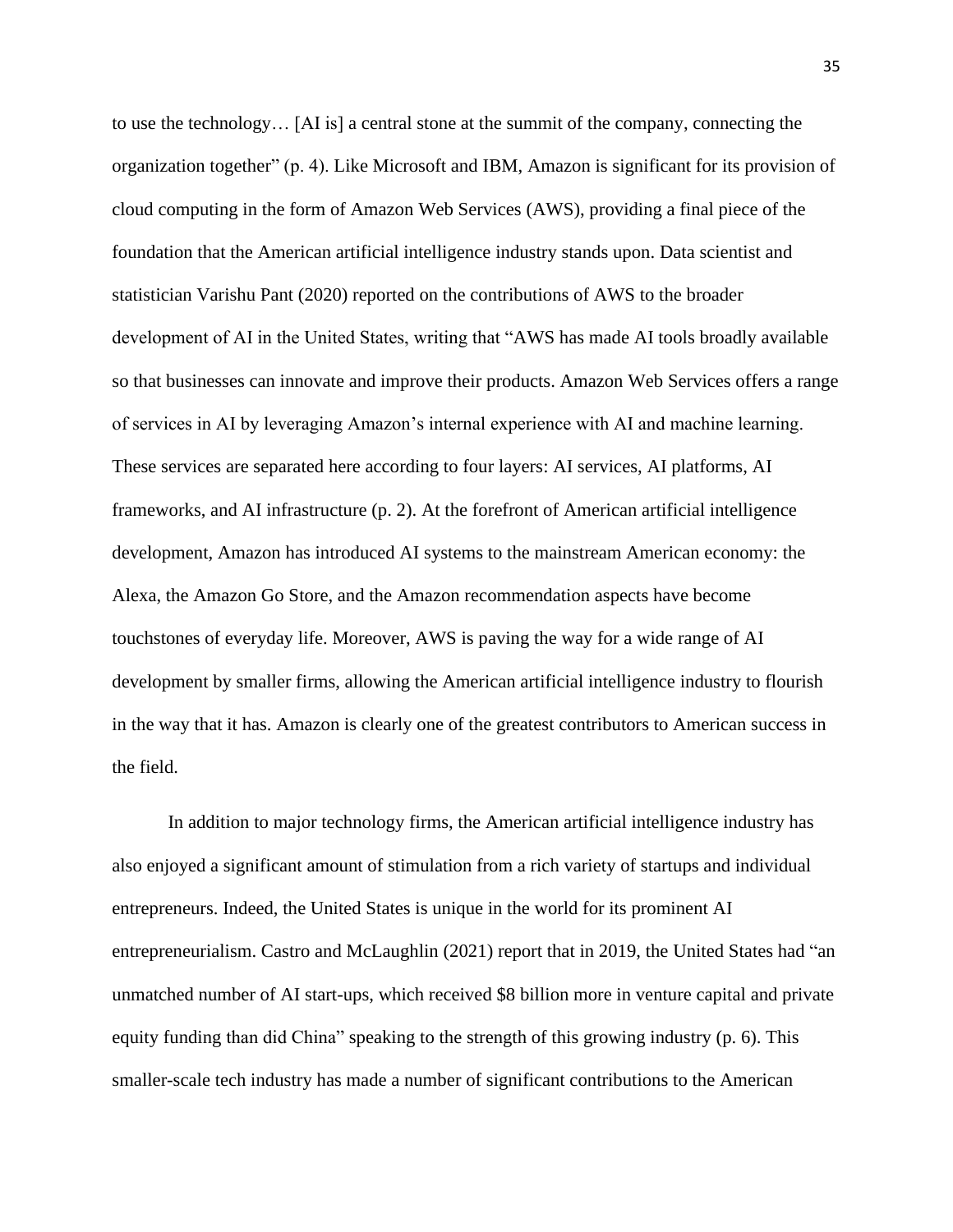success in the artificial intelligence field. Notable AI startups in the United States include, but are not limited to: Cruise Automation, Waymo, Argo AI, Nuro, and Pony.ai, which have together made significant developments in autopilot systems for personal vehicles; SambaNova, which seeks to facilitate the integration of machine learning into data analytics platforms; DataRobot, which has employed automated machine learning in order to build comprehensive and effective predictive models; Olive, which utilizes artificial intelligence to automate and optimize minute tasks of healthcare organizations; Zymergen, which has used machine learning to discover and engineer novel molecular products for the creation of new and useful materials; and OpenAI, a research and development company primarily concerned with facilitating communication and fostering growth across the American artificial intelligence industry (AISO, 2022). Overall, these smaller companies are a unique and important facet of America's current dominance in the field of artificial intelligence.

Aside from the strength of the American private sector, another key aspect driving American success in the realm of artificial intelligence is its unique degree of access to critical technologies necessary for artificial intelligence development. On February 8, 2022, the National Science and Technology Council named a number of technologies that were critical to artificial intelligence development, including "semiconductors and microelectronics" which serve as specialized/tailored hardware components for artificial intelligence" (FTASCET, 2022). In addition to the advantage afforded to the US by the presence of Nvidia and its sophisticated chip designs, American access to these critical AI technologies is also enabled by its close relationship with Taiwan. This is because Taiwanese manufacturers are not only essential in producing the cutting-edge chipsets that Nvidia designs, but are also key suppliers of the highpowered semiconductors and other microelectronics that are essential hardware in the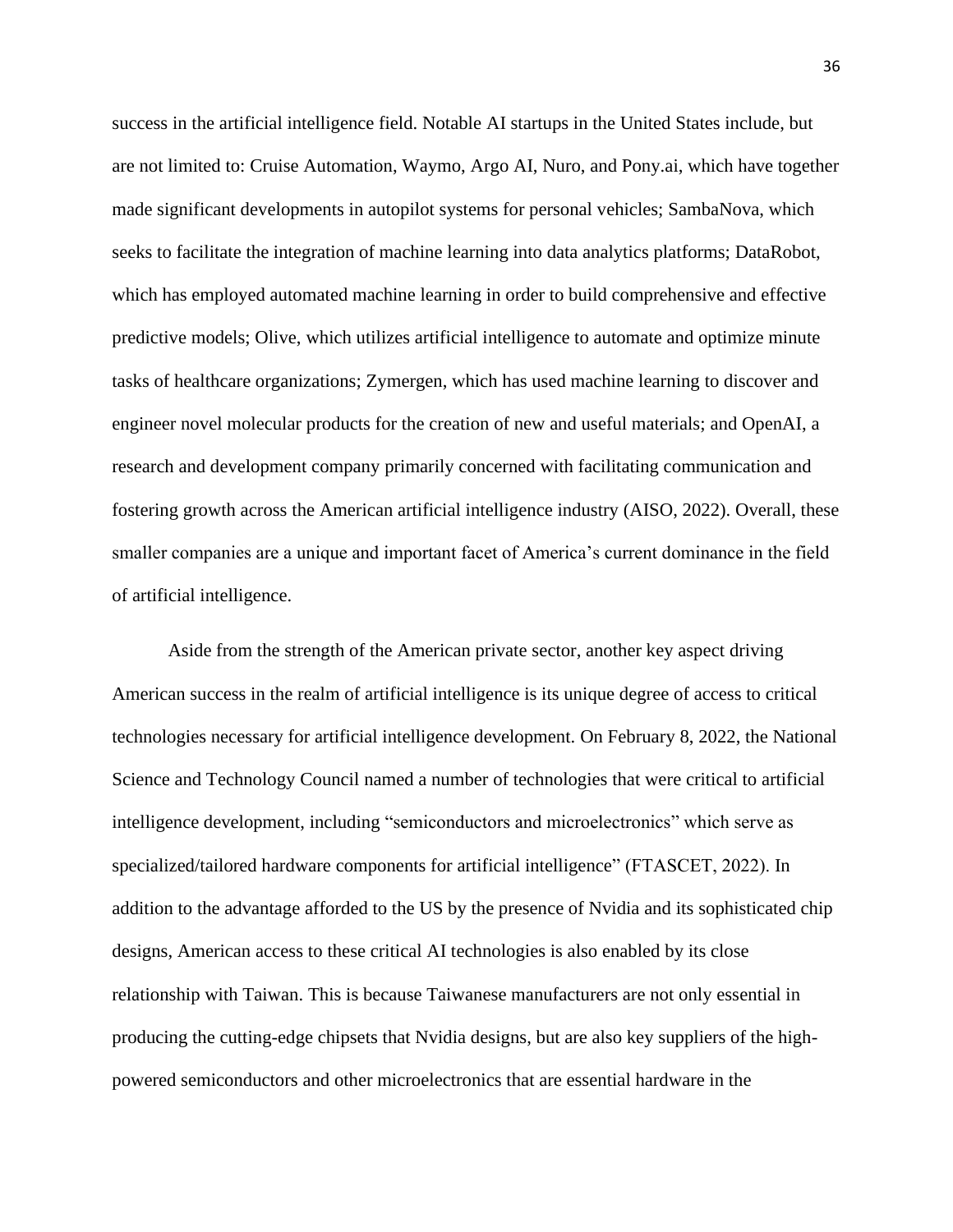development of advanced computing and artificial intelligence systems. The most prominent example of this comes in the form of the Taiwan Semiconductor Manufacturing Company, or TSMC. TSMC is the pinnacle of Taiwan's electronics industry, TSMC is world-renowned—it possesses the world's largest dedicated semiconductor foundry, and it has been described as the world's most valuable semiconductor manufacturer. (Nellis and Shepardson, 2020; IC Insights, 2018). Foreign partnerships with nations like Taiwan have thus given the United States a significant advantage in the artificial intelligence industry.

Though the private AI sector has flourished well on its own, it has nonetheless been constrained by a lack of direct government involvement. Indeed, the United States has taken a relatively laissez-faire approach to the artificial intelligence industry, allowing efforts furthering the development of AI systems to succeed or fail on their own merits and circumstances alone. Moreover, the US government has been slow to adopt the AI systems that have been developed, leaving little incentive for domestic AI companies to develop technologies that would directly serve America's national security interests. Jamie Berryhill et al. (2019) speak to this fact when they say that "While the potential benefits of AI are significant, attaining them is not an easy task. Government use of AI trails that of the private sector" (p. 2). In essence, the American AI industry is driven entirely by market forces, and thus cannot always be utilized effectively in the pursuit of American national security goals. It is due to this lack of support or incentivization that, according to Zachary Arnold et al. (2021), that "National security applications attract little direct private-market investment. While many AI technologies might be *adapted* for government use, just a tiny percentage of all AI companies receiving investment make products designed *specifically* for government and military use [my emphasis]" (p. 10). At a time when it is clear that artificial intelligence superiority is the key to success in the geopolitical arena and security at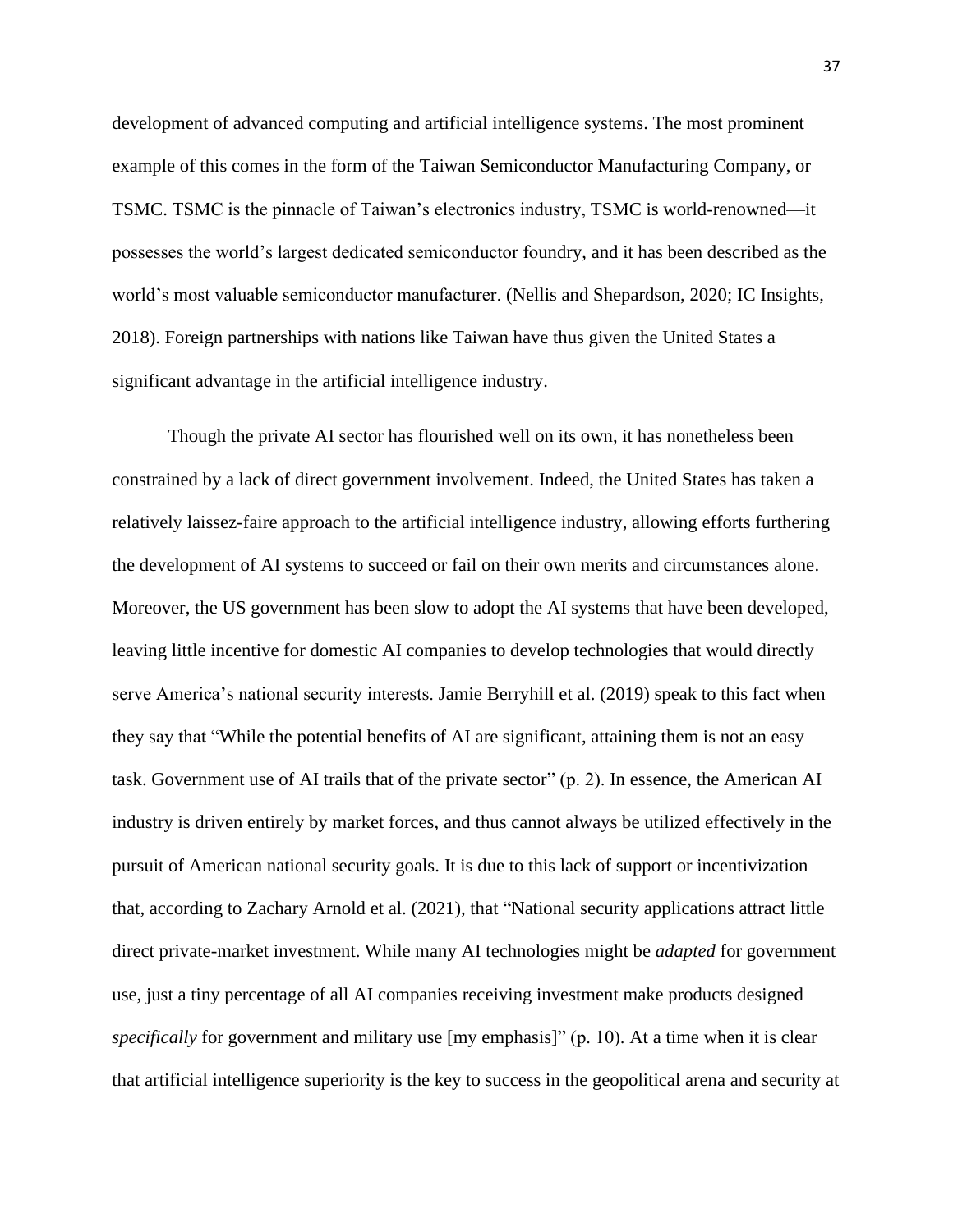home, it is incredibly strange that there is such a dearth of sponsorship for domestic AI development programs. If the United States wants to be able to effectively capitalize on the strength of its domestic AI industry in the pursuit of its national objectives, it will need to take a more active role in directing, financing, and incentivizing its private actors to produce technologies that are directly useful in these roles.

Another constraint on the United States' artificial intelligence development is, in contrast with the US-Taiwanese partnership, a severe *lack* of cooperation with the world's third-largest AI powerhouse and an otherwise close American connection: the European Union. Whereas the United States and the European Union are closely aligned in the political and economic arena, there has been virtually no cooperation between the two powers in terms of matching or opposing Chinese gains in the AI race (Klotsonis and Echikson, 2022). As Tony Samp (2021) notes, "The US and the EU, together home to 780 million people, have not always been completely in synch in their… approaches to AI" (p. 13). This division will seriously hamper both the American and the European ability to maintain prominence in the AI race in the coming decades, potentially allowing the Chinese program to eclipse them both. As Klotsonis and Echikson (2022) state, "Without a transatlantic partnership, China and Russia will face little opposition… US inaction risks undermining its global influence" (p. 11). Failing to achieve such a partnership will undoubtedly limit the United States' artificial intelligence industry's potential for growth in the medium and long term.

#### **VII. Chinese Artificial Intelligence Development – Advantages and Constraints**

The greatest advantage that the Chinese artificial intelligence industry has at its disposal is the state-sponsorship that its domestic developers enjoy. Chinese leadership, recognizing that artificial intelligence is a policy imperative on the road to geopolitical hegemony, has poured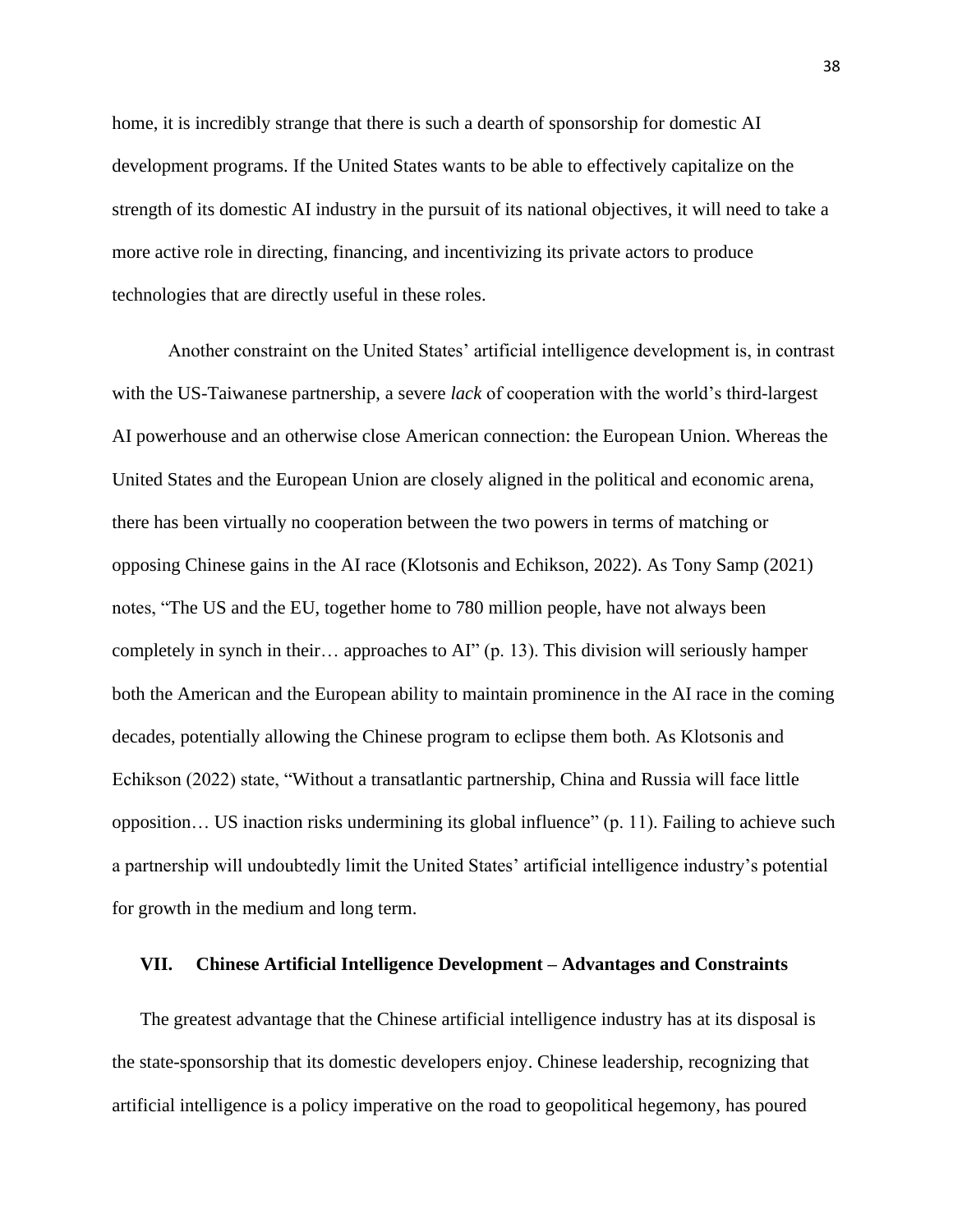exorbitant resources into stimulating their domestic artificial intelligence sector. According to Shriram Ramanathan (2019), "China's rapid rise in artificial intelligence has been largely driven by its government's ambition to become the global leader in AI. To achieve this goal, the Chinese government has adopted a series of policies to support the development and adoption of AI" (p. 4). The two most important of these policies include what is known as the "Next Generation AI Development Plan," and the "AI Three-Year Action Plan 2018-2020," policies which established China's roadmap to achieve global AI leadership by 2030 and which outlined the country's 2020 AI development goals, respectively (Ramanathan, 2019). These policies have seen a great deal of success in fostering the innovation and commercialization of AI technologies in the Chinese market (Ramanathan, 2019). Moreover, these policy imperatives have translated into successful initiatives and tangible benefits for artificial intelligence developers. Ramanathan delves further into this and provides several examples of the tangible results of Chinese policy when he writes that "the Chinese government has successfully put these policies and associated funding into place by establishing science parks, development zones, and incubators" (p. 4). The Chinese military has been a particularly generous state sponsor of domestic artificial intelligence development. This is due to their most recent adoption of a new military doctrine around which they plan to organize their military operations in the near future: the doctrine of *intelligent warfare*. Within the framework of the intelligent warfare doctrine, the PLA is driven by a rationale that sees the next military revolution as fundamentally resting on the creation of military forces dominated by AI and autonomy (Pollpeter and Kerrigan, 2021). This government emphasis on intelligent warfare has resulted in a significant amount of military investment in the development of AI systems to be directed in support of military-applicable R&D (Pollpeter and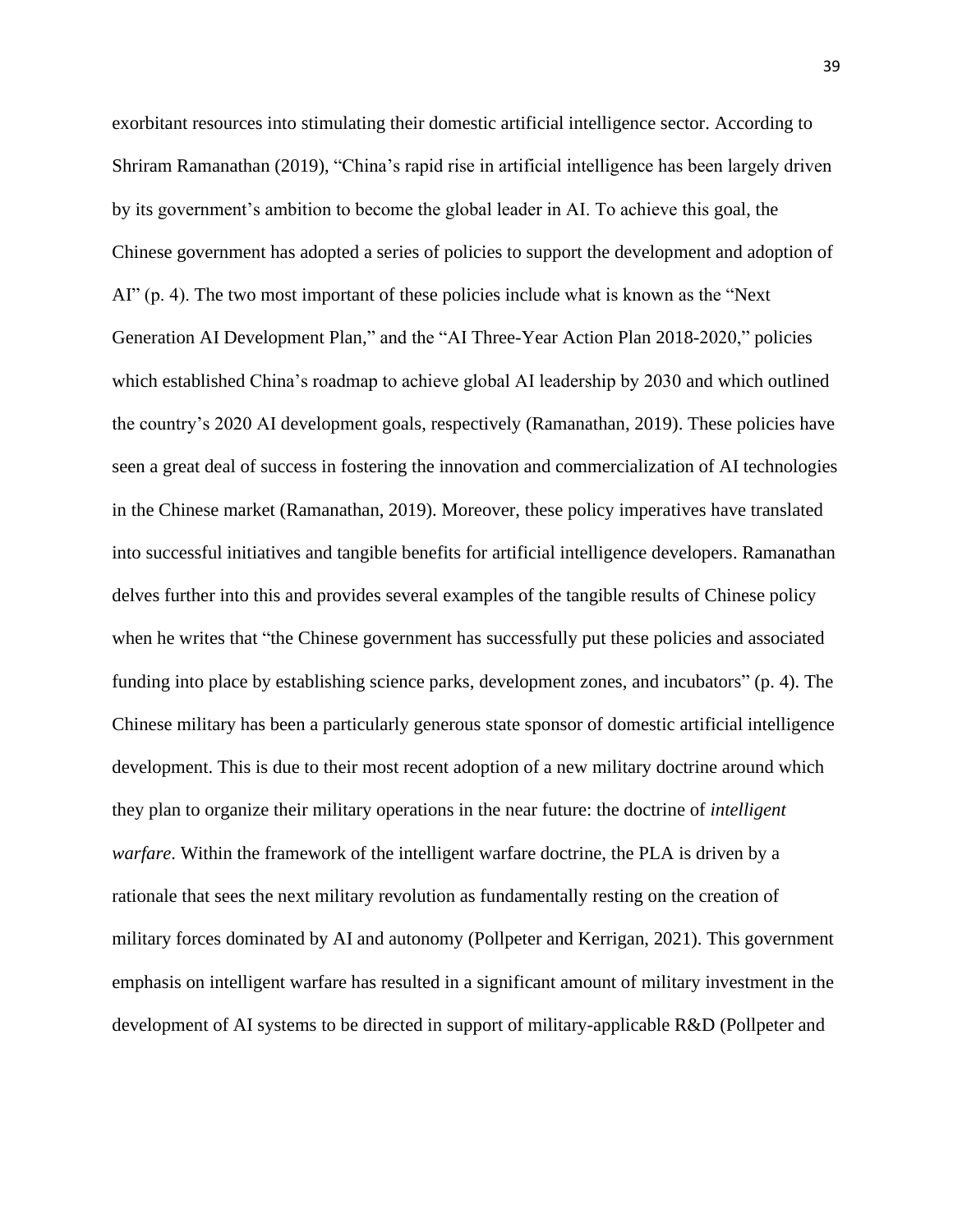Kerrigan, 2021). Overall, the roots of China's successful ascendancy in the AI realm can be traced back to an unmatched foundation of state support for the field.

In addition to the active contributions of government sponsorship, Chinese AI development has been augmented by the lack of an extensive civil liberties regime that is commonly found in the United States and other democratic nations. As Michael Wade and Amanda Bris (2018) put it, China has "relatively few privacy protection laws, providing the government with extensive access to consumer data, a key to AI development" (p. 3). While civil liberties may provide a barrier to artificial intelligence development in democratic nations, Chinese AI development has been able to thrive unstifled by such constraints. Moreover, this Big Brother approach means that Chinese leadership is able to utilize developed technologies without concern for ethical considerations, which has allowed China "to rapidly adopt AI technologies for applications such as traffic management, people tracking, and public security thereby accelerating the commercialization of AI technologies; now, many of these AI technologies have also started percolating other spheres such as social and economic welfare, and education" (Ramanathan, 2019, p. 6). Altogether, this means that Chinese artificial intelligence companies are able to proceed from research and development to mass-scale implementation and impact research much faster than their foreign counterparts. This has no doubt given the Chinese AI industry an edge in the global competition.

While there are a number of factors that have contributed to the rapid success of the Chinese artificial intelligence program, China faces a number of challenges and constraints to the future growth of its domestic AI industry that could prove to be even more significant in the long term. The first of these is a severe lack of innovative talent. While Chinese technical expertise largely matches that of American developers, there are several studies that point to stifled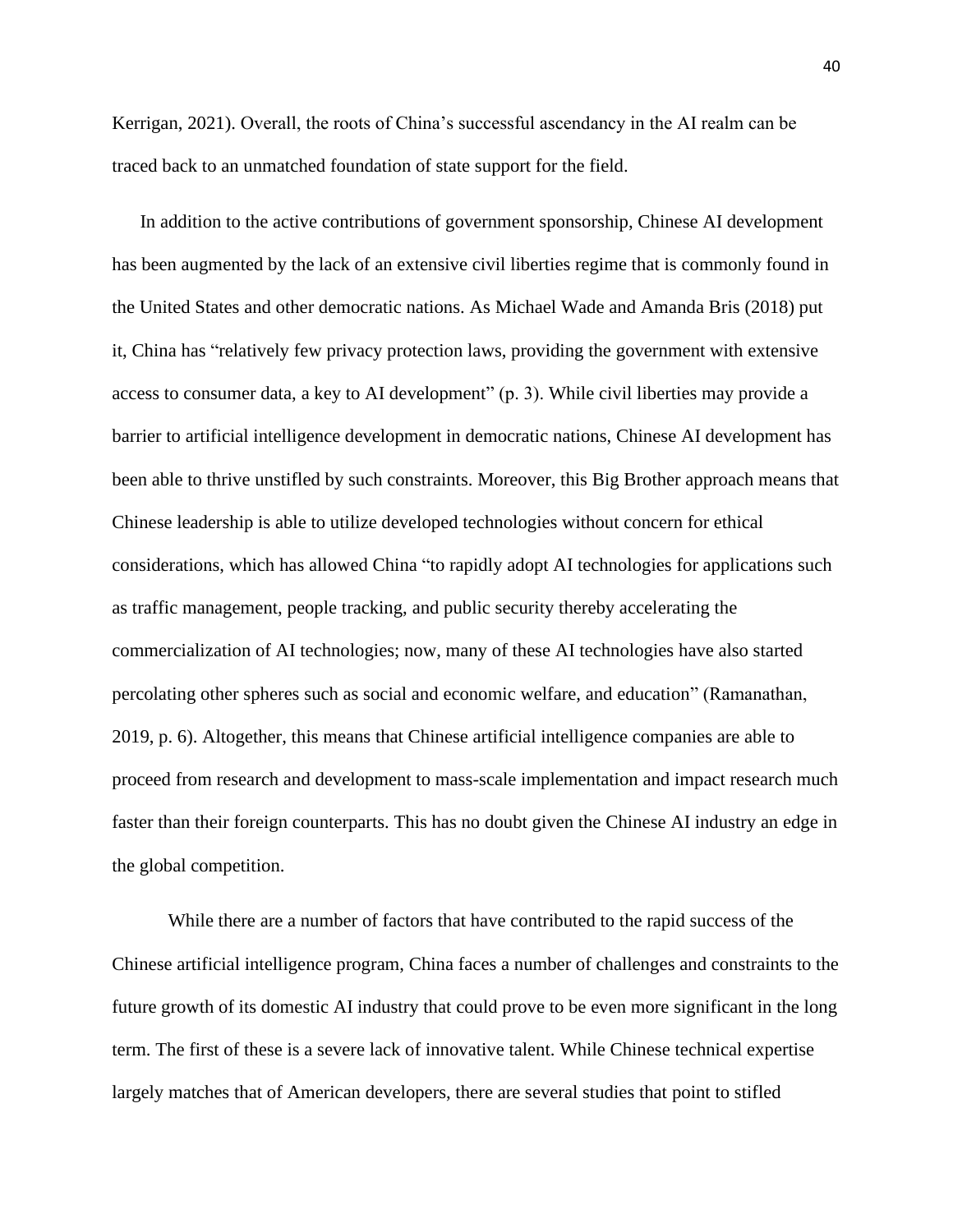creativity. According to Wade and Bris (2018), "Chinese students at top-ranked institutions were less creative than those at less prestigious institutions. Once they enter the workforce, these graduates struggle to step out of their disciplined and rigidly structured environment. As a consequence, they tend to produce superficial, mechanical innovations that require little imagination" (p. 8). As a result, China has been forced to rely on expertise from abroad. This dependency is also best articulated by Wade and Bris (2018), who write that "China has been importing its AI talent from overseas. According to LinkedIn's Global AI Talent report published in July 2017, 44% of the overseas AI talent working in China comes from the US, followed by the UK and France as the second and third source countries. Roughly 90% of AI positions advertised in Mainland China go unfilled unless companies offer them to overseas workers" (p. 7). This overreliance on foreign talent, to the degree that China has gone to great lengths to drain the innovative talent of its competitors to fuel its own development programs, hints at deeper problems—a large gap between available expertise and Chinese demand for it (Webster et al., 2017). A lack of domestic talent is likely unhealthy, or even untenable, for the growth of the Chinese artificial intelligence industry in the long term.

The greatest challenge for China, however, will come in its severe lack of access to the critical technologies that have driven the American artificial intelligence industry. Without companies such as Nvidia or TSMC creating high-powered chips for use in supercomputing, the Chinese AI industry is facing physical capability barriers in the form of hardware limitations that threaten to cap the potential of Chinese AI developers. Webster et al. (2017) speak to this fact, writing that China has "lagged in critical components, such as high-performance chips for machine learning" (p. 20). As a result of these physical limitations, China is left dependent on the American technology sector for access to these critical technologies. This dependency speaks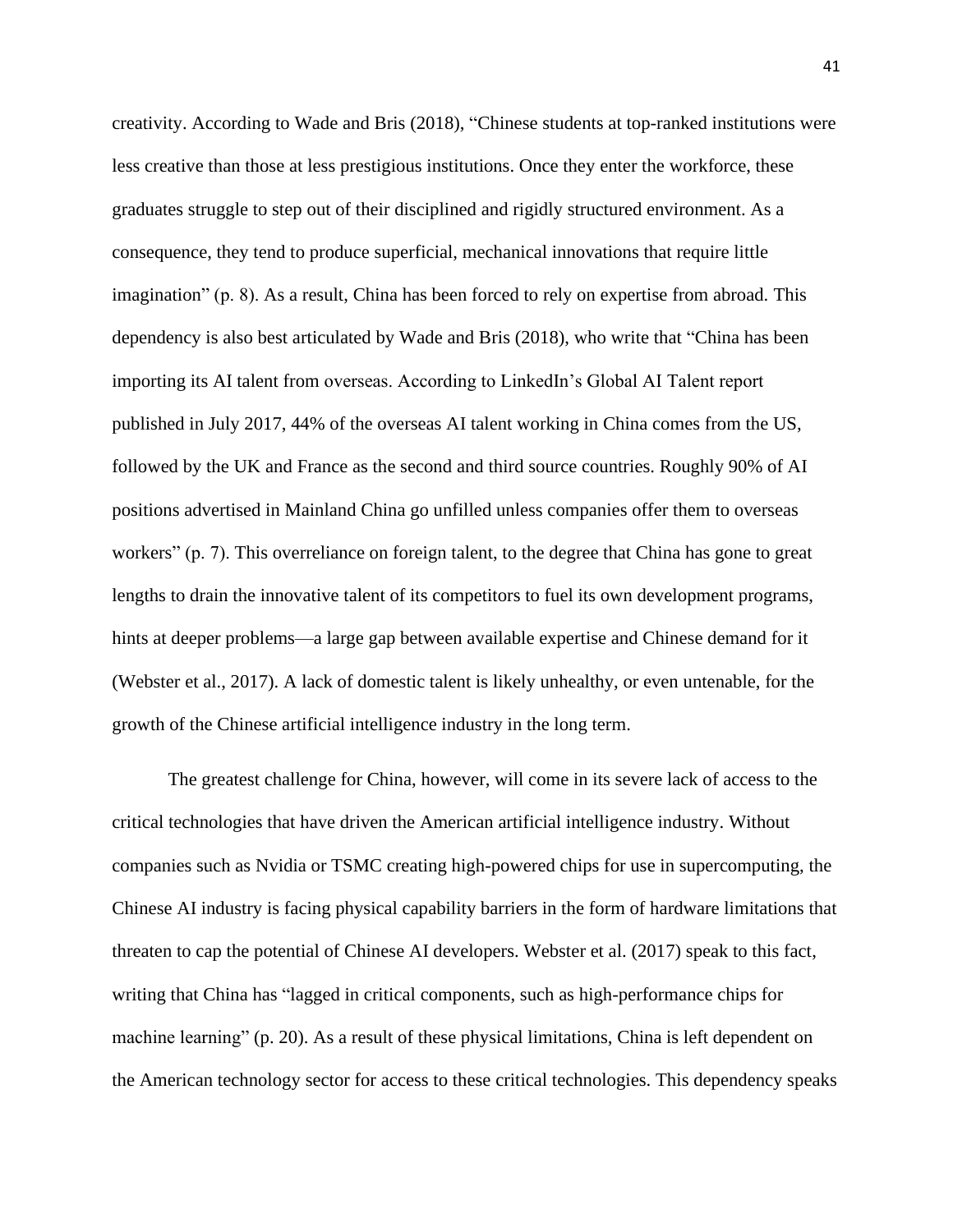to a larger imbalance between the American and Chinese AI programs, and shifts the entire AI race starkly in the favor of American developers. Castro and McLaughlin (2021) touch upon this imbalance and China's failed attempts to alleviate it, writing that "despite China's growing attempts to reduce its reliance on U.S. semiconductors, the United States is still the world leader in designing chips for AI systems" (p. 6). This imbalance has resulted in tangible foreign policy outcomes that have highlighted the disastrous impact of dependency on the broader Chinese AI industry. Elsa Kania (2018) highlights one case in which the Chinese tech sector was left essentially at the mercy of American policy thanks to this advantage in access to critical technologies, when she writes that "in response to a violation of sanctions by telecommunications company ZTE, the US introduced a temporary ban to prevent [China] from buying American technology. The move brought ZTE to the brink of collapse. This was a harsh awakening at a time when enthusiasm about the Made in China 2025 innovation plan was reaching a new peak. It also highlighted how the US might deny China the technology it needs, especially given the backdrop of a new era of confrontation and a potential decoupling in the bilateral relationship" (p. 8). Lack of access to critical technologies leaves the Chinese artificial intelligence industry at a stark disadvantage. This imbalance results in China simultaneously lacking the high-powered components it needs for further development while also being reliant on and subject to the United States with regard to the technologies it does have access to. If China cannot achieve critical technology independence, the long-term prospects of it winning the AI race against the United States are grim.

#### **VIII. Analysis and Outlook**

Overall, the key to American success lies in its private industries and its partnerships abroad, although there is much more that the United States could do in order to solidify its lead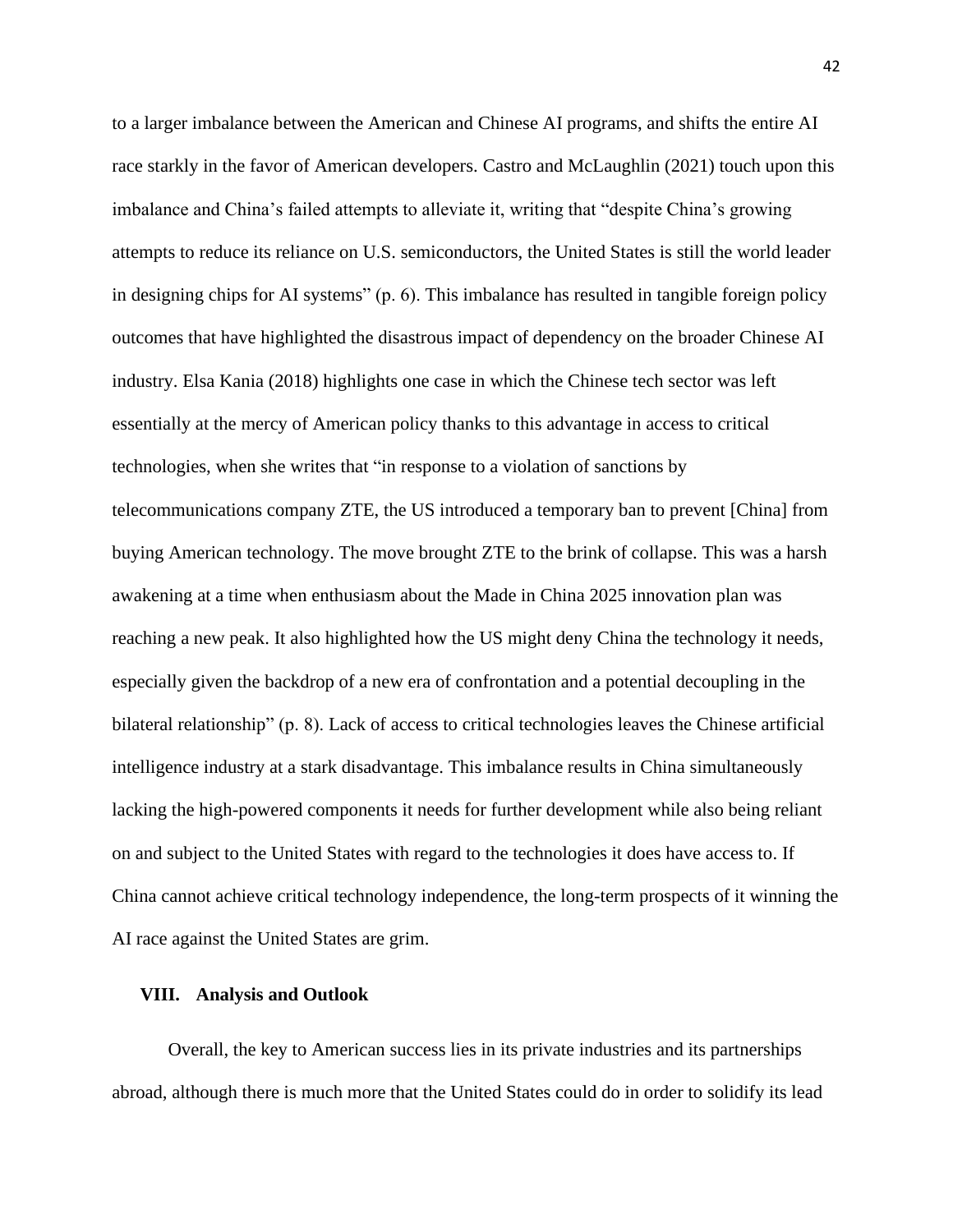in the US-China AI race. There is a severe lack of government support for the artificial intelligence industry in the US when compared to China, in spite of the fact that such support could serve to stimulate an already powerful private tech sector. In terms of international partnerships, although the current level of integration between the American and Taiwanese tech sectors has been a boon for the American artificial intelligence industry, there remains a great deal of untapped potential in the tech markets of America's other close political allies; namely, the EU. In China's case, though the early successes of the Chinese artificial intelligence program are unquestionably impressive, they are not necessarily indicative of a trend that will continue into the future. China still has many challenges and obstacles to overcome, and this makes it difficult to suggest unequivocally that China will continue to see the same type of artificial intelligence growth that it has seen in the past few years continue in the long term.

Nonetheless, the growing strength of Chinese artificial intelligence capabilities, the sprawling nature of the American cyber, online, and artificial intelligence ecosystem, and the drive of Chinese leadership to achieve artificial intelligence superiority means that AI development will be the battleground on which the US must contend with Chinese competition for the foreseeable future. As Ryan Fedasiuk et al. (2021) put it plainly: "Chinese leaders view AI as the key to transforming the PLA into a "world-class," globally competitive military force. PLA advances in AI and autonomy will create new vulnerabilities for the United States" (p. 8). China's pursuit of this national interest in the geopolitical competition means that China has reason to threaten US AI dominance, and by extension, its national security and geopolitical hegemony. It is therefore imperative that the US not only take steps to maintain its current superiority in all three categories of the AI race, but also to maximize its lead over China to the greatest possible degree. With this in mind, one question remains: what actions should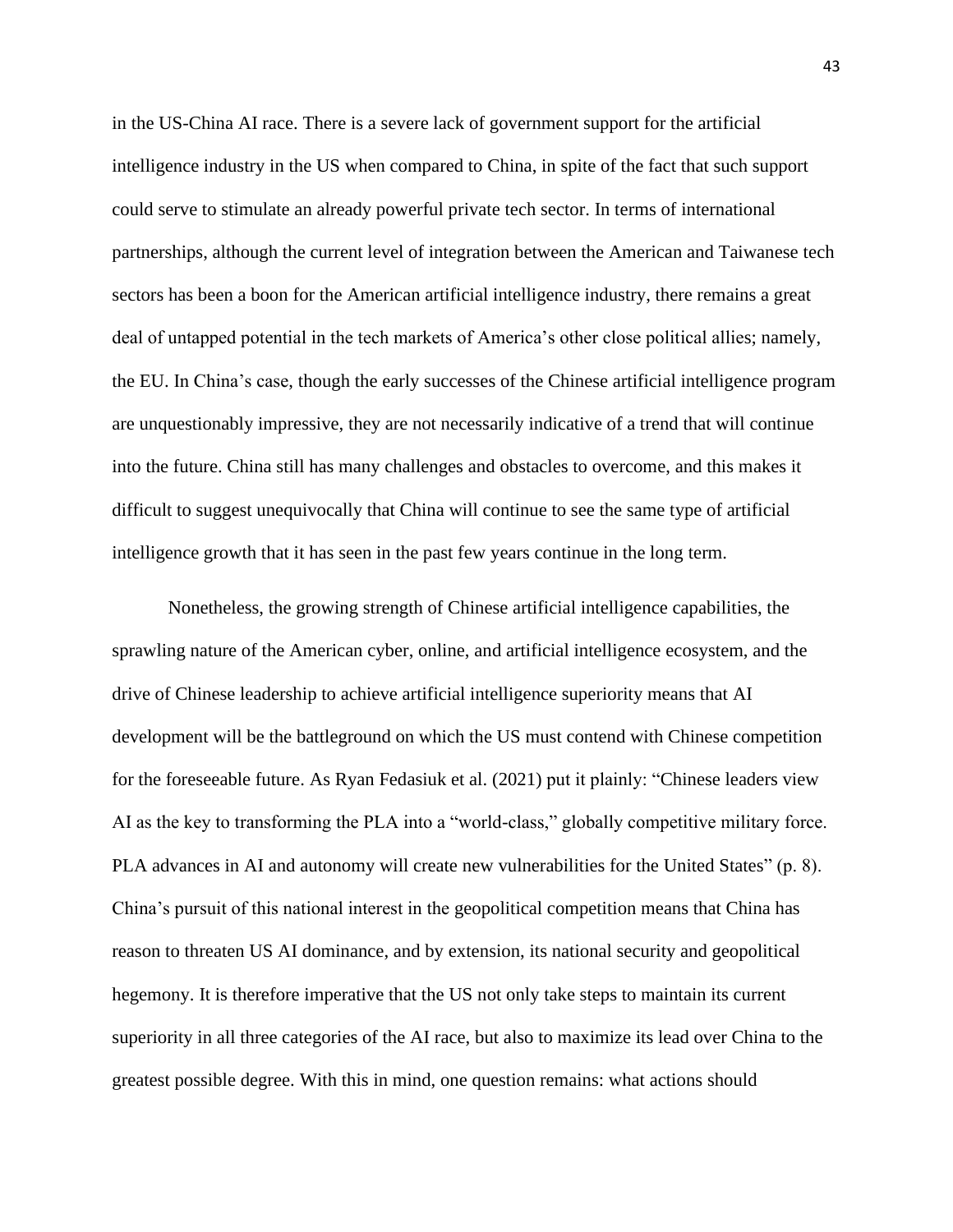policymakers and other aspects of American leadership take in order to navigate this turbulent era of technological development? In this closing section, this paper will discuss potential policy directions that the United States could implement in order to safeguard its national interests and national security as the AI-defined geopolitical environment continues to evolve.

First and foremost, it is clear that the United States must seek to solidify its artificial intelligence partnerships with its allies abroad. In this, maintaining a close relationship with a secure Taiwan is of the utmost importance. China has in recent years taken an increasingly threatening stance towards Taiwanese sovereignty, and this has only further been emboldened by Taiwan's role as a cornerstone of American AI superiority. The United States must take actions to defend the sovereignty of Taiwan at all costs, as well as to maintain its direct access to a Taiwanese tech market that China sorely lacks. Moreover, the United States should seek to bring the European Union into the fold. There is certainly a willingness to cooperate on both sides of a potential US-EU partnership. According to Klotsonis and Echikson (2022), "the EU and US agree on the need to cooperate on AI regulation and offer alternatives to China's authoritarian model" (p. 1). Moreover, September 2021 saw the United States and the European Union agree on "a series of 'common principles' regarding artificial intelligence (AI), semiconductor chip shortages, and a range of investment and competition issues during the inaugural Trade and Technology Council (TTC)… TTC is a new forum, launched by American and European leaders… designed to deepen economic ties, coordinate digital policy, and ensure that disputes are resolved swiftly" (Samp, 2021, p. 1-2). While these are steps in the correct direction, this paper posits that these steps do not go far enough. The United States and the European Union must do more than simply align on matters of normative policy. The two powers *must* take steps to integrate and collaborate in the research and development of artificial intelligence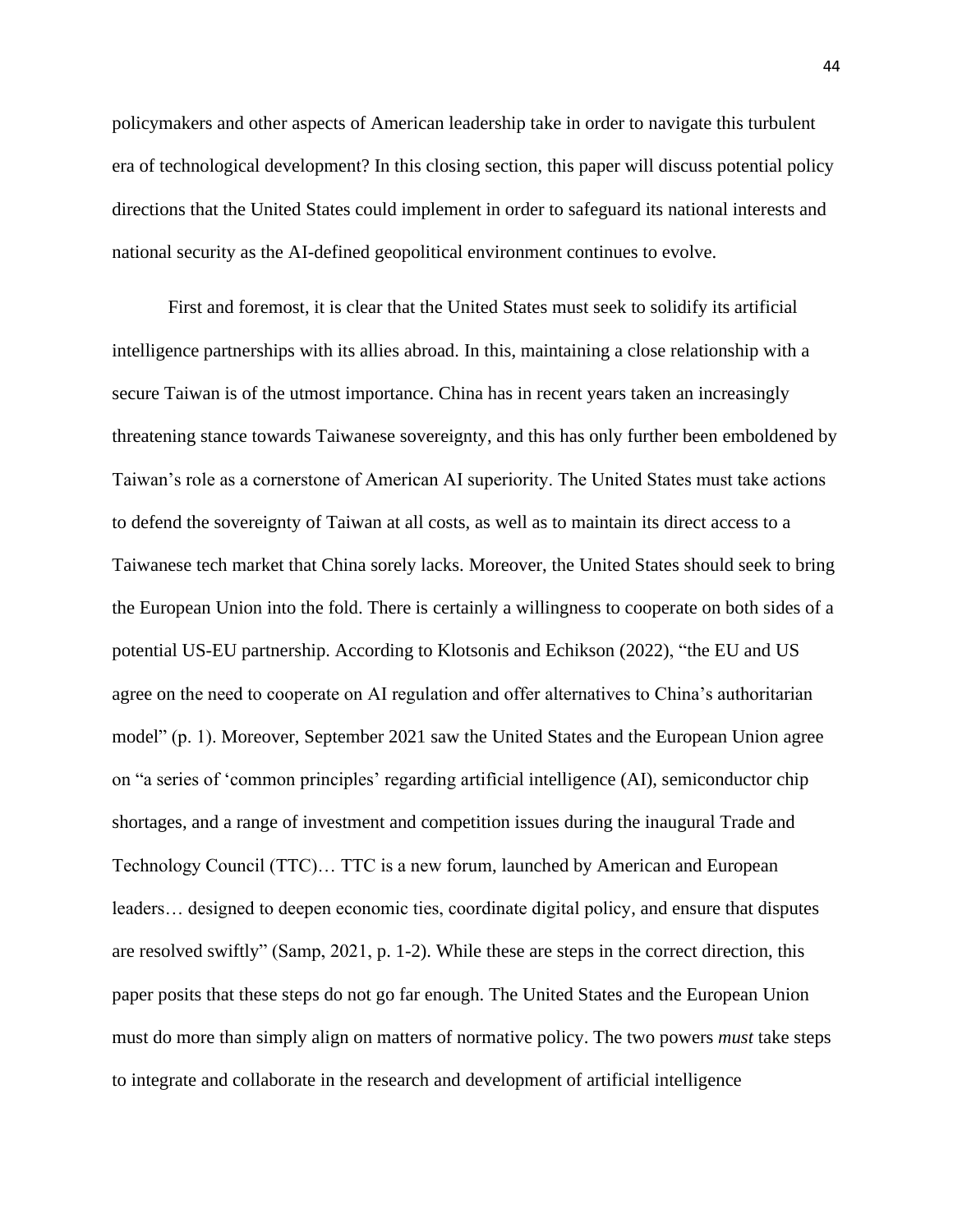technologies if they wish the Western world to maintain its competitive advantage in the A unified US-EU AI tech bloc would vastly outperform the Chinese tech market in terms of investment and innovation, and would allow the cooperative and creative spirit of the American private tech sector to proliferate on an international scale. Klotsonis and Echikson (2022) put it best when they said that "A deal is possible. The US needs partners… if democracies fight over AI, the ultimate winner risks being China" (p. 14). International cooperation on AI should be a key consideration for American policymakers in the coming decades.

Moreover, it is imperative that the US takes steps to facilitate growth in its powerful domestic artificial intelligence development industry. If the United States wishes to maintain its edge in the AI race, policies of government sponsorship in furtherance of domestic AI development should be taken into close consideration. Up to this point, the United States has taken a laissez-faire approach to its own artificial intelligence development industry, allowing development to arise as a product of market forces and demand for highly advanced technologies. However, the case of China has demonstrated that even in an environment where artificial intelligence technologies are in extremely high demand, there is still *much* to be gained from government sponsorship of artificial intelligence development firms. Simply put, China has demonstrated that government stimulation of the artificial intelligence industry *works*. While one may, under usual circumstances, be hesitant to take policy lessons from Beijing, the results of their "intelligencization" programs are undeniable—the leap that the Chinese state has seen in its artificial intelligence capabilities in the past few years is an impressive and unprecedented feat. The United States has already taken some steps in this direction, showing that the capability and inclination to implement such policies does exist. In June 2021, the White House Office of Science and Technology Policy (OSTP) and the National Science Foundation (NSF) announced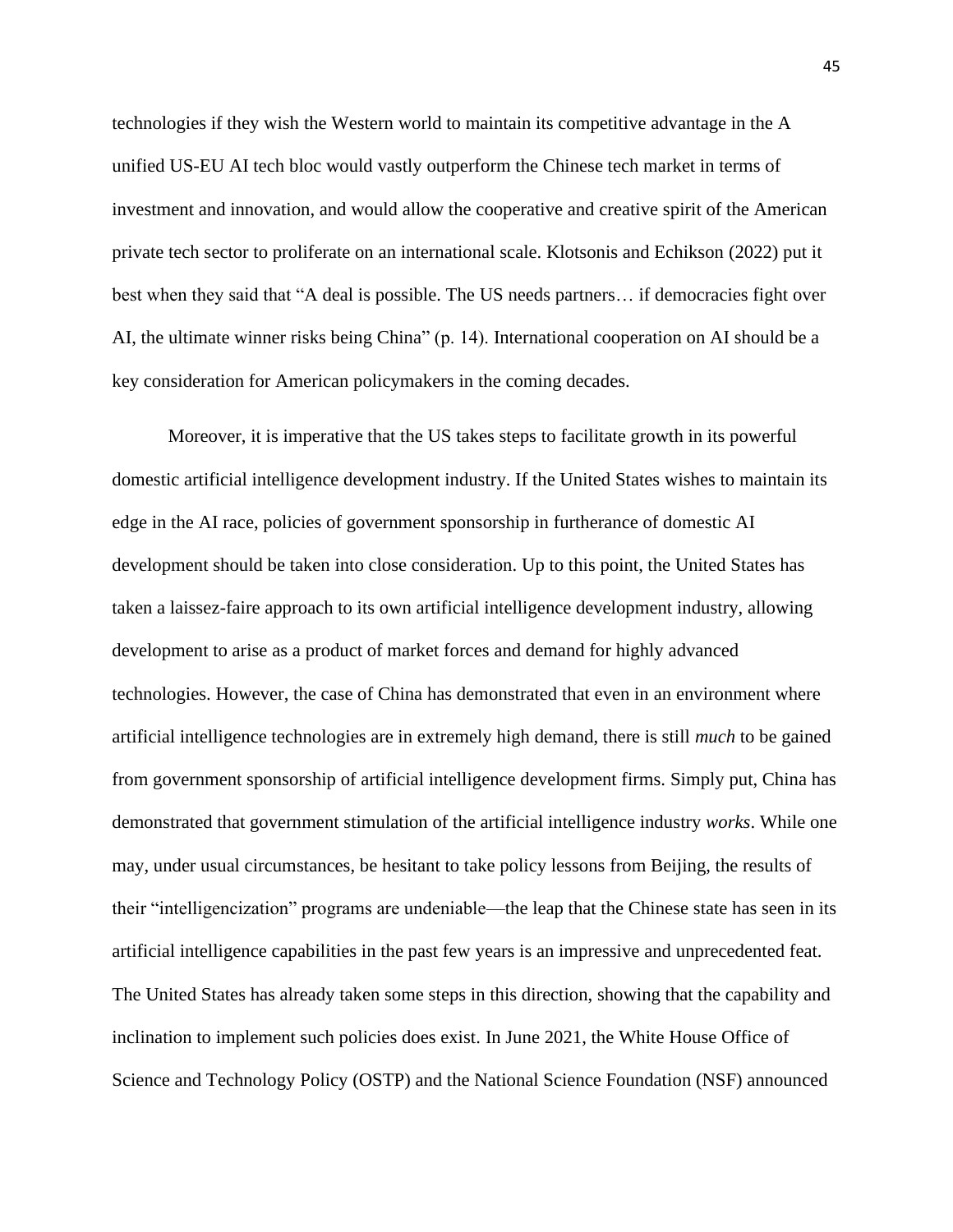a "newly formed National Artificial Intelligence (AI) Research Resource Task Force which will write the road map for expanding access to critical resources and educational tools that will spur AI innovation and economic prosperity nationwide" (WHP, 2021, p. 1). If the United States wishes to do more than just maintain *any* edge, but instead wishes to regain its status as the unquestioned world leader in artificial intelligence in this age where AI development is the key to geopolitical dominance and security at home and abroad, there should be great consideration paid to policies that would incentivize and reward innovation in the domestic artificial intelligence industry.

## **IX. Conclusion**

Overall, it is clear that the AI race between the United States and China will be the defining competition of the 21st century. Thus, it is imperative that *winning* the AI race becomes a cornerstone of American policy. The AI race is not a forgone conclusion, as some even within US defense circles have believed it to be. Though there is certainly much to be said about the progress that China has made in the past few years, it is important to recognize that it has essentially been playing catch-up to a well-established American industry. While the AI revolution in the Western world seems to parallel the technological breakthrough of the Industrial Revolution, the success of the Chinese artificial intelligence program is instead much more akin to the Great Leap Forward—an attempt to achieve parity at all costs, but failing to advance beyond that. What will ultimately become of the Chinese bid for AI supremacy will depend on whether or not the Chinese leadership can find ways to overcome the difficult challenges they will face in the near future, as well as how the United States chooses to respond.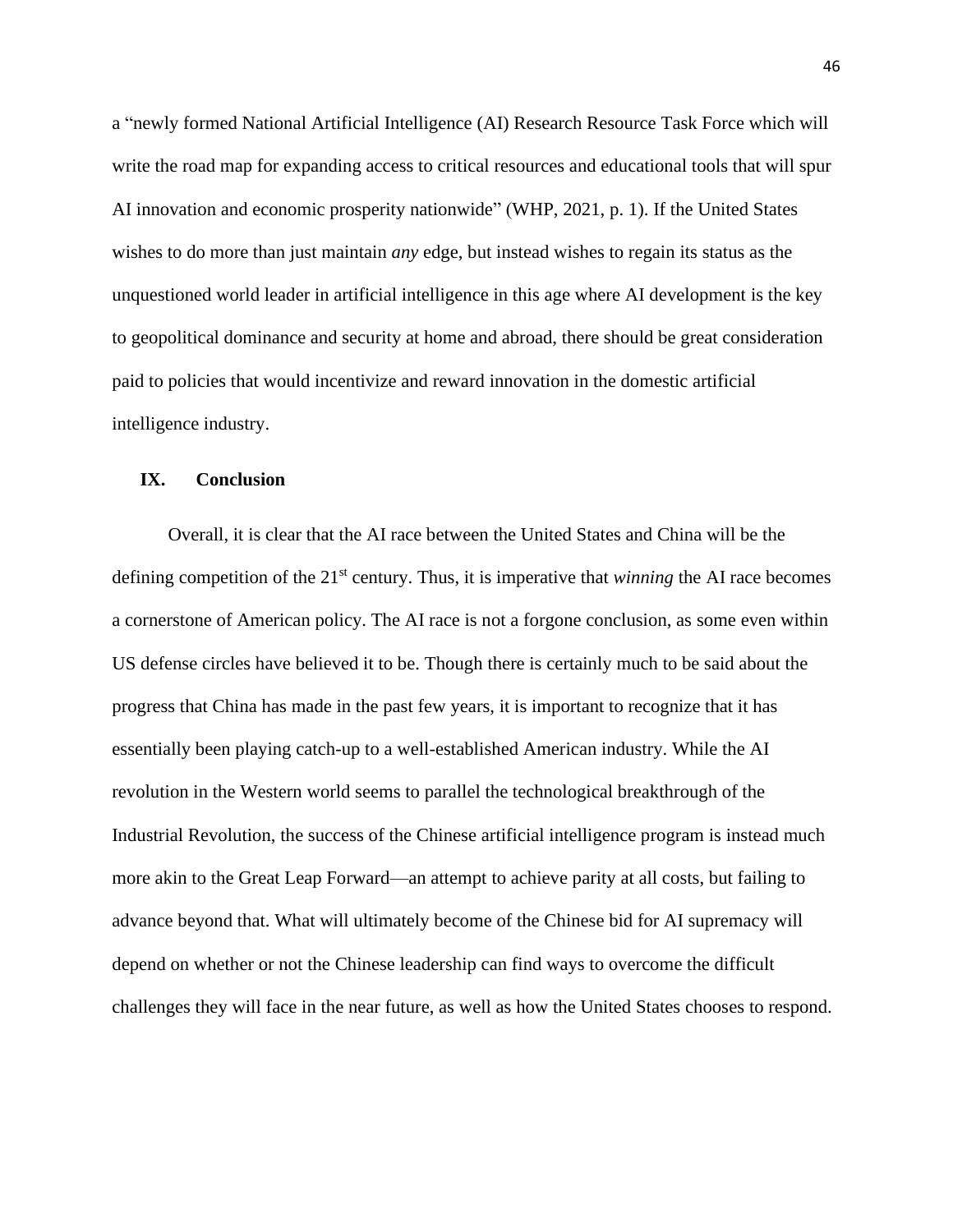#### Bibliography

- AISO. (2022). *Top 100 AI startups in USA*. AI Startups Organization. Retrieved from https://www.ai-startups.org/country/USA/
- Allen, G., & Chan, T. (2017). *Artificial Intelligence and National Security*. Belfer Center for Science and International Affairs. Retrieved from <https://www.belfercenter.org/publication/artificial-intelligence-and-national-security>
- Arnold, Z., Rahkovsky, I., & Huang, T. (2021, January 29). *Tracking AI Investment Initial Findings From the Private Markets*. Center for Security and Emerging Technology. Retrieved from<https://cset.georgetown.edu/publication/tracking-ai-investment/>
- Bajpai, P. (2021). *Top Patent Holders Of 2020*. Nasdaq. Retrieved from <https://www.nasdaq.com/articles/top-patent-holders-of-2020-2021-01-29>
- Berryhill, J., Heang, K., Clogher, R., & McBride, K. (2019). *Hello, World! Artificial Intelligence and its Use in the Public Sector - OECD Working Paper*. OECD. Retrieved from [https://www.oecd.org/gov/innovative-government/working-paper-hello-world-artificial](https://www.oecd.org/gov/innovative-government/working-paper-hello-world-artificial-intelligence-and-its-use-in-the-public-sector.htm)[intelligence-and-its-use-in-the-public-sector.htm](https://www.oecd.org/gov/innovative-government/working-paper-hello-world-artificial-intelligence-and-its-use-in-the-public-sector.htm)
- Cadell, C. (2022, January 1). *China harvests masses of data on western targets, documents show. The Washington Post*. Retrieved from [https://www.washingtonpost.com/national](https://www.washingtonpost.com/national-security/china-harvests-masses-of-data-on-western-targets-documents-show/2021/12/31/3981ce9c-538e-11ec-8927-c396fa861a71_story.html)[security/china-harvests-masses-of-data-on-western-targets-documents](https://www.washingtonpost.com/national-security/china-harvests-masses-of-data-on-western-targets-documents-show/2021/12/31/3981ce9c-538e-11ec-8927-c396fa861a71_story.html)[show/2021/12/31/3981ce9c-538e-11ec-8927-c396fa861a71\\_story.html](https://www.washingtonpost.com/national-security/china-harvests-masses-of-data-on-western-targets-documents-show/2021/12/31/3981ce9c-538e-11ec-8927-c396fa861a71_story.html)
- Castro, D., & McLaughlin, M. (2021, January 25). Wh*o is winning the AI Race: China, the EU, or the United States? - 2021 update*. Information Technology and Innovation Foundation.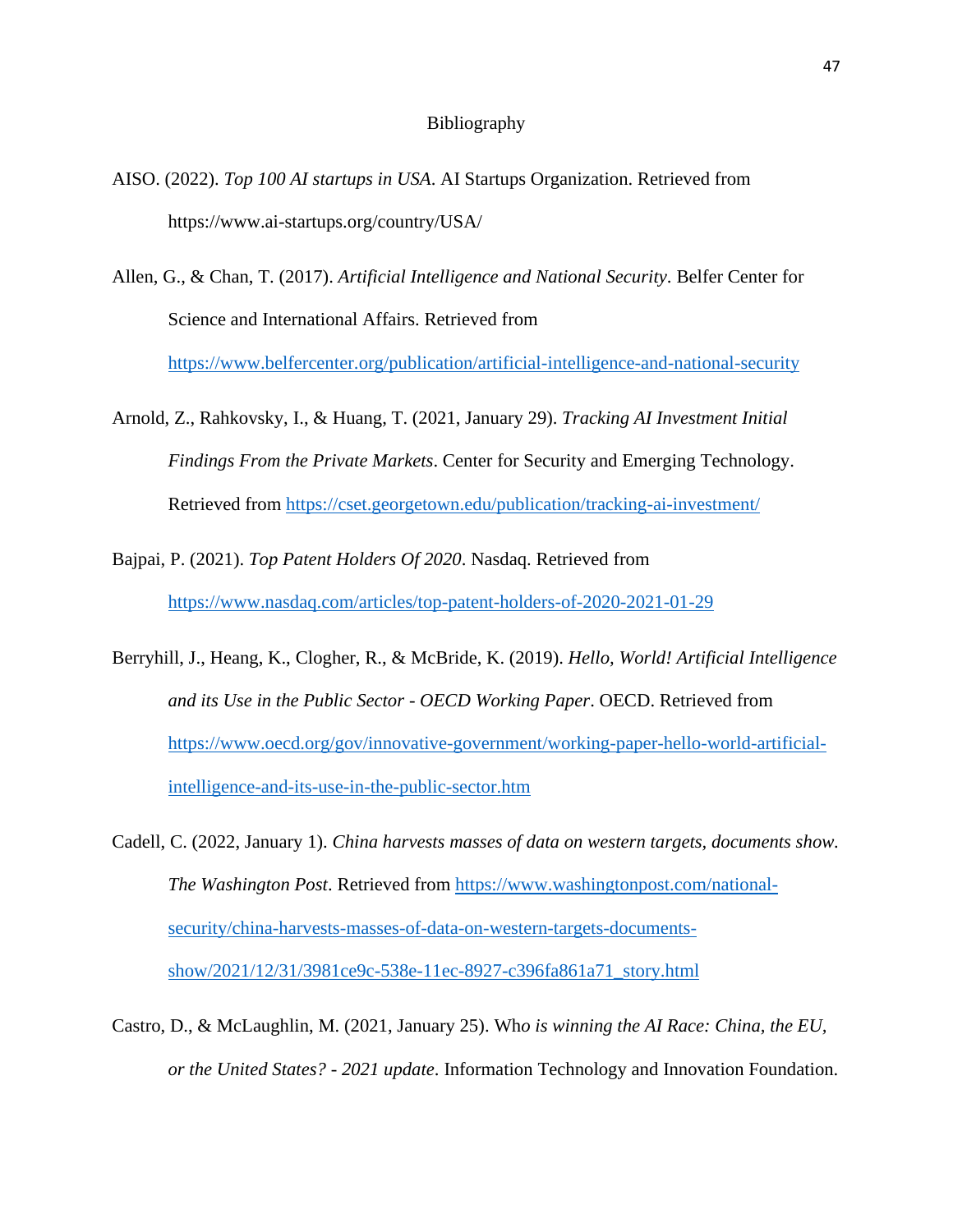Retrieved from [https://itif.org/publications/2021/01/25/who-winning-ai-race-china-eu-or](https://itif.org/publications/2021/01/25/who-winning-ai-race-china-eu-or-united-states-2021-update)[united-states-2021-update](https://itif.org/publications/2021/01/25/who-winning-ai-race-china-eu-or-united-states-2021-update)

CRN. (2020, November 10). *Artificial Intelligence and National Security*. Congressional Research Service. Retrieved from<https://sgp.fas.org/crs/natsec/R45178.pdf>

Cuzzolin, F., Morelli, A., Cîrstea, B., & Sahakian, B. J. (2020). *Knowing me, knowing you: Theory of mind in AI*. Psychological Medicine, 50(7), 1057–1061. <https://doi.org/10.1017/s0033291720000835>

- Dignum, V. (2020, October 23). *There is no AI race and if there is, it's the wrong one to run*. ALLAI. Retrieved from<https://allai.nl/there-is-no-ai-race/>
- Duda, M. (2021). *Disruptive Technology and American Influence in the Coming Decade*. 72nd Student Conference on US Affairs. Retrieved from [https://s3.amazonaws.com/usma](https://s3.amazonaws.com/usma-media/inlineimages/academics/academic_departments/social_sciences/SCUSA/72%20Table%20Papers/SCUSA%2072%20Theme%20Paper.pdf)[media/inlineimages/academics/academic\\_departments/social\\_sciences/SCUSA/72%20Ta](https://s3.amazonaws.com/usma-media/inlineimages/academics/academic_departments/social_sciences/SCUSA/72%20Table%20Papers/SCUSA%2072%20Theme%20Paper.pdf) [ble%20Papers/SCUSA%2072%20Theme%20Paper.pdf](https://s3.amazonaws.com/usma-media/inlineimages/academics/academic_departments/social_sciences/SCUSA/72%20Table%20Papers/SCUSA%2072%20Theme%20Paper.pdf)
- Duggan, W. (2022). *Artificial Intelligence Stocks: The 10 Best AI Companies*. US News and World Report. Retrieved from [https://money.usnews.com/investing/stock-market](https://money.usnews.com/investing/stock-market-news/slideshows/artificial-intelligence-stocks-the-10-best-ai-companies?onepage)[news/slideshows/artificial-intelligence-stocks-the-10-best-ai-companies?onepage](https://money.usnews.com/investing/stock-market-news/slideshows/artificial-intelligence-stocks-the-10-best-ai-companies?onepage)
- Fedasiuk, R., Melot, J., & Murphy, B. (2021). *Harnessed lightning: How the Chinese military is adopting artificial intelligence*. Center for Security and Emerging Technology. <https://doi.org/10.51593/20200089>
- Friedman, G. (2019, April 25). *The geopolitics of nuclear weapons*. Geopolitical Futures. Retrieved from [https://geopoliticalfutures.com/geopolitics-nuclear-](https://geopoliticalfutures.com/geopolitics-nuclear-weapons/#:~:text=Nuclear%20weapons%20fundamentally%20alter%20the,to%20avoiding%20a%20nuclear%20retaliation)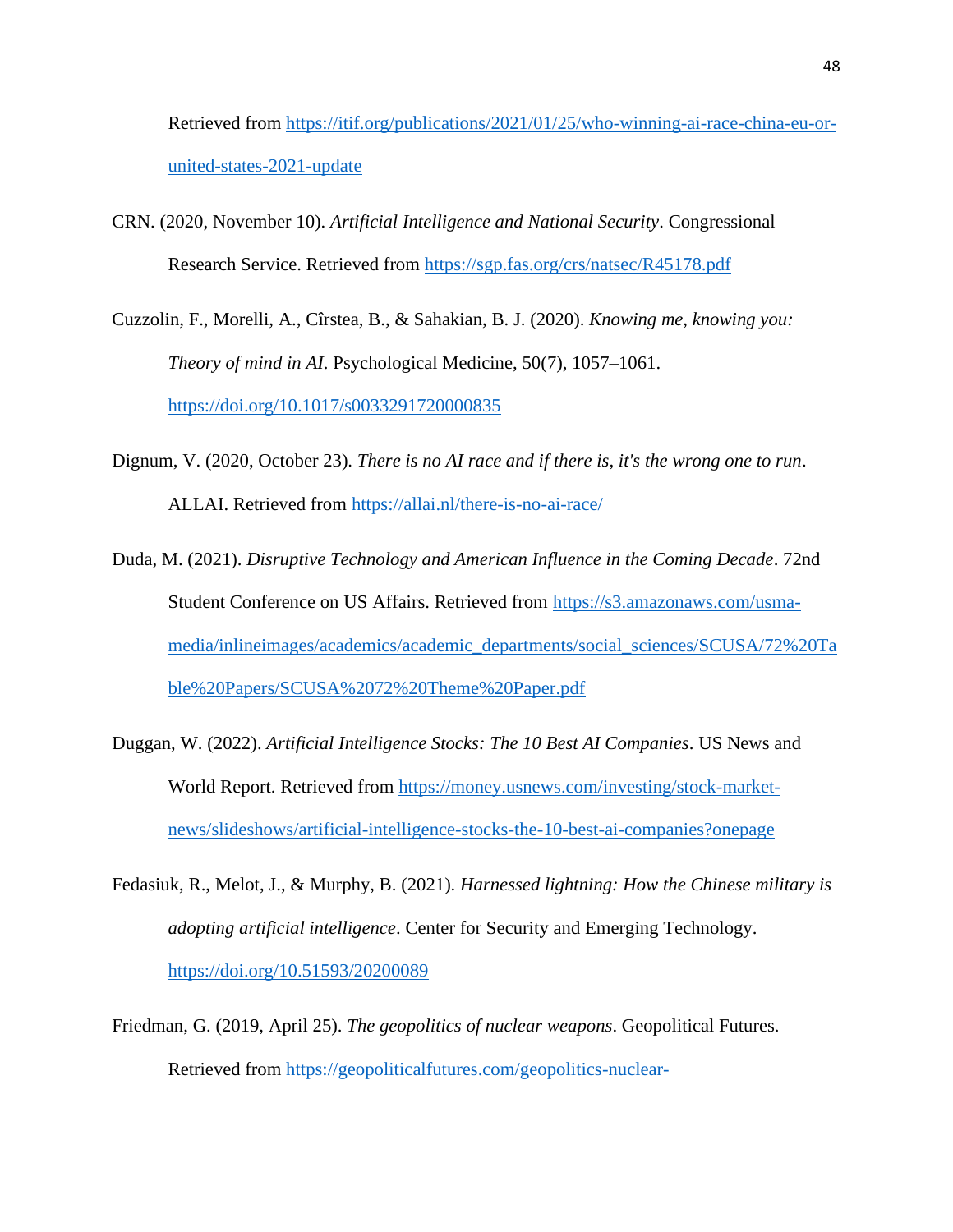[weapons/#:~:text=Nuclear%20weapons%20fundamentally%20alter%20the,to%20avoidi](https://geopoliticalfutures.com/geopolitics-nuclear-weapons/#:~:text=Nuclear%20weapons%20fundamentally%20alter%20the,to%20avoiding%20a%20nuclear%20retaliation) [ng%20a%20nuclear%20retaliation](https://geopoliticalfutures.com/geopolitics-nuclear-weapons/#:~:text=Nuclear%20weapons%20fundamentally%20alter%20the,to%20avoiding%20a%20nuclear%20retaliation)

- FTASCET. (2022). *Critical and Emerging Technologies Update*. National Science and Technology Council. Retrieved from [https://www.whitehouse.gov/wp](https://www.whitehouse.gov/wp-content/uploads/2022/02/02-2022-Critical-and-Emerging-Technologies-List-Update.pdf)[content/uploads/2022/02/02-2022-Critical-and-Emerging-Technologies-List-Update.pdf](https://www.whitehouse.gov/wp-content/uploads/2022/02/02-2022-Critical-and-Emerging-Technologies-List-Update.pdf)
- Gonzalez-Jimenez, H. (2018). *Taking the fiction out of science fiction: (self-aware) robots and what they mean for society, retailers and marketers*. Futures, 98, 49–56. <https://doi.org/10.1016/j.futures.2018.01.004>
- Harari, Y. N. (2017). *Reboot for the AI Revolution*. *Nature, 550*(7676), 324–327. <https://doi.org/10.1038/550324a>
- Harper, J. (2022). *China Matching Pentagon Spending on AI*. National Defense. Retrieved from [https://www.nationaldefensemagazine.org/articles/2022/1/6/china-matching-pentagon](https://www.nationaldefensemagazine.org/articles/2022/1/6/china-matching-pentagon-spending-on-ai)[spending-on-ai](https://www.nationaldefensemagazine.org/articles/2022/1/6/china-matching-pentagon-spending-on-ai)
- Hawking, S., & Musk, E. (2021, December 15). *Research Priorities for Robust and Beneficial Artificial Intelligence: An Open Letter*. Future of Life Institute. Retrieved from <https://futureoflife.org/2015/10/27/ai-open-letter/>
- Jacoby, J., Bourg, A., & Robertson, M. (2020). *Amazon Empire: The Rise and Reign of Jeff Bezos*. PBS. Retrieved from<https://www.pbs.org/wgbh/frontline/film/amazon-empire/>
- IC Insights. (2018). *Advanced Technology Key to Strong Foundry Revenue per Wafer*. IC Insights. Retrieved from [https://www.icinsights.com/news/bulletins/advanced](https://www.icinsights.com/news/bulletins/advanced-technology-key-to-strong-foundry-revenue-per-wafer/)[technology-key-to-strong-foundry-revenue-per-wafer/](https://www.icinsights.com/news/bulletins/advanced-technology-key-to-strong-foundry-revenue-per-wafer/)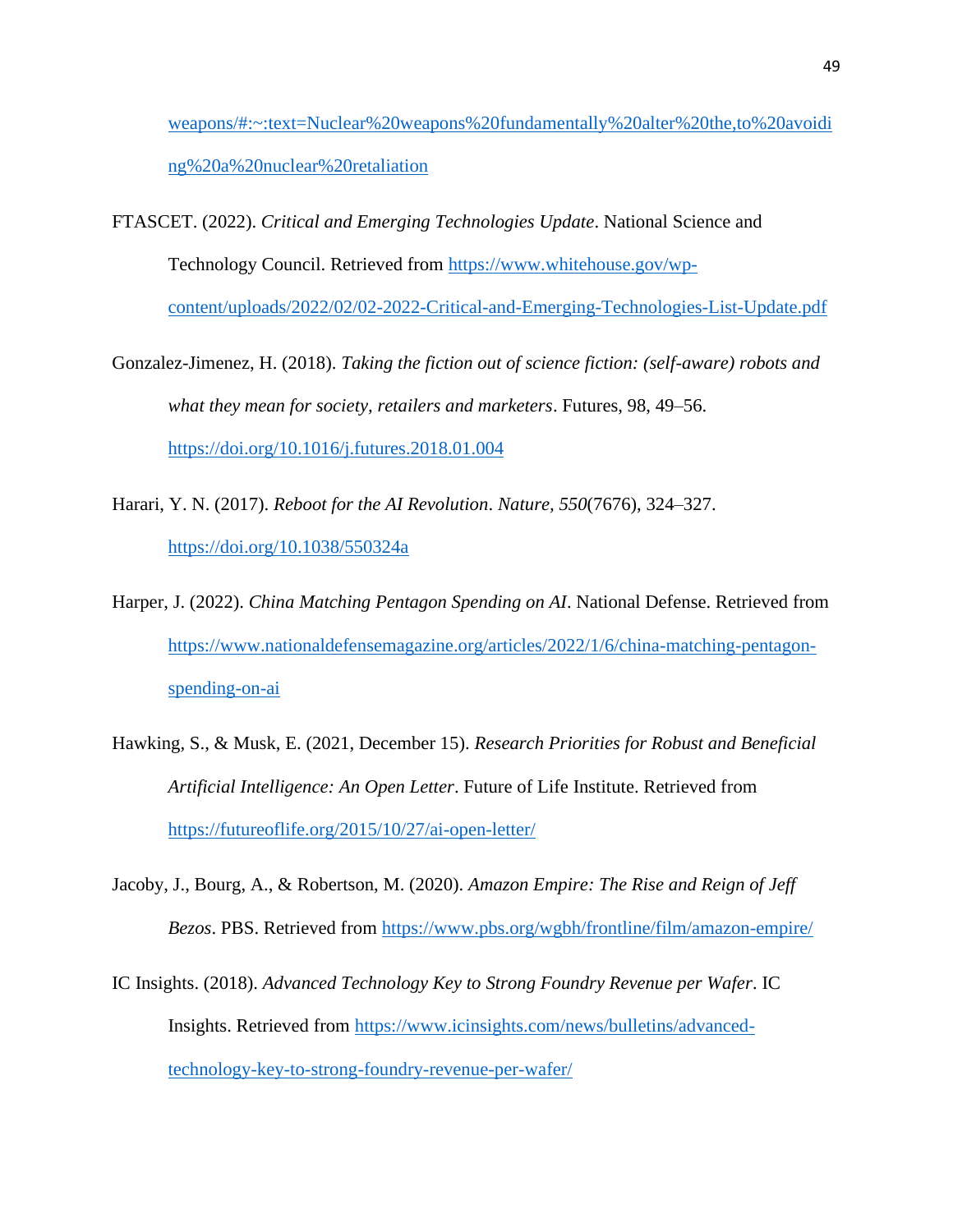- Joshi, N. (2019, June 26). *7 types of artificial intelligence*. Forbes. Retrieved from [https://www.forbes.com/sites/cognitiveworld/2019/06/19/7-types-of-artificial](https://www.forbes.com/sites/cognitiveworld/2019/06/19/7-types-of-artificial-intelligence/?sh=533dde13233e)[intelligence/?sh=533dde13233e](https://www.forbes.com/sites/cognitiveworld/2019/06/19/7-types-of-artificial-intelligence/?sh=533dde13233e)
- Kania, E. (2018, November 6). *China's embrace of AI: Enthusiasm and challenges*. ECFR. Retrieved from

[https://ecfr.eu/article/commentary\\_chinas\\_embrace\\_of\\_ai\\_enthusiasm\\_and\\_challenges/](https://ecfr.eu/article/commentary_chinas_embrace_of_ai_enthusiasm_and_challenges/)

- Khanafer, M., & Shirmohammadi, S. (2020). *Applied AI in instrumentation and measurement: The deep learning revolution*. *IEEE Instrumentation & Measurement Magazine, 23*(6), 10–17.<https://doi.org/10.1109/mim.2020.9200875>
- Klotsonis, D., & Echikson, B. (2022, January 21). *US and EU must cooperate on AI Technologies or lose*. Center for European Policy Analysis. Retrieved from <https://cepa.org/the-race-to-ai-either-the-us-and-europe-cooperate-or-china-wins/>
- Lee, G. (2021, November 8). *Big Tech leads the AI race – but watch out for these six challenger companies*. Verdict. Retrieved from [https://www.verdict.co.uk/big-tech-leads-the-ai-race](https://www.verdict.co.uk/big-tech-leads-the-ai-race-but-watch-out-for-these-six-challenger-companies/)[but-watch-out-for-these-six-challenger-companies/](https://www.verdict.co.uk/big-tech-leads-the-ai-race-but-watch-out-for-these-six-challenger-companies/)
- Lee, K.-F. (2021, August 11). *How China is using AI to fuel the next Industrial Revolution*. Time. Retrieved from<https://time.com/6084158/china-ai-factory-future/>
- Lespinois, J. (2019). *Geopolitics of the Air and the Destiny of Europe*. Revue Défense Nationale. Retrieved from<https://www.defnat.com/e-RDN/vue-article-cahier.php?carticle=114>
- Makridakis, S. (2017). The forthcoming Artificial Intelligence (AI) revolution: Its impact on society and firms. *Futures, 90*, 46–60.<https://doi.org/10.1016/j.futures.2017.03.006>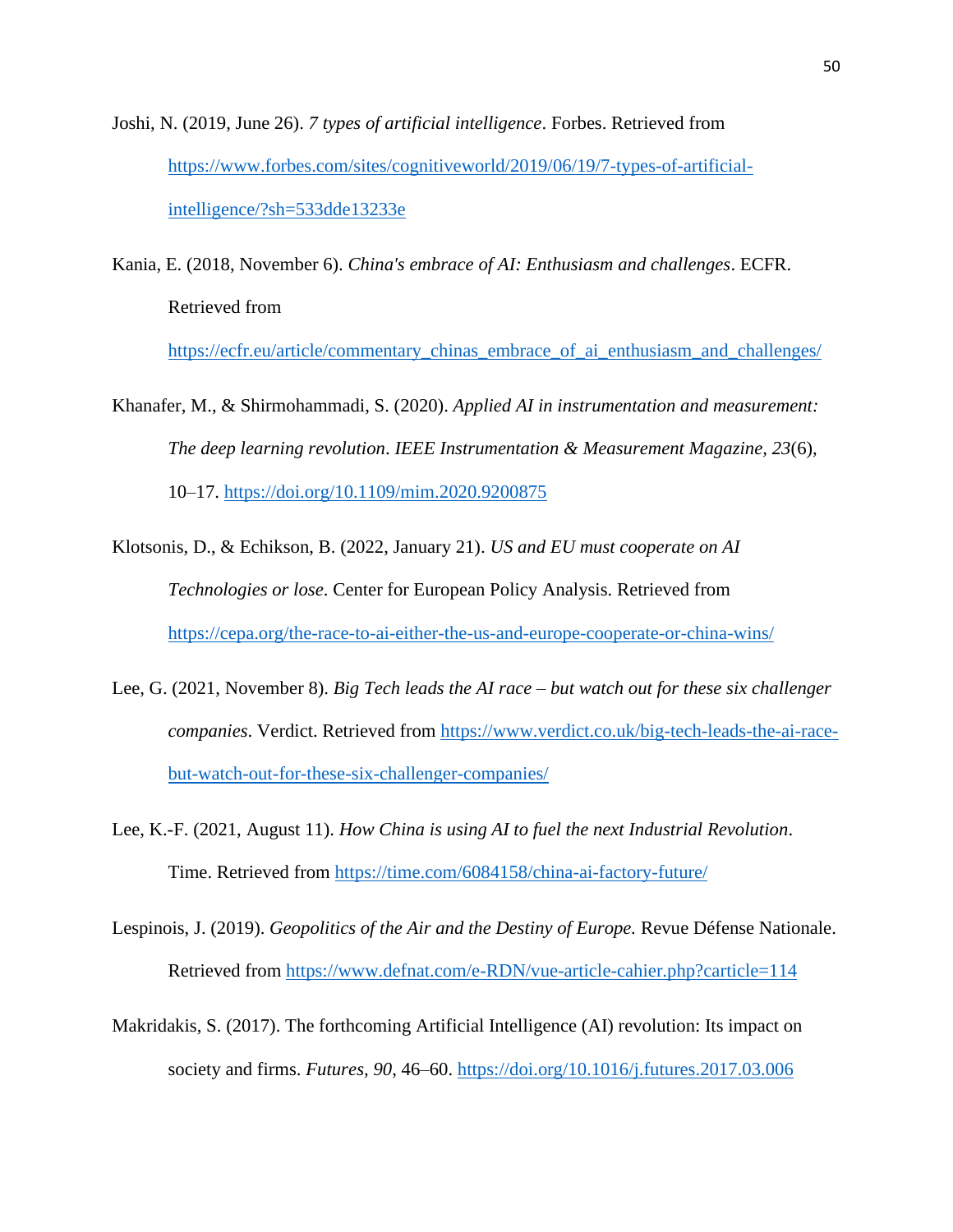McBride, S. (2020, December 15). *Nvidia's Chips Have Powered Nearly Every Major AI Breakthrough*. Forbes. Retrieved from [https://www.forbes.com/sites/stephenmcbride1/2020/12/15/nvidias-chips-have-powered](https://www.forbes.com/sites/stephenmcbride1/2020/12/15/nvidias-chips-have-powered-nearly-every-major-ai-breakthrough/?sh=129721be4cb2)[nearly-every-major-ai-breakthrough/?sh=129721be4cb2](https://www.forbes.com/sites/stephenmcbride1/2020/12/15/nvidias-chips-have-powered-nearly-every-major-ai-breakthrough/?sh=129721be4cb2)

Meta. (2022). *Welcome to Meta*. Meta. Retrieved from [https://about.facebook.com/meta/?\\_ga=2.128423627.631024941.1649618171-](https://about.facebook.com/meta/?_ga=2.128423627.631024941.1649618171-2124205945.1649618171) [2124205945.1649618171](https://about.facebook.com/meta/?_ga=2.128423627.631024941.1649618171-2124205945.1649618171)

- Meta. (2022, January 24). *Introducing Meta's Next-Gen AI Supercomputer*. Meta. Retrieved from<https://about.fb.com/news/2022/01/introducing-metas-next-gen-ai-supercomputer/>
- Miailhe, N. & Hodes, C. (2017, December 31). *The Third age of artificial intelligence*. Institut Veolia. Retrieved from<https://journals.openedition.org/factsreports/4383>

Morgan, B. (2021, December 10). *How Amazon Has Reorganized Around Artificial Intelligence And Machine Learning*. Forbes. Retrieved from [https://www.forbes.com/sites/blakemorgan/2018/07/16/how-amazon-has-re-organized](https://www.forbes.com/sites/blakemorgan/2018/07/16/how-amazon-has-re-organized-around-artificial-intelligence-and-machine-learning/?sh=4f08bb7f7361)[around-artificial-intelligence-and-machine-learning/?sh=4f08bb7f7361](https://www.forbes.com/sites/blakemorgan/2018/07/16/how-amazon-has-re-organized-around-artificial-intelligence-and-machine-learning/?sh=4f08bb7f7361)

- Nellis, S., & Shepardson, D. (2020, May 14). *Taiwan's TSMC to build Arizona chip plant as u.s. china tech rivalry escalates*. Reuters. Retrieved from [https://www.reuters.com/article/us](https://www.reuters.com/article/us-usa-semiconductors-tsmc/taiwan-semiconductor-to-announce-plans-for-us-factory-source-idUSKBN22Q38T)[usa-semiconductors-tsmc/taiwan-semiconductor-to-announce-plans-for-us-factory](https://www.reuters.com/article/us-usa-semiconductors-tsmc/taiwan-semiconductor-to-announce-plans-for-us-factory-source-idUSKBN22Q38T)[source-idUSKBN22Q38T](https://www.reuters.com/article/us-usa-semiconductors-tsmc/taiwan-semiconductor-to-announce-plans-for-us-factory-source-idUSKBN22Q38T)
- NSCAI. (2022). *NSCAI Final Report - Chapter 1*. NSCAI. Retrieved from <https://reports.nscai.gov/final-report/chapter-1/>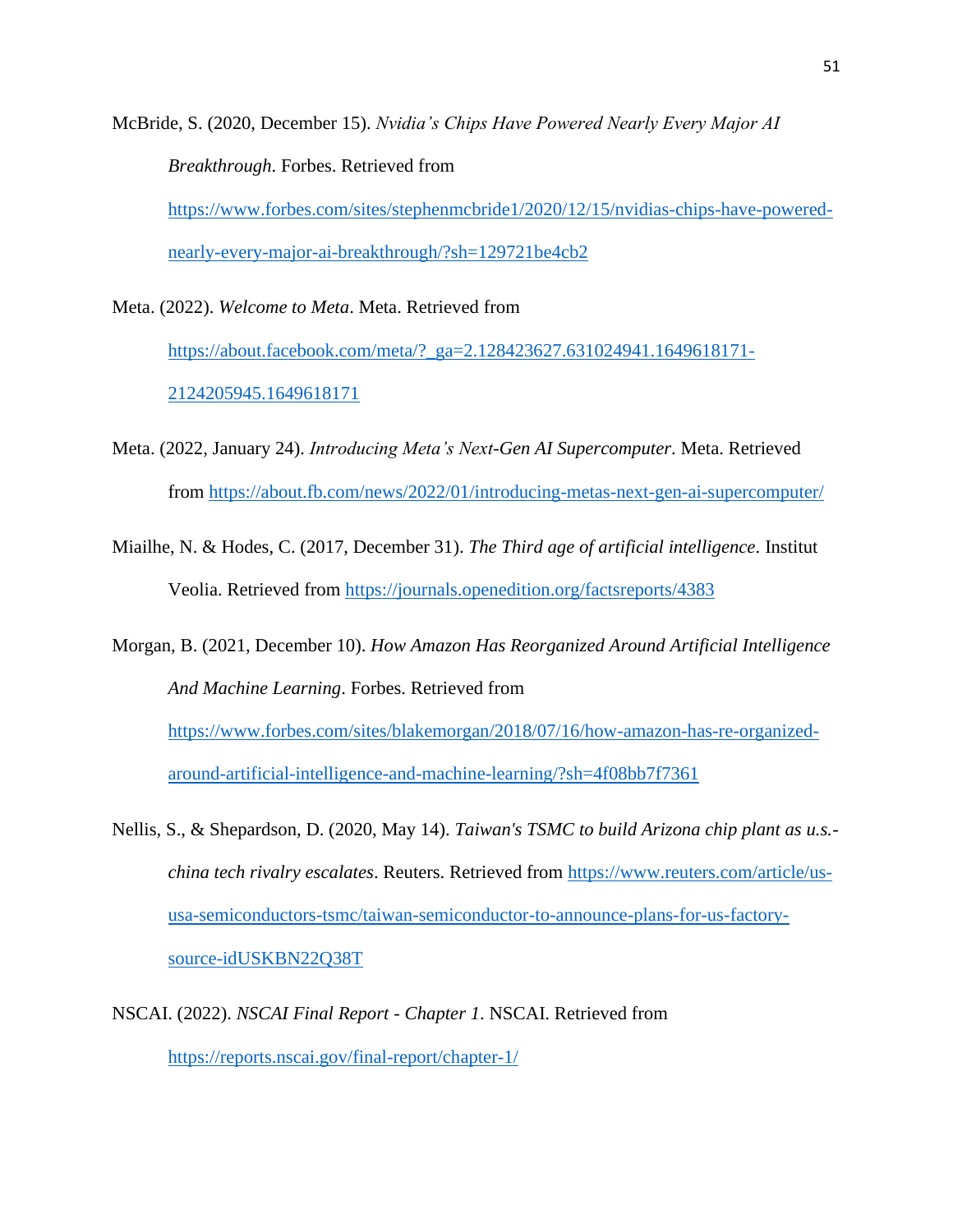Oh, P. (2019, June 13). *Incorporating Artificial Intelligence: Lessons from the Private Sector*. U.S. Army War College. Retrieved from [https://warroom.armywarcollege.edu/articles/incorporating-artificial-intelligence-private](https://warroom.armywarcollege.edu/articles/incorporating-artificial-intelligence-private-sector/)[sector/](https://warroom.armywarcollege.edu/articles/incorporating-artificial-intelligence-private-sector/)

- Pant, V. (2020). *Overview of all AI based Amazon Web Services (AWS).* Medium. Retrieved from [https://medium.com/analytics-vidhya/overview-of-all-ai-based-amazon-web](https://medium.com/analytics-vidhya/overview-of-all-ai-based-amazon-web-services-aws-2f850eda93a8)[services-aws-2f850eda93a8](https://medium.com/analytics-vidhya/overview-of-all-ai-based-amazon-web-services-aws-2f850eda93a8)
- Pollpeter, K. & Kerrigan, A. (2021). *The PLA and Intelligent Warfare: A Preliminary Analysis*. CNA. Retrieved from [https://www.cna.org/CNA\\_files/PDF/The-PLA-and-Intelligent-](https://www.cna.org/CNA_files/PDF/The-PLA-and-Intelligent-Warfare-A-Preliminary-Analysis.pdf)[Warfare-A-Preliminary-Analysis.pdf](https://www.cna.org/CNA_files/PDF/The-PLA-and-Intelligent-Warfare-A-Preliminary-Analysis.pdf)
- Pueyo, S. (2018). *Growth, degrowth, and the challenge of artificial superintelligence*. Journal of Cleaner Production, 197, 1731–1736.<https://doi.org/10.1016/j.jclepro.2016.12.138>
- Ramanathan, S. (2019). *China's booming AI industry: What you need to know*. Lux Research. Retrieved from [https://www.luxresearchinc.com/blog/chinas-booming-ai-industry-what](https://www.luxresearchinc.com/blog/chinas-booming-ai-industry-what-you-need-to-know)[you-need-to-know](https://www.luxresearchinc.com/blog/chinas-booming-ai-industry-what-you-need-to-know)
- Reuters. (2021, October 11). *China has won AI battle with U.S., Pentagon's ex-software chief says*. Reuters. Retrieved from [https://www.reuters.com/technology/united-states-has-lost](https://www.reuters.com/technology/united-states-has-lost-ai-battle-china-pentagons-ex-software-chief-says-2021-10-11/)[ai-battle-china-pentagons-ex-software-chief-says-2021-10-11/](https://www.reuters.com/technology/united-states-has-lost-ai-battle-china-pentagons-ex-software-chief-says-2021-10-11/)
- Roff, H. M. (2019). The frame problem: The ai "arms race" isn't one. *Bulletin of the Atomic Scientists, 75*(3), 95–98.<https://doi.org/10.1080/00963402.2019.1604836>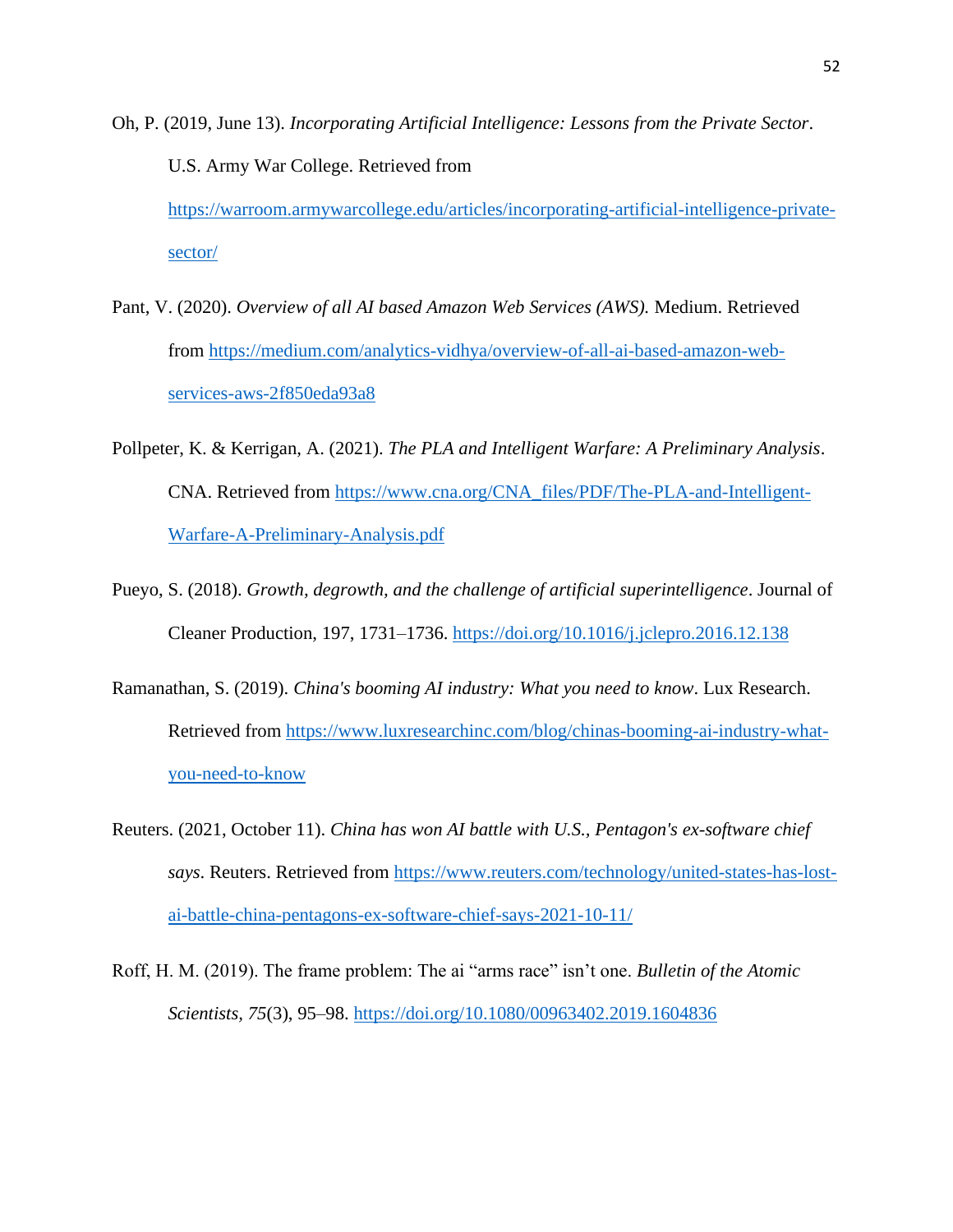- Russo-Spena, T., Mele, C., & Marzullo, M. (2018). Practising value innovation through artificial intelligence: The IBM watson case. *Journal of Creating Value, 5*(1), 11–24. <https://doi.org/10.1177/2394964318805839>
- Samp, T. (2021, October 19). *US and EU pledge to promote "innovative and trustworthy" AI: Insights: DLA piper global law firm*. DLA Piper. Retrieved from [https://www.dlapiper.com/en/us/insights/publications/2021/10/us-and-eu-pledge-to](https://www.dlapiper.com/en/us/insights/publications/2021/10/us-and-eu-pledge-to-promote-innovative-and-trustworthy-ai/)[promote-innovative-and-trustworthy-ai/](https://www.dlapiper.com/en/us/insights/publications/2021/10/us-and-eu-pledge-to-promote-innovative-and-trustworthy-ai/)
- SRD. (2022, March 17). *North American AI Market Revenue 2017-2028*. Statista. Retrieved from [https://www.statista.com/statistics/721748/north-america-artificial-intelligence](https://www.statista.com/statistics/721748/north-america-artificial-intelligence-market/)[market/](https://www.statista.com/statistics/721748/north-america-artificial-intelligence-market/)
- Tucker, P. (2021, April 13). *Spies Like AI: The Future of Artificial Intelligence for the US Intelligence Community*. Defense One. Retrieved from [https://www.defenseone.com/technology/2020/01/spies-ai-future-artificial-intelligence](https://www.defenseone.com/technology/2020/01/spies-ai-future-artificial-intelligence-us-intelligence-community/162673/)[us-intelligence-community/162673/](https://www.defenseone.com/technology/2020/01/spies-ai-future-artificial-intelligence-us-intelligence-community/162673/)
- Wade, M., & Bris, A. (2018, October 18). *China's AI development is hindered by its education system*. IMD Business School. Retrieved from [https://www.imd.org/research](https://www.imd.org/research-knowledge/articles/the-chinese-AI-innovation-chasm/#:~:text=The%20main%20obstacle%20for%20AI,technical%20talent%20%E2%80%93%20quite%20the%20opposite)[knowledge/articles/the-chinese-AI-innovation](https://www.imd.org/research-knowledge/articles/the-chinese-AI-innovation-chasm/#:~:text=The%20main%20obstacle%20for%20AI,technical%20talent%20%E2%80%93%20quite%20the%20opposite)[chasm/#:~:text=The%20main%20obstacle%20for%20AI,technical%20talent%20%E2%8](https://www.imd.org/research-knowledge/articles/the-chinese-AI-innovation-chasm/#:~:text=The%20main%20obstacle%20for%20AI,technical%20talent%20%E2%80%93%20quite%20the%20opposite) [0%93%20quite%20the%20opposite](https://www.imd.org/research-knowledge/articles/the-chinese-AI-innovation-chasm/#:~:text=The%20main%20obstacle%20for%20AI,technical%20talent%20%E2%80%93%20quite%20the%20opposite)
- Webster, G., Creemers, R., Triolo, P., & Kania, E. (2017, August 1). *China's plan to 'lead' in AI: Purpose, prospects, and Problems*. New America. Retrieved from